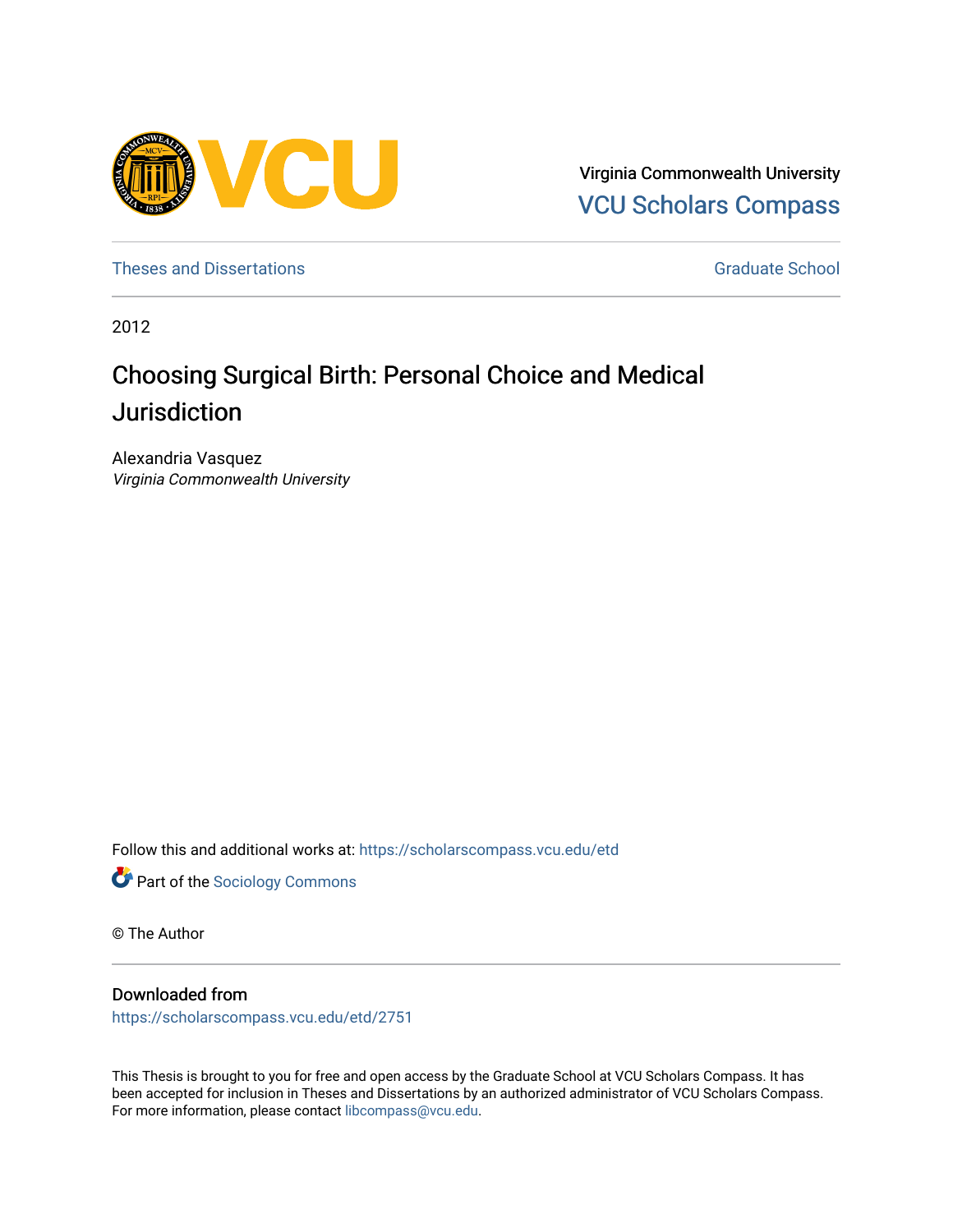Choosing Surgical Birth: Personal Choice and Medical Jurisdiction

Alexandria Vasquez Virginia Commonwealth University Master's Thesis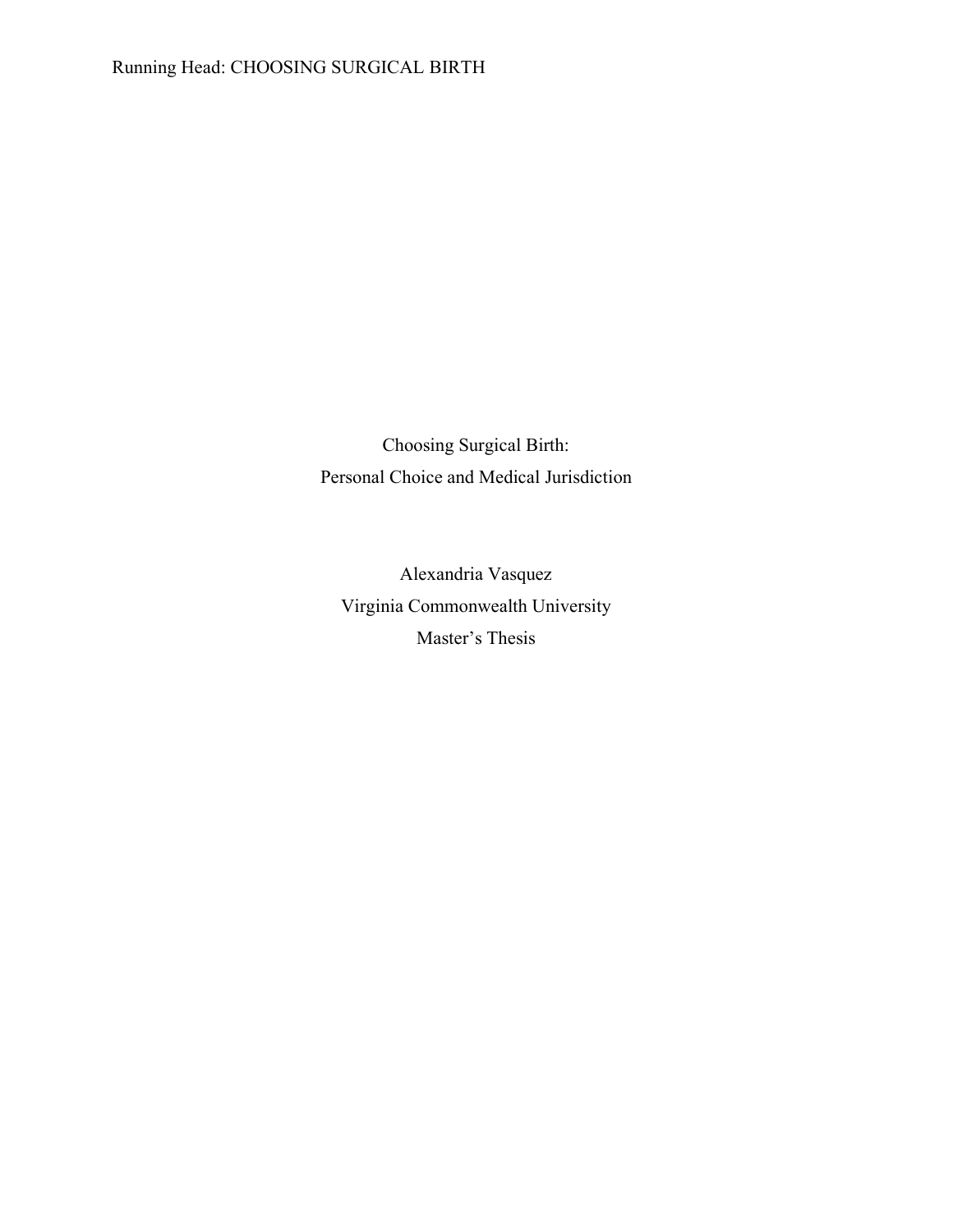# **Outline**

| Section | Page |
|---------|------|
|         |      |
|         |      |
|         |      |
|         |      |
|         |      |
|         |      |
|         |      |
|         |      |
|         |      |
|         |      |
|         |      |
|         |      |
|         |      |
|         |      |
|         |      |
|         |      |
|         |      |
|         |      |
|         |      |
|         |      |
|         |      |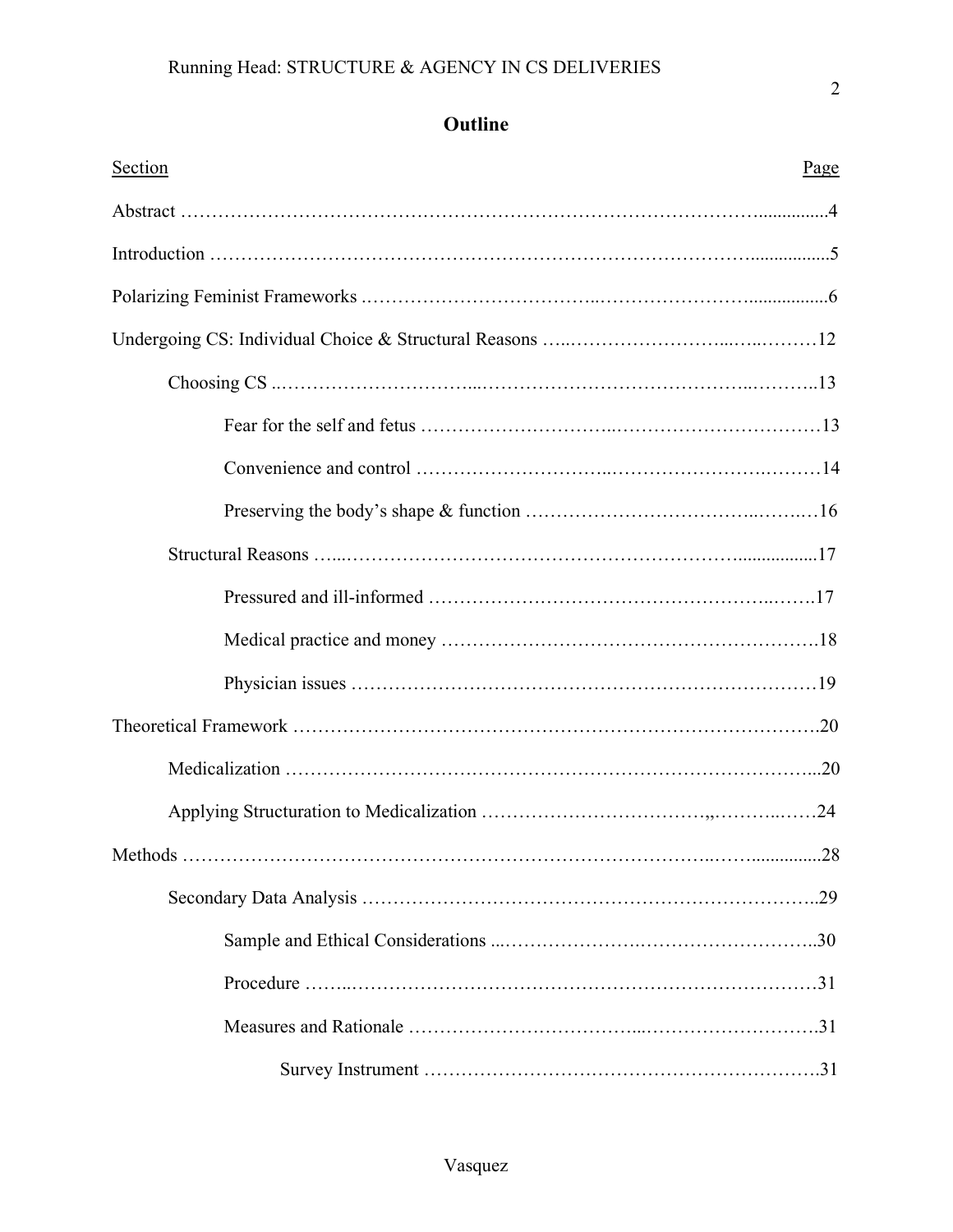3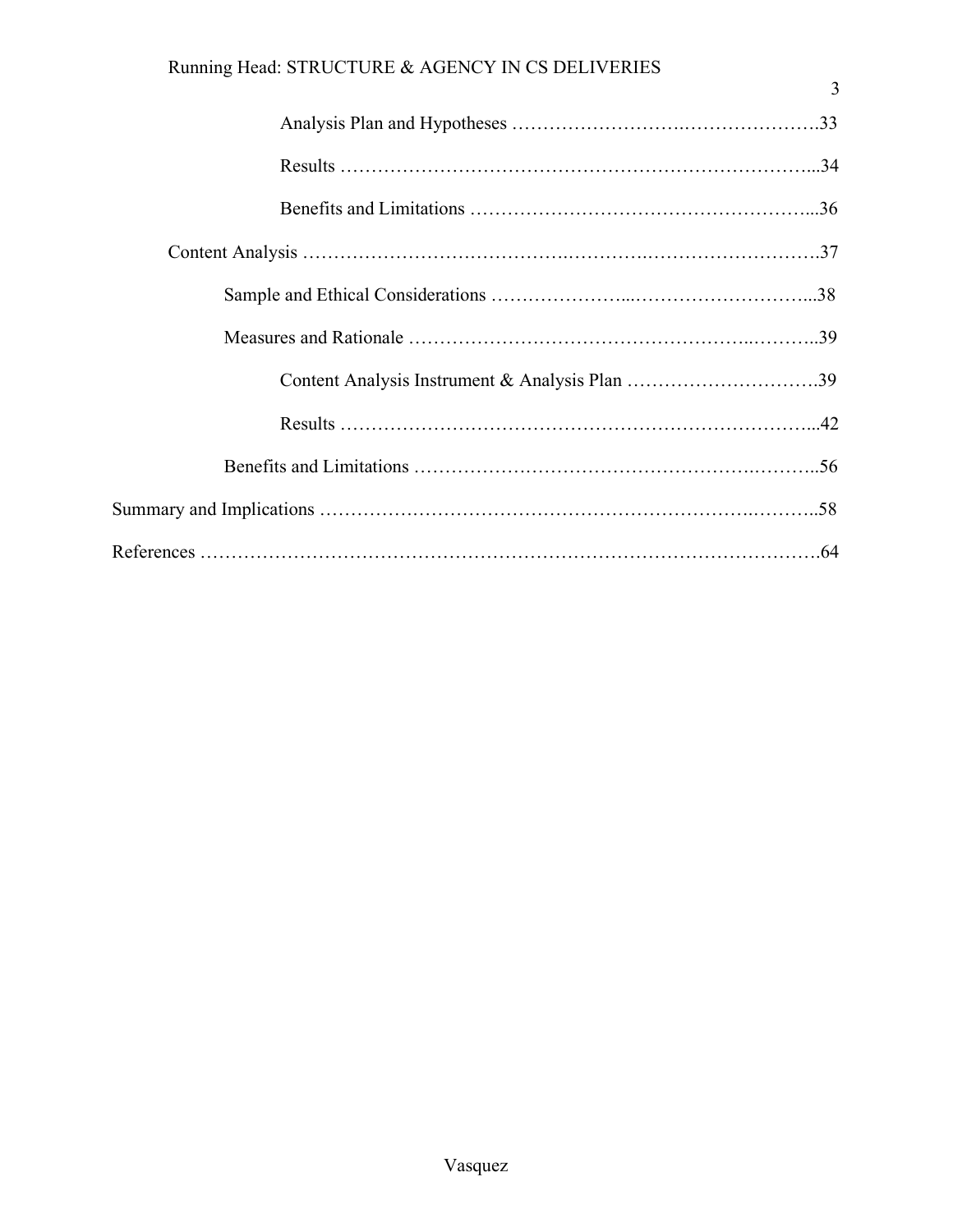## **Abstract**

This is an exploratory study of women's childbearing decisions and outcomes in nonmedically indicated cesarean section childbirths (CS). Focusing on the structure-agency dichotomy, the research is guided by Anthony Giddens' theory of structuration used in the context of the medicalization framework in order to analyze elements of personal choice and medical jurisdiction in childbearing methods. Quantitative analysis of secondary data and a thematic content analysis of Internet forums are conducted in order to analyze women's perceptions of autonomy and constraint in their childbearing decisions and outcomes. The findings suggest that the polarization between second- and third wave feminist critiques on medical intervention in childbirth, and between structure and agency, impede our understanding of the complex phenomenon. Applying structuration theory to the medicalization framework helps to work through this polarization, further lending support to third-way feminism.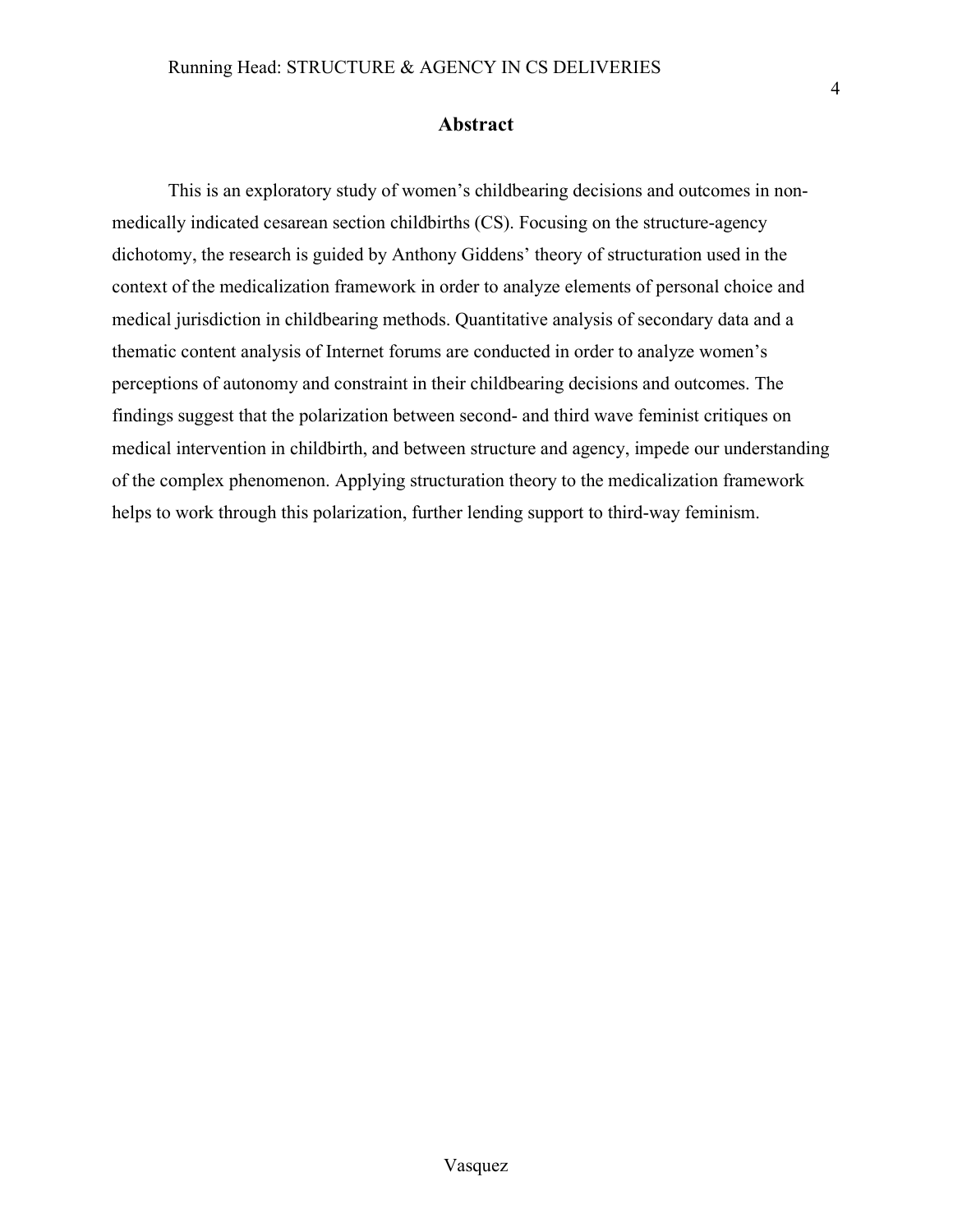## **Introduction**

A cesarean section delivery is the surgical delivery of the fetus through an incision in the abdomen and uterus. In the United States, one out of every three women will undergo a cesarean section delivery, which is twice the number recommended by the World Health Organization's (WHO) estimated projection for developed countries (Declerq et. al., 2006). Though many scholars attempt to explain the rising cesarean section delivery rate, this study focuses on the perceptions of women who undergo cesarean section delivery without medical indication (CS). In exploring this phenomenon, there is a contrasting division within the theoretical and substantive literatures that explain the decision in terms of individual desire, or the dominance of the medical industry and profession. This paper seeks to further explore these arguments and the extent to which each factor influences the other. To aid in resolving this issue, Conrad's theory of medicalization is interpreted through Anthony Giddens' theory of structuration. I argue that utilizing these theories facilitates a better understanding of how women exercise agency in their childbearing decisions, while at the same time attending to the institution of medicine.

There are three reasons to utilize Giddens' theory of structuration to explain medicalization. The first is that many critics commonly utilize medicalization to explain how the institution of medicine gains sovereignty. Although Conrad suggests there are multiple "drivers" of medicalization, including consumers and the pharmaceutical industry, much of the literature on medicalization assumes that the institution of medicine is hegemonic, and that the rise in medicine has occurred primarily at the structural level (Inhorn & Balen, 2002). This is a narrow interpretation of medicalization, and thus a utilization of Giddens' framework is intended to bring attention to both the macro- and micro level processes in Conrad's medicalization framework. Second, because medicalization expands through actions of both the lay public and the medical industry, utilizing Giddens' framework will aid in bridging together the polarization within much of the literature, which suggests that medicalization is the result of either the choice of the individual *or* the intentional strategies of the medical industry and profession. Giddens' theory will enhance Conrad's framework and resolve the disconnection within literature and current theories of childbearing trends by focusing on the combined importance of both structure and agency. Lastly, interpreting the medicalization framework through a theory of structure and agency will impart a richer understanding of the process of the medicalization of childbirth. To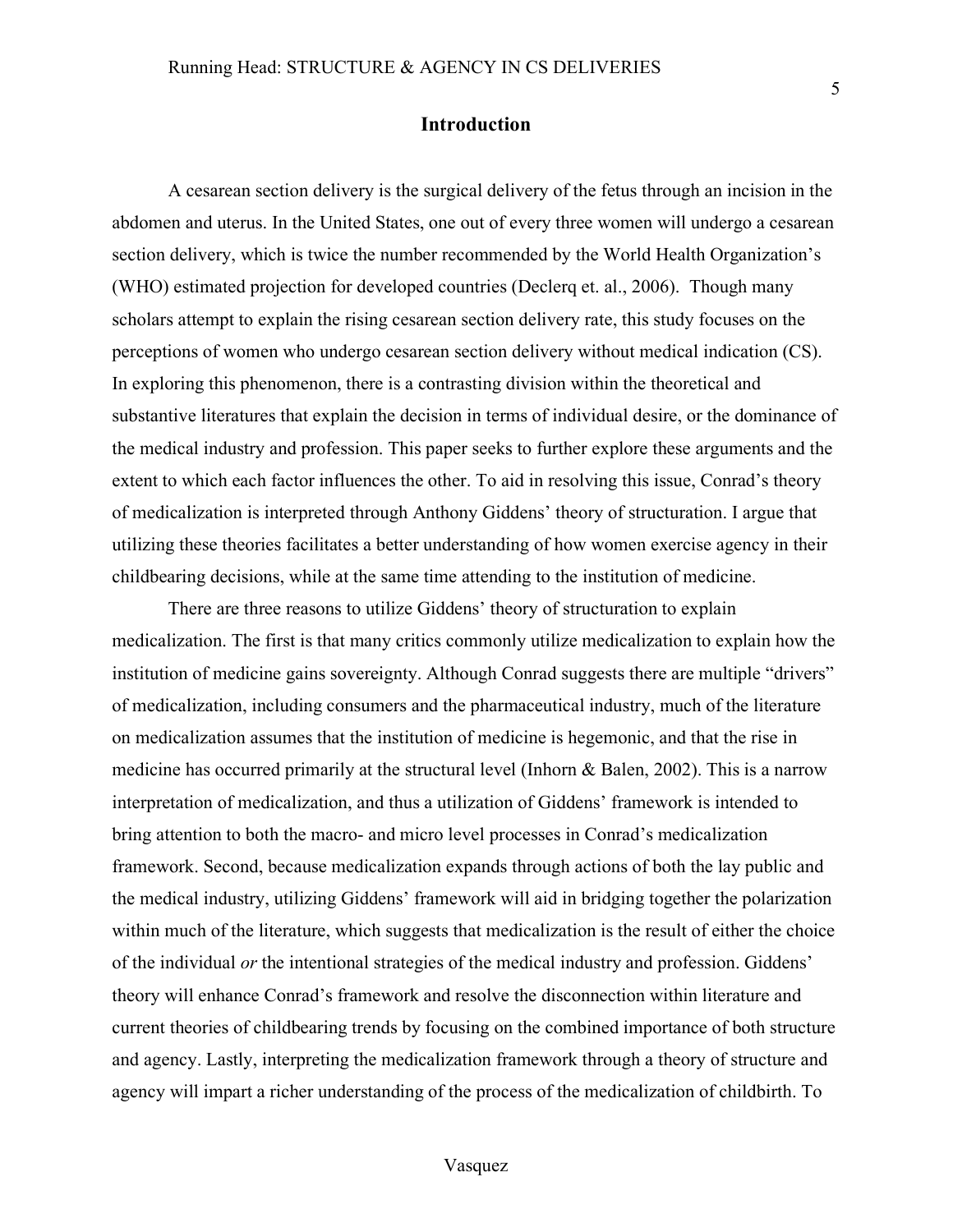give credence to both aspects of medicalization, this paper explores structure and agency in nonmedically indicated cesarean section deliveries (CS hereafter). By focusing on both axes, we can explore a fuller scope of the phenomenon.

The next section provides the rudiments of feminist approaches to the medicalization of childbirth. Through this analysis, it is suggested that second- and third wave perspectives polarize the phenomenon by utilizing certain facets of medicalization, and not fully embracing all of its aspects. Following this summary, a review of the literature on women's decisions to undergo CS is provided in order to highlight how women make decisions in their childbearing practices and the role of the influence of the institution of medicine. This paper illustrates how the medicalization thesis can explain this phenomenon by extracting it from a structure-agency standpoint. Giddens' theory of structuration informs the question of why these women choose a CS delivery, accounting for the aspects of the phenomenon in terms of individual choice as well as medical profession influence and constraint. Following the theoretical overview, research is presented that examines how women perceive their exercise of agency while also reporting pressure and/or influence from healthcare providers in their childbearing decisions and outcomes. The paper concludes by discussing policy implications and directions for future research.

## **Polarizing Feminist Frameworks**

The medicalization of childbirth has been an area of concern for feminists—originating with second-wave feminism's attempt to draw attention to U.S. women's reproductive rights, access and autonomy, predominantly focusing on access to abortion and contraception. Second and third wave feminist debates surrounding childbirth intervention have undertaken another unique dimension less concerned with rights and access, but instead the processes that impact women's birthing methods and outcomes. This section briefly highlights second- and third wave feminist critiques on the medicalization of childbirth in order to better understand the differing positions of these two standpoints, beginning with second wave feminists' structural argument and moving toward third wave feminists' individual agency standpoint. Following this, thirdway feminism is introduced as the mediating synthesis of the two, followed by a discussion of the polarizing differences between second- and third wave critiques of childbirth.

#### **Vasquez**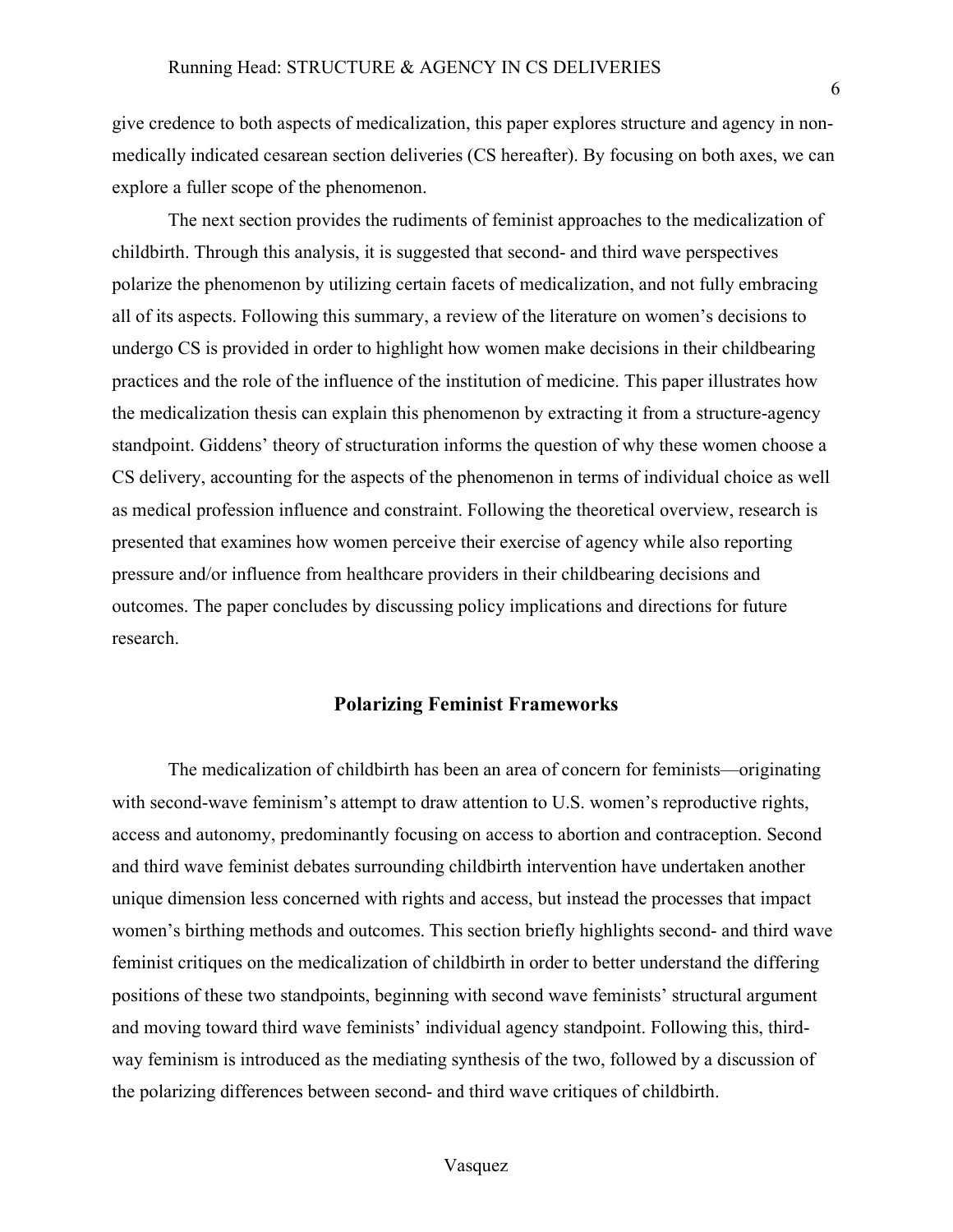#### **Second Wave Critique**

Second wave feminists argue that the intervention of medicalized childbirth has led many women to experience more pain, confusion, and ultimately less control over their own birth (Beckett, 2005). Second wave feminists maintain that the pathologization of childbirth has created a rationalized, technocratic order where women's bodies are seen as predictable machines as opposed to natural beings (e.g., Davis-Floyd, 1992; Leavitt, 1984; Reissman, 1983; Rothman, 1982). They further contend that it is not the physical process of labor in and of itself that causes pain, but rather the fear of labor—a theory popularized by obstetrician Grantly Dick-Read's book, *Childbirth Without Fear*. The second wave perspective on childbirth suggests birth is a natural process that should not involve medical intervention (Beckett, 2005). From empirical findings, the second wave perspective suggests childbirth can now be understood "in historical and political terms as a response to the medical profession's pathologization of birth, as well as to the use of technology and application of norms that render birth a 'high risk' event" (Beckett 2005). To second wave feminists, the consequences harm all women as it has become customary for any woman to give birth in a hospital setting with unnecessary medical intervention (Childbirth Connection, 2006). Finally, second wave feminists suggest that utilizing medical technologies has further harmed women due to manipulating their perceptions of childbirth as a medical event.

## **Third Wave Critique**

In opposition to the second wave perspective on childbirth, third wave feminism argues that the former perspective idealizes natural childbirth (e.g., Annandale and Clark, 1996; Shapiro, 1998; Talbot, 1999). Third wave feminism responds by insisting that natural childbirth imparts more harm on women physically and psychologically by placing stress and guilt on them to perform without drugs under a very intense and painful procedure. To third wave feminists, natural birth activists campaign for a moralistic birth, which they find problematic. They maintain that morals are not an essential element of the childbearing process, and thus the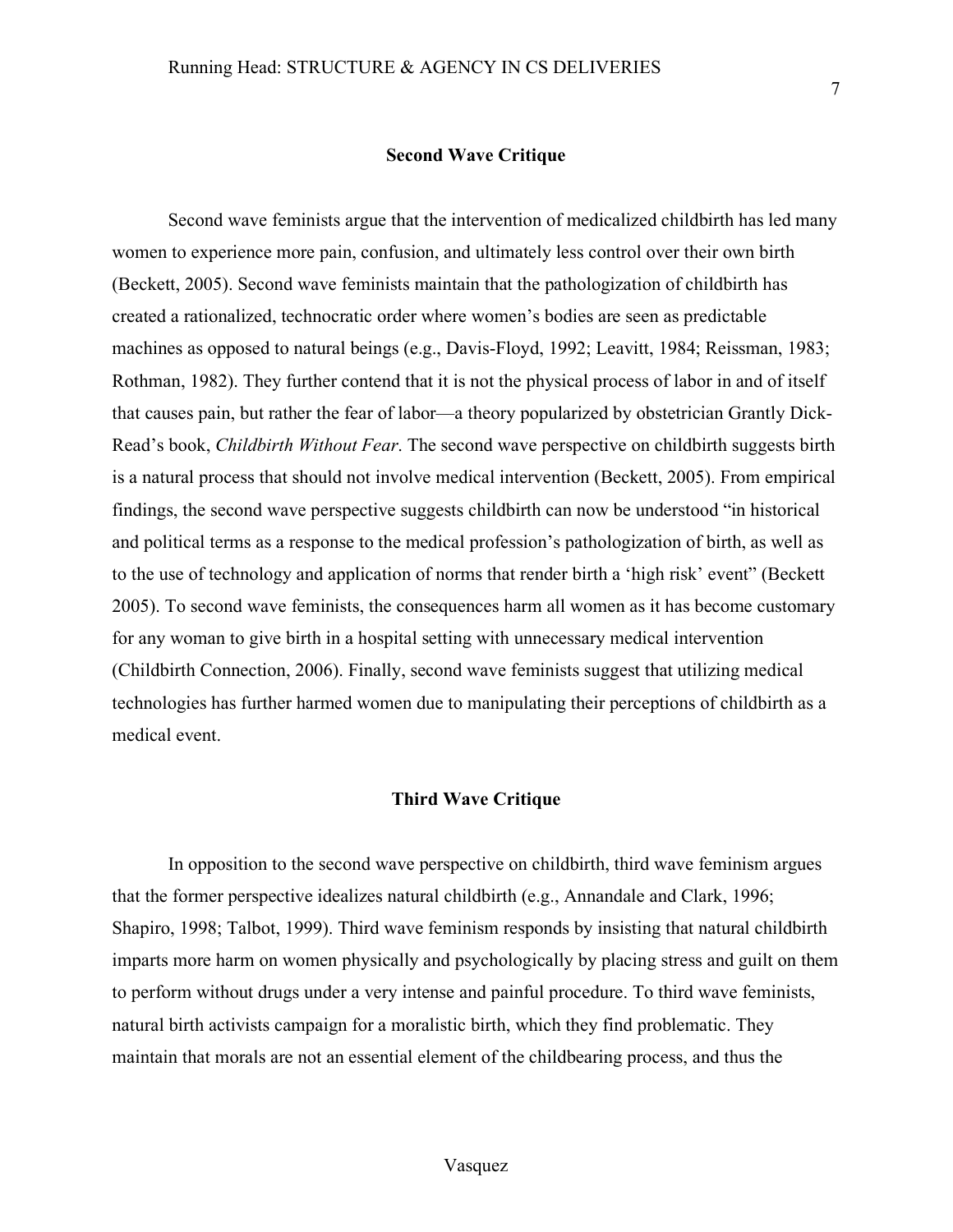valorization of natural childbirth fails to consider childbirth as a burden on women, and not something they have to believe defines their very being. Beckett writes:

The idea that women do (or should) savour, enjoy, or feel empowered by the experience of labour and delivery, they argue, romanticizes women's roles as lifebearers and mothers, and assumes an emotional and physical reality (or posits an emotional and physical norm) that does not exist for many (Beckett, 2005).

Ultimately, childbearing is something women must do if they are to have children, with the exception of adoption and surrogate motherhood arrangements. Men do not bear this burden. Thus to place more stress and emphasis on the empowerment of childbirth is to define women in terms of their reproductive capability.

The third wave perspective on childbirth views the natural birth movement as being overly *machisma*—idealizing an aggressive pride in femininity—as it reinforces excessive and unnecessary femininity by emphasizing childbirth as a defining moment in women's lives, a time where women prove to themselves they are an authentic woman (Beckett, 2005 Bergeron, 2007; Frost, et. al., 2006). Third wave feminists argue that this kind of logic is harmful to women physically and emotionally—when it comes to childbirth. Nina Shapiro further supports this notion when she states, "Isn't it interesting that the movement that's supposedly feminist is the one that insists on women feeling pain?" (Shapiro, 1998). In sum, third wave feminists refute the idea that natural childbirth is the ultimate and best option for women. Instead, they believe medicalized childbirth has proven beneficial for expecting mothers by providing less painful, more manageable, and lower stress births for those who seek out this alternative. In this regard, they contend that a woman should have full autonomy in choosing what mode of childbirth is best for her and her unborn child, and to take away or criticize this right is oppressive rather than feminist.

## **Third-way Synthesis**

Second- and third-wave feminism present two major positions that imply dramatically different perspectives on the relationship between women's desires and non-medically indicated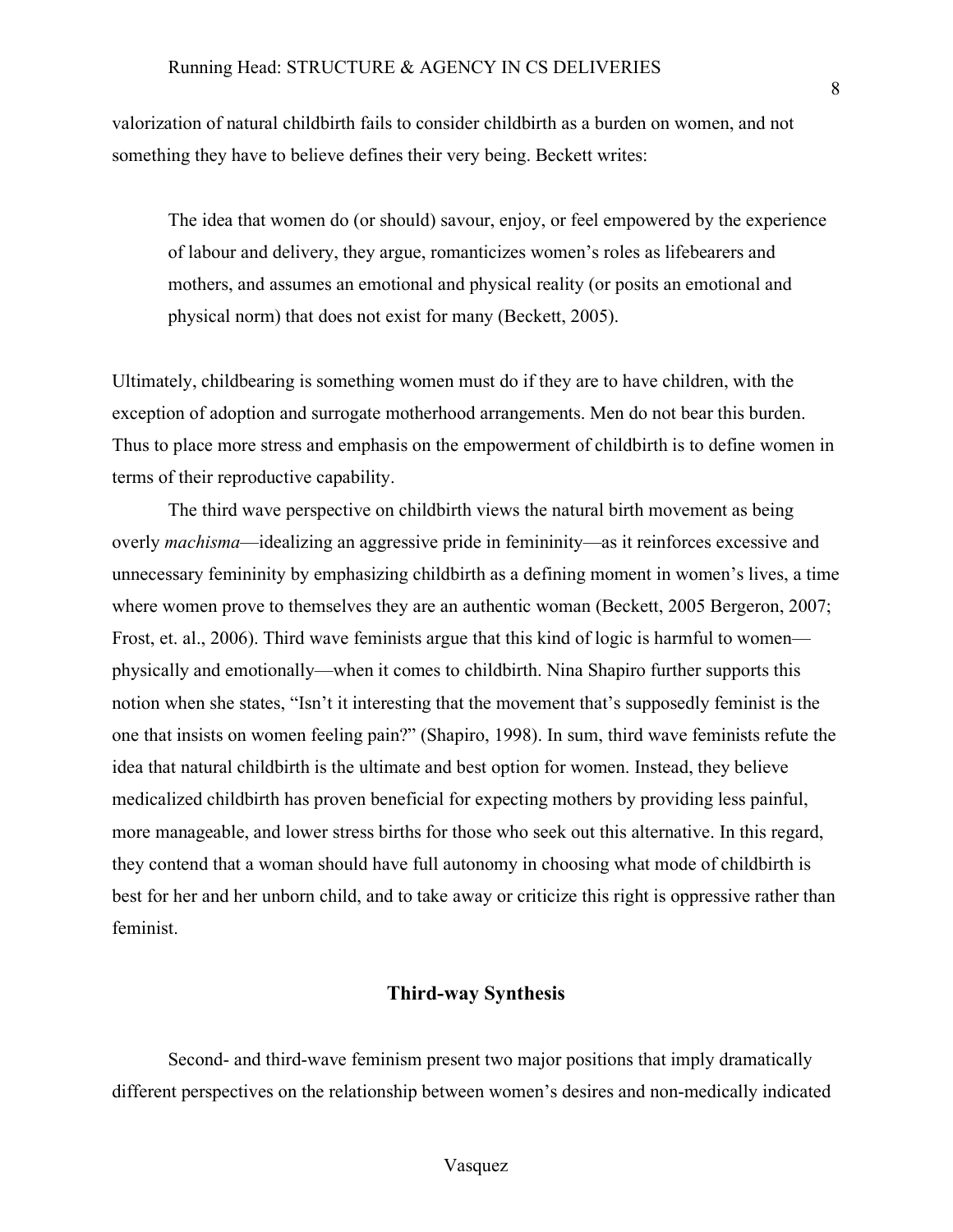CS deliveries (See: Figure 1 below). The second wave perspective suggests that these deliveries are the result of the medicalization of childbearing practices and their high incidence implies that women's laboring process is manipulated by technocratic advances in medicine (Beckett, 2005; Bergeron, 2007; Frost, et. al., 2006). Put differently, the first perspective represents a colonization of women's bodies by the institutional forces that comprise the medical establishment. The second perspective, representing third wave feminists, admonishes us against romanticizing childbirth and claims that technological assistance helps to reduce the stresses and strains of labor, and hence is not only legitimate, but provides clearly desirable aids to the birthing process (Beckett, 2005; Miles 2007; Shapiro, 1998). Why, these feminists ask, would women go without the modern conveniences that help them to avoid pain, reduce the duration of labor, and provide other technologically inspired comforts?

**Figure 1: Second- and third wave feminist critiques of medicalized childbirth**



While important in their own right, the two perspectives have polarized the debate on CS deliveries between an emphasis on agency (third wave feminists) and structure (second wave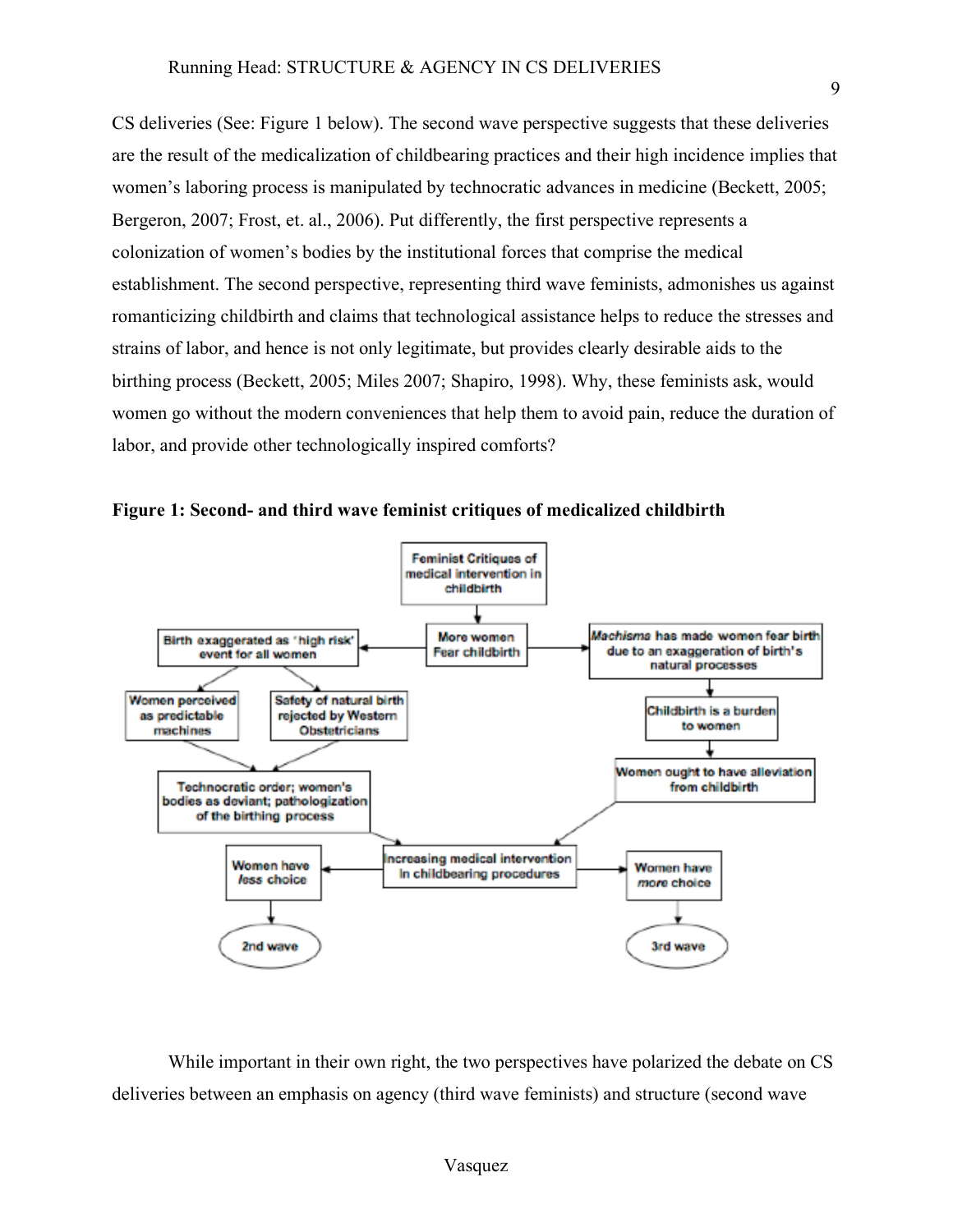feminists). The ideological disagreement creates a significant problem, as it directs attention from helping women in need of better solutions to  $21<sup>st</sup>$  century childbearing problems. Additionally, these perspectives create dilemmas when connecting theory to practice and research because they argue against one another, creating tension where research suggests complex, overlapping explanations. The post-structural feminist perspective of third-way aids in alleviating this tension by approaching the phenomenon from a harmonizing, yet pragmatic standpoint—encompassing both aspects of the debate on medicalized childbirth and aiding in progress toward solutions for a multi-faceted and complex phenomenon. Third-way feminism, which traces back to the Hegelian dialectic, is a theoretical position of understanding the thesis, antithesis, and synthesis in social phenomena (Gray and McPhillips, 2007). In this regard, second

wave feminism is the thesis, third wave feminism is the antithesis to the thesis, and third way is currently the synthesis of the two as it incorporates both positions.

Arguably the centrist position, third way feminism can be defined as the infant movement in feminist theory that contributes to the synthesis of structural and individual level processes that influence women. This framework recognizes various social institutions that comprise the larger social structure, as well as women's own agency, reflecting their internalizalization of external structural influences. These influences are further produced and subsequently influence social structure, eventually again reflexively internalized by the individual. There is no finalized result, but rather results that contribute to the process of social reproduction. The application of third-way to prostitution (Cavalieri, 2011) provides an example of how it can be applied to medicalization. In the process of third-way, women acting on a perceived autonomous desire are also aiding in the (re)production of social phenomena that may have an impact on their very own wellbeing and power. Yet, to also recognize women as genuine subjects acting on their own will has substantive and theoretical significance, as it posits women make decisions for themselves without the acknowledge of external influence. Third way feminism contends that where structure influences women, and where women influence structure, is difficult to differentiate, as it suggests a synthesis through which structure and agency work together in shaping social phenomena.

Because both second- and third wave theories offer significant and powerful contributions, third-way feminism does not attempt to obliterate their positions. Rather, in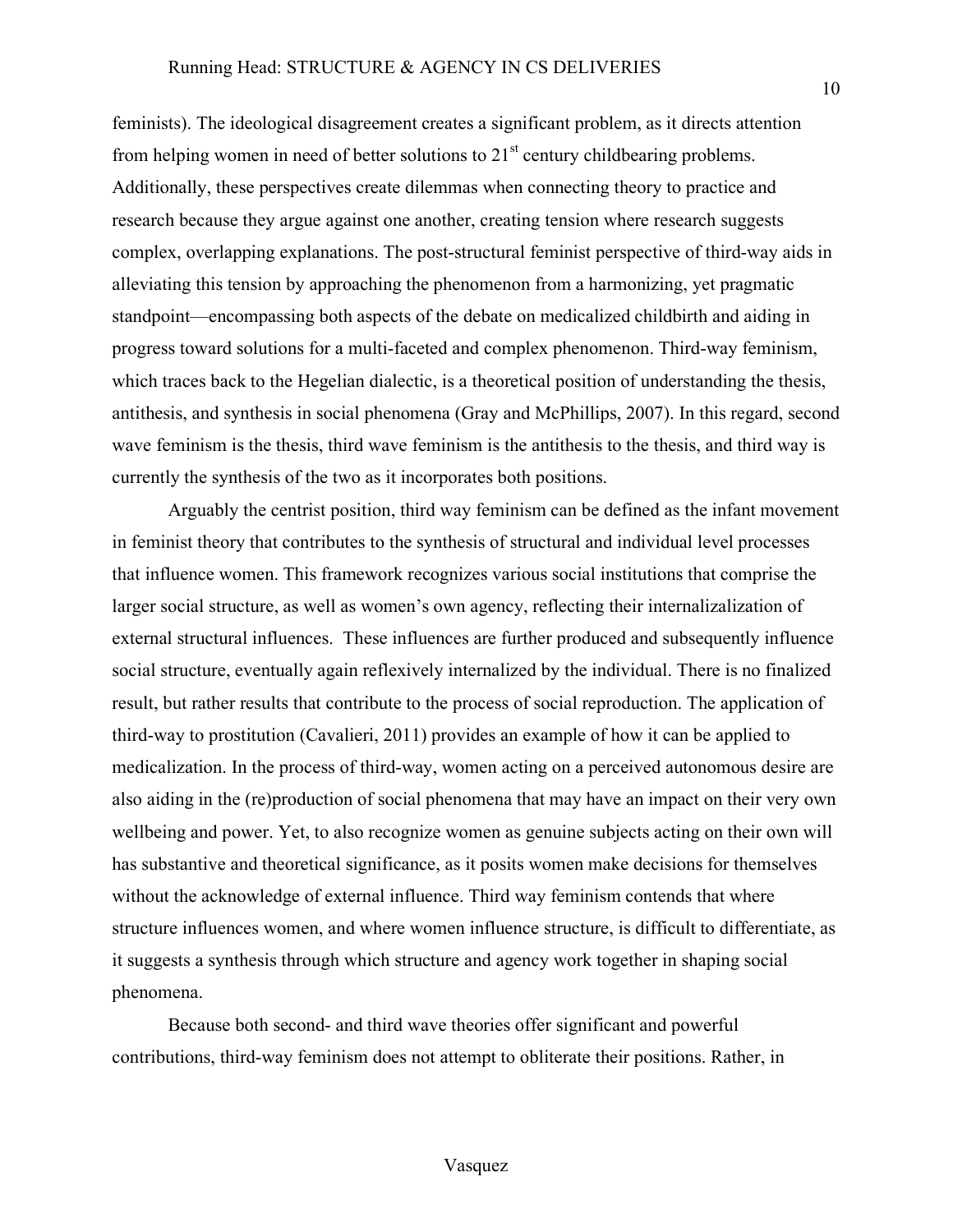removing the warfare of their conflict, third-way feminism extracts the power of each argument and conjoins them together. As Shelley Cavalieri explains:

A middle way between these two opposing theoretical positions must embrace the strength of both models, using each theory to bolster the other in substantive ways. If reconciled, the liberal appreciation for individual experience and the poststructuralist aware of the need for individualized intervention can resolve the flaws of dominance feminism's universalized account. Similarly, reconciling aspects of liberalism and dominance theory permits the use of the class-based analysis of dominance feminism to overcome the liberal failure to provide a cogent description of the social nature of the oppressions… (Cavalieri, 2011)

As Cavalieri contends, both theories aid in alleviating problems within the other, yet they instead interpret the other as being oppositional rather than complementing. Calavieri argues in her rendition of third-way feminism that women make individual choices, while also conjoining the structural dominance of gender and power. Thus, as women make decisions based upon their own individual desires, they are still influenced by deep-rooted institutionalized notions of gender, which inherently influence their desires.

A third-way approach to medicalized childbirth might examine how women make decisions based upon autonomous desire, while also recognizing the larger institutional influences on these desires. Cavalieri utilizes the individualized element of social phenomena by suggesting that even "agentic action" is oppressive (Cavalieri, 2011). However, unique from other third-way feminist approaches, such as Kathryn Abrams' (1999), which focus on defining agentic actions, Cavalieri removes the debate from variations between agency and structure, and insists on a synthesis of each in order to understand phenomena from a wider perspective. In sum, a synthesis might be more beneficial in understanding the phenomena as many aspects of the debate (Cavalieri terms it "ideological warfare") complement rather than refute. The polarization is also symptomatic of the polarization of agency and structure addressed in Giddens' theory of structuration.

## **Medicalization Challenged**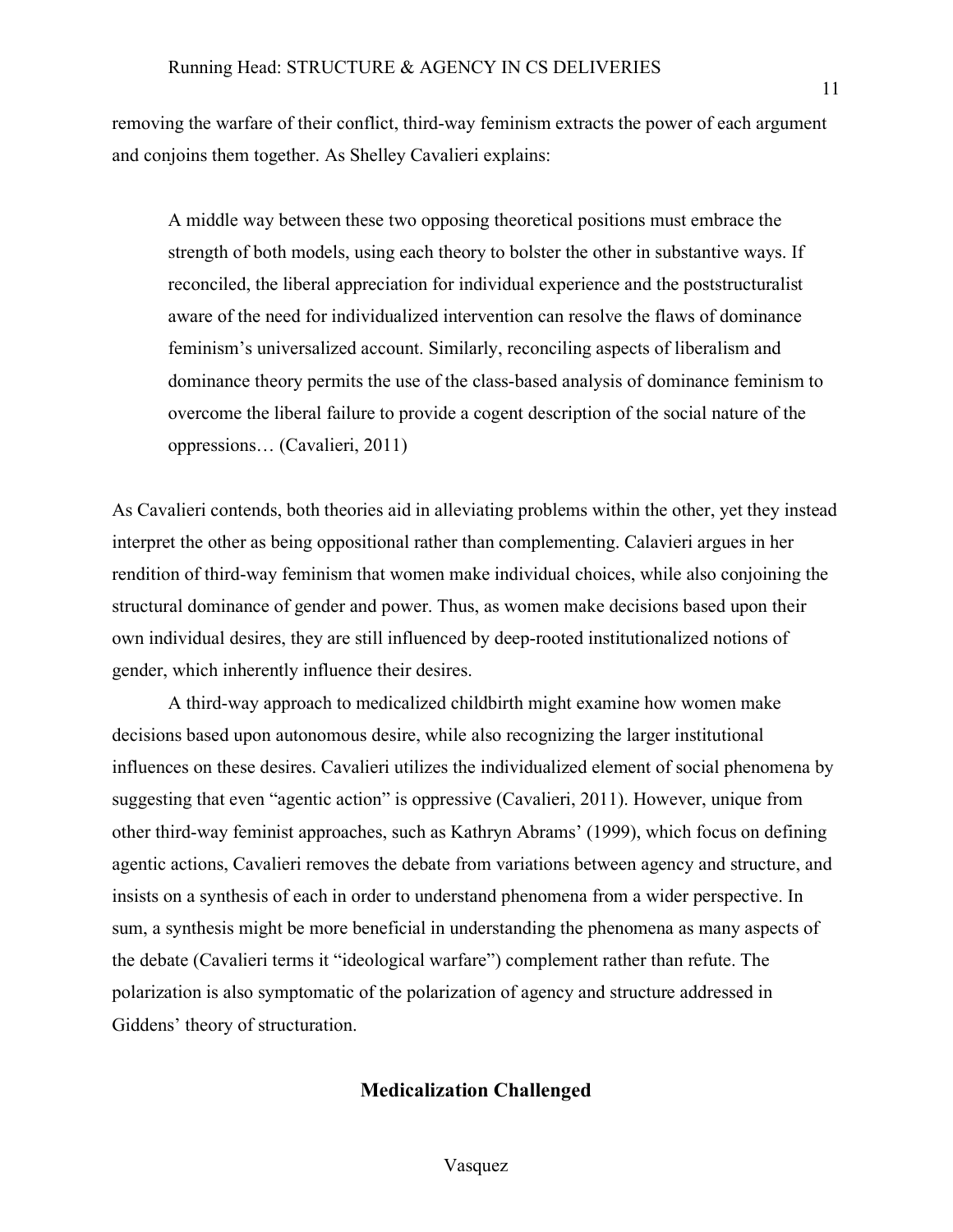In addition to the issues previously presented, misreading medicalization has become common in various publications (Inhorn & Balen, 2002; Williams, 1996). Some of these misinterpretations suggest that Conrad's explanation of individuals furthering medicalization as they become more familiar with medicalized knowledge is a flaw within his framework, because it assumes medicalized knowledge precedes individual autonomy. This argument suggests that encouraging medicalization in its entirety would leave out the significance and importance of autonomy—the action taking place in full by the desires of the individual without the dictate of structure or other individuals. Arthur L. Greil suggests that scholars ought to look beyond analyses that give "primacy of place to medical constructions of reality" (Inhorn & Balen, 2002, p. 103). He further writes "Women's options seem limited to either acquiescing to medical metaphors and interpretations or resisting them" when observed within the medicalization framework. Similarly to Greil, others raise the question of whether medicalization addresses individuals' autonomous actions that are separate from medicalized knowledge (Williams, 1996). However, Conrad addresses these when he contends that the medicalization framework does not suggest that individuals play only a passive role in the expansion of medicalization (Conrad, 2007). Rather, individuals and groups as consumers often play major roles in driving medicalization forward.

In the next section, an overview of the literature on why women choose CS delivery is explored. Following this section, an overview of structural/ external reasons are provided, focusing on for-profit hospital monetary gain, and non-medically based decisions provided by healthcare professionals. This overview will bring the focal point to how women's childbearing decisions and outcomes are both products of structure and individual agency.

# **Undergoing Cesarean Section Delivery Without Medical Indication: Individual Choice and Structural Influence**

The National Institute of Health (NIH) defines an elective cesarean section (ECS) delivery as "a caesarean section that is performed on a pregnant woman on the basis of an obstetrical or medical indication or at the request of the pregnant patient" (NIH, 2006). The formal definition misses the reality of non-medically indicated cesarean section deliveries so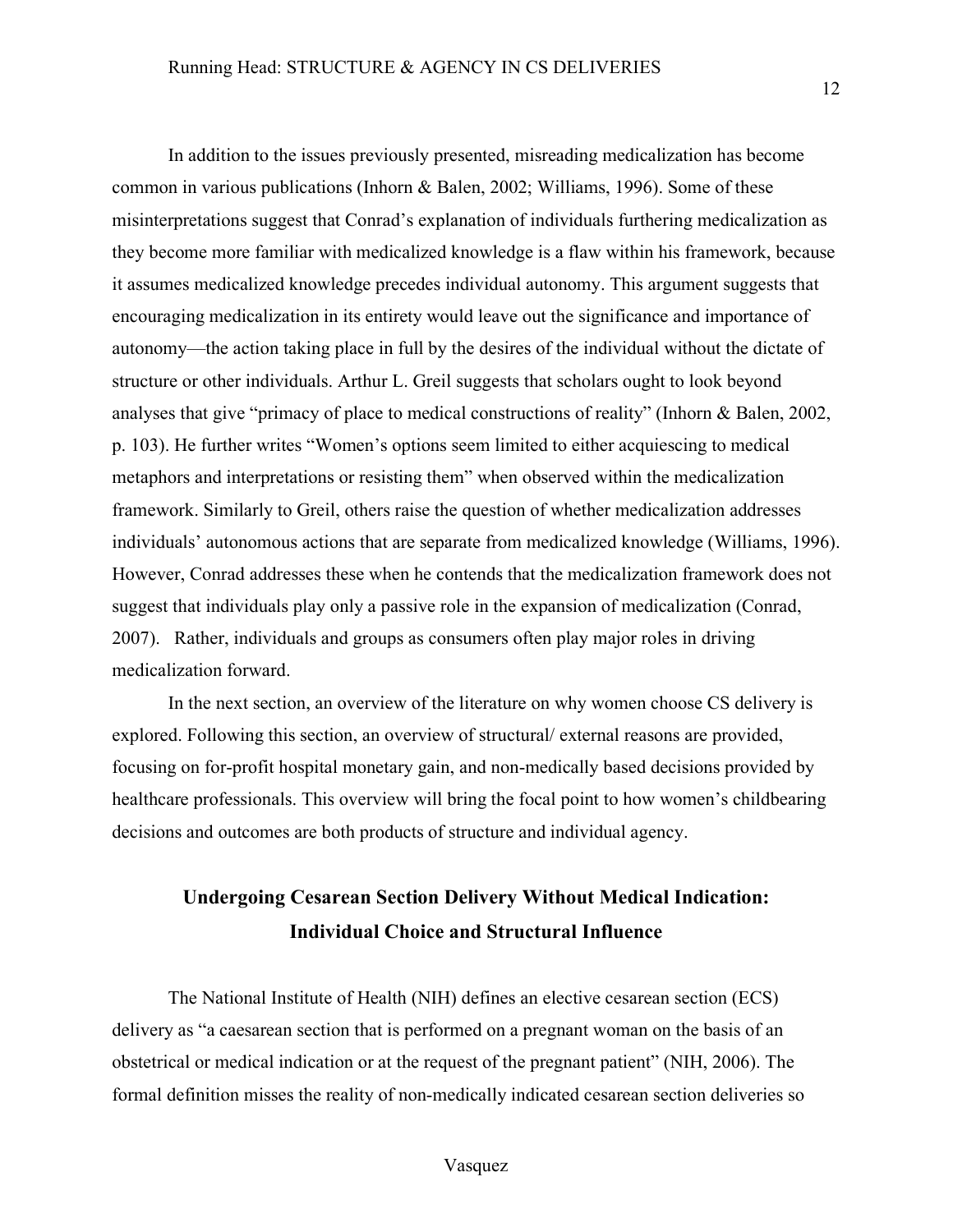prevalent in both academic and popular literature, suggesting that the procedure goes well beyond that prescribed by healthcare providers for women who are not healthy enough to endure a vaginal delivery, women who are undergoing multiple births (twins, triplets, etc.), or women who have undergone a cesarean section previously. Thus, instead of examining ECS deliveries in specific, an analysis of non-medically indicative cesarean section deliveries (CS) will be conducted. The literature suggests a multitude of reasons behind why more women are undergoing CS deliveries. Some women want to schedule their delivery in order to bypass the unexpected oncoming of a natural birth. The literature suggests many women who opt for a CS report more ease in knowing when and where they will deliver their child, and feeling more in control of their labor. Not only do pregnant women often want to schedule their deliveries in advance, but often their doctors do as well. Studies have reported that doctors schedule CS deliveries in advance for reasons that do not benefit a woman and her unborn child, but rather for their personal convenience.

This section explores empirical studies of women's reasoning to undergo CS in order to illuminate how women exercise their agency within the institution of medicine. Literature on women's beliefs about the benefits of CS delivery is pertinent to understanding why women choose surgical birth. Following this review, an outline of the institution of medicine's influences on women's childbearing decisions and outcomes will aid in understanding the complex nature of both agency and structure in this phenomenon.

#### **Choosing Cesarean Section Delivery**

Social scientists have focused on why more women are undergoing surgical as opposed to vaginal birth. Some of the research has suggested it is not only the rise in technological advancements in child delivery, but also a growing demand for alternatives to vaginal birth that account for this trend. This section reviews the current literature on why women choose to undergo CS without medical indication. Empirical studies suggest that women actively choose CS delivery for reasons pertaining to their physical and emotional selves, in addition to the physical protection of their unborn child. This section illuminates how women actively choose to undergo a CS, which is an indication of individual desire.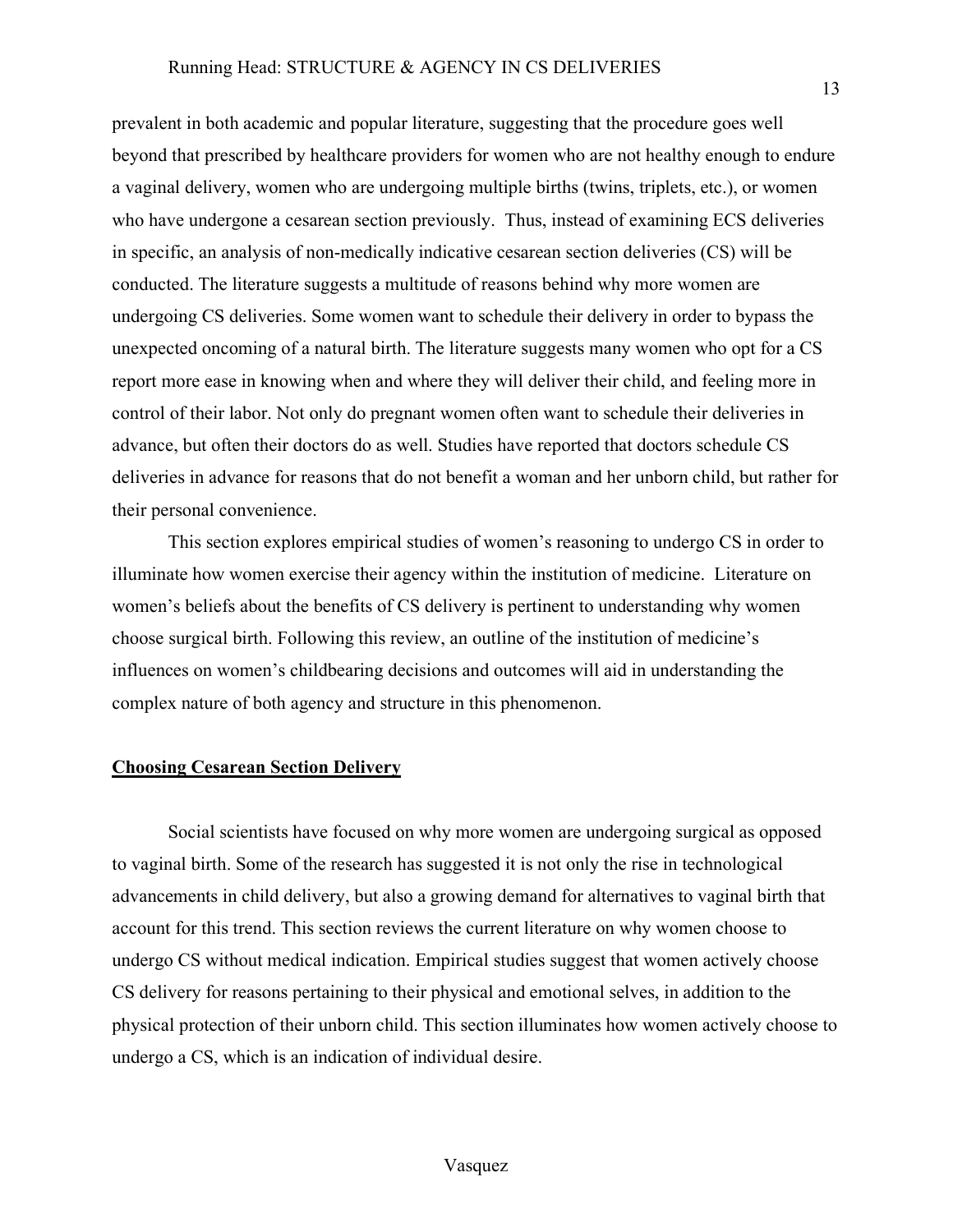### Fear for the self and fetus

Recent studies suggest that women who undergo surgical birth report that the decision was based on the safety of their child (Bryant et. al., 2007; Cheung et. al., 2006; Wax et. al., 2005; Weaver & Stratham, 2005). In addition to these findings, women have reported to be concerned with the harm potentially done to their own bodies during childbirth. This section highlights literature on these issues women's fear for their self and unborn child during childbirth labor.

Saisto and others (2001) studied women in Sweden and reported that they expressed fears of vaginal tearing during childbirth (19 percent), intolerable pain (15 percent), and hemorrhage (three percent). In addition, a study conducted in 1999 suggested women were more concerned about their babies *during* labor, and thus relied more heavily on medical interventions as opposed to their desires expressed prior to birth (Fox and Worts, 1999). The fear of labor pain seems to be one of the major factors contributing to women's choice to undergo a non-medically indicated CS (Cheung et. al., 2006). In the U.S., research suggests that married, white women who give birth in private hospitals are more likely to have a CS than unmarried, non-white women, even though they are less likely to have complications that may lead to surgical delivery. Interestingly, the women of this study attributed their reasons to fear of pain (Wagner 2006). Hofberg and Brockington (2000) describe the fear of vaginal birth, or the pain associated with it, as *tokophobia*. Tokophobia is the fear reported by some women that they will die during childbirth. Hofberg and Brockington conducted a qualitative study in the United Kingdom where they asked 26 women about their fears of childbirth. Out of the 26 women, eight had a fear of childbirth since being young children. Fourteen of the women had tokophobia after a traumatic childbirth experience. In the study, roughly half of the 26 women decided to undergo a CS for their second delivery (Brockington & Hofberg, 2000). Tokophobia can be a very serious mental condition that in severe cases leads to panic attacks, and overall poor social functioning. Although only a minority of women suffers from tokophobia, empirical research has shown that women who opt for a CS attribute their decision to either the fear of pain, or for the health of their child.

#### Convenience and control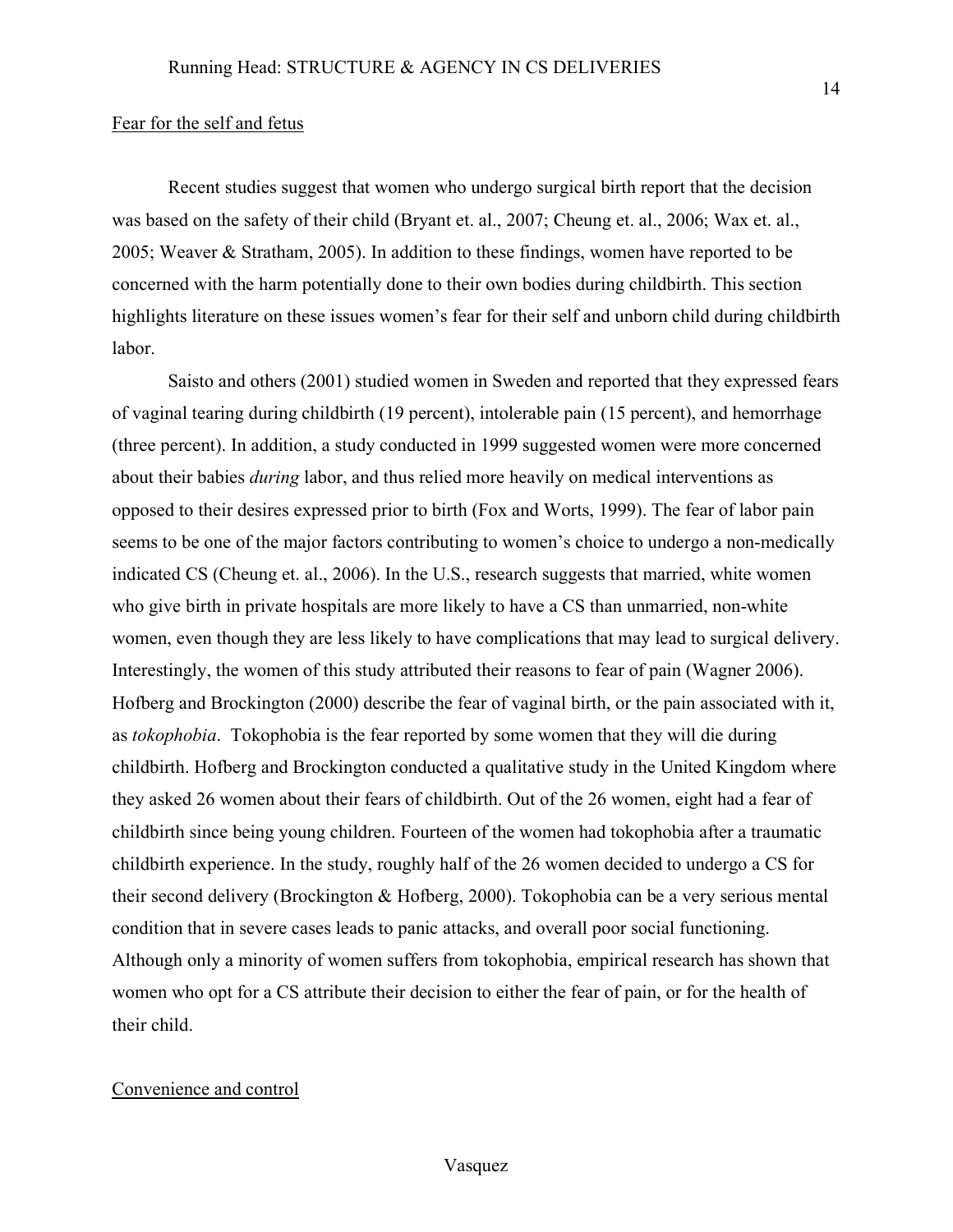American women who opt for CS delivery report their belief that this type of childbirth will prevent potential complications during the birthing process. Christina Aguilera, an international celebrity, said of her CS, "I didn't want any surprises. Honestly, I didn't want any [vaginal] tearing. I had heard horror stories of women going in and having to have an emergency C-section." Like Aguilera, many women who opt for a CS not only believe that this mode of childbirth is less complicated than that of vaginal delivery, but also that vaginal childbirth presents more complications and more spontaneous procedures. To them, scheduling a CS is more convenient and less risky than vaginal birth. Cynthia Michaluk argues the concepts of convenience and control are closely related: "Convenience is defined as 'fitness or suitableness, as of place, time; freedom from discomfort, difficulty, or trouble; ease; and accommodation'" (Michaluk, 2009). Although control allows for Michaluk's definitions of convenience, there is differentiation between freedom to choose CS delivery, and freedom to possess control over one's childbirth. Some scholars argue that undergoing a CS is taking the control away from the patient and dispersing it among medical staff (Beckett, 2005). If this is the case, why do women believe to exercise more control over their childbirth when they opt for a CS delivery? This section gives an overview of empirical findings that suggest women take an active role in exercising their agency in choosing CS for the purpose of convenience and control.

Several studies have found that women believe CS is more convenient than vaginal birth. In a study of 148 recent mothers in Australia, 53 percent strongly agreed or agreed with the statement "people tend to think of [CS] as a more convenient way to give birth." This same study found that 44 percent strongly agreed or agreed with the statement "Cesarean section is now seen as a routine way of having a baby" (Walker et. al., 2004). The questionnaire of the recent mothers suggested that roughly over 70% of the respondents agreed that a scheduled CS is an easier way of giving birth due to determining factors of control and convenience (Walker et. al. 2004). Another study reported that 8.3 percent of obstetricians cited convenience as a reason why women choose CS delivery (Wax, 2005). Themes of convenience also serve the purpose of predicting when to give birth to a child, according to ancient folklores. In Thailand, an ancient calendar that predicts good luck is one of the greatest influences on women deciding when to schedule their CS. In China, one woman based her decision to have a CS on a particular date chosen by a fortuneteller, in addition to a date she believed most convenient (Cheung et. al.,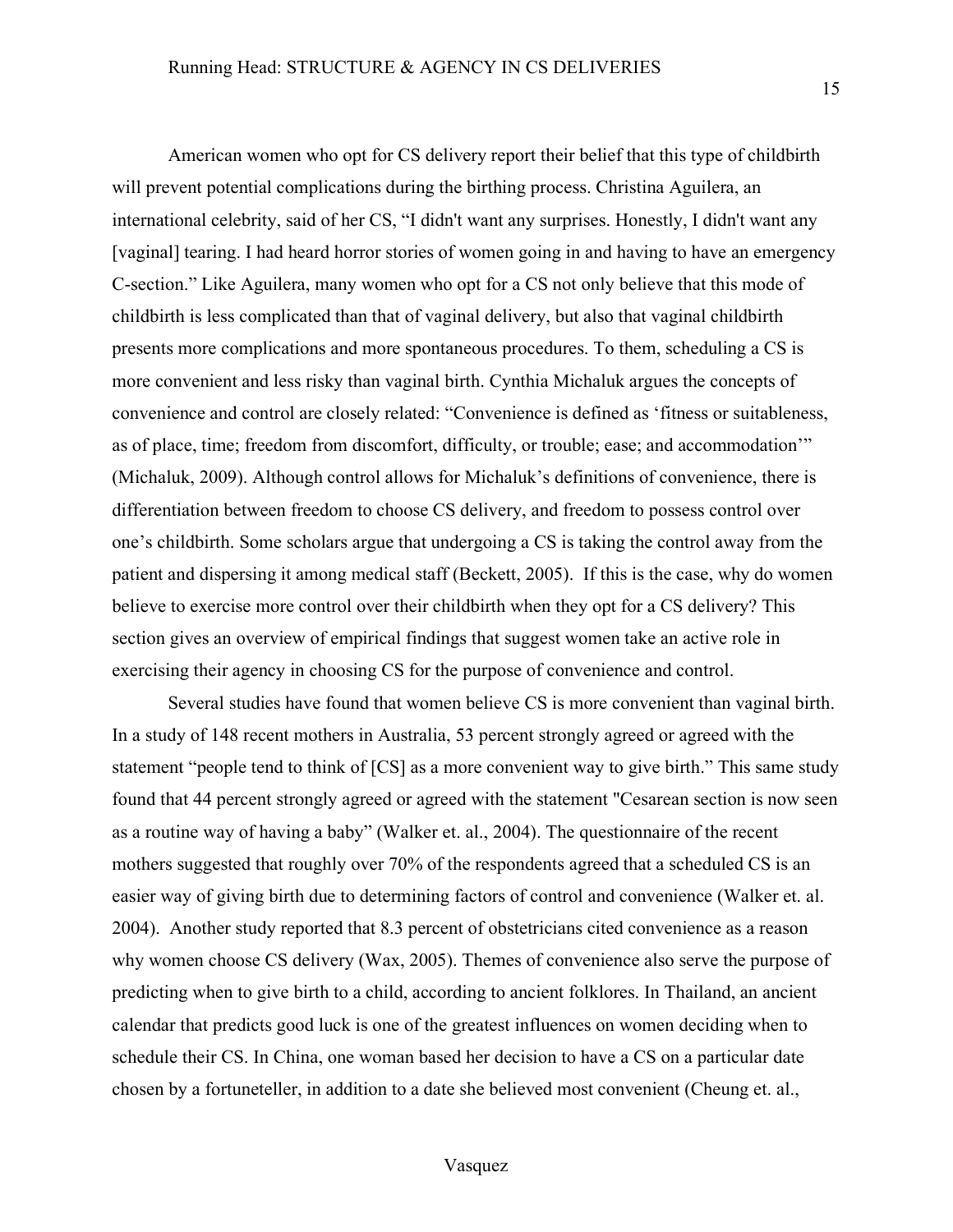2006). Lo argues that U.S. research may benefit from applying the concept of control in Chinese childbearing practices. She argues that CS deliveries in the U.S. may increase toward the last week of December due to parents attempt to take advantage of tax deductions (Lo, 2003).

Further, convenience and control is still perceived as a luxury for women in particular countries. In Chile, where the CS rate is 60% (roughly double the rate of the U.S.), most women who undergo CS delivery are of lower socioeconomic status (SES). Behague (2002) hypothesizes that women who do not have regular access to technological advancements choose CS delivery because they relate medical technology to high status. In the U.S., study findings suggest that women schedule their CS for the benefit of knowing when- and how they will give birth. Kain's 2009 article on Health.com provides an overview of how she "personalized" her non-medically indicated CS in order to have "more control" over her pregnancy. Ultimately, the specific reasons women opt for a CS differs by country, but many of the reasons have much to do with the desire for control and convenience.

### Preserving the body's shape and 'function'

Thus far the literature has suggested women who choose CS without medical reason do so because they fear aspects of vaginal childbirth; and consider CS to be more controlled and convenient over vaginal childbirth. This section reviews literature that suggests women choose CS delivery in order to preserve their body's shape and 'function'. By function, the research suggests women choose CS delivery in order to preserve the anatomical and sexual functioning of their body. This last section concludes the primary reasons why women choose CS without medical indication.

Research has found that some women opt for a CS to preserve the shape and tone of their vagina (NIH State-of-the-Science Conference: Cesarean Delivery on Maternal Request, 2006). It has been recorded since the  $18<sup>th</sup>$  century that women have been aware of and concerned with the tone of their vagina for the pleasure of their husbands during intercourse (Leavitt, 1986). Historical accounts have suggested it was not uncommon during the  $18<sup>th</sup>$  through  $20<sup>th</sup>$  centuries for the female friends, family and neighbors of a laboring woman to discuss the midwife's approach to preserving vaginal tone during childbirth. In addition, Handa's (2006) literature review indicates that numerous studies suggest that women undergo CS in order to maintain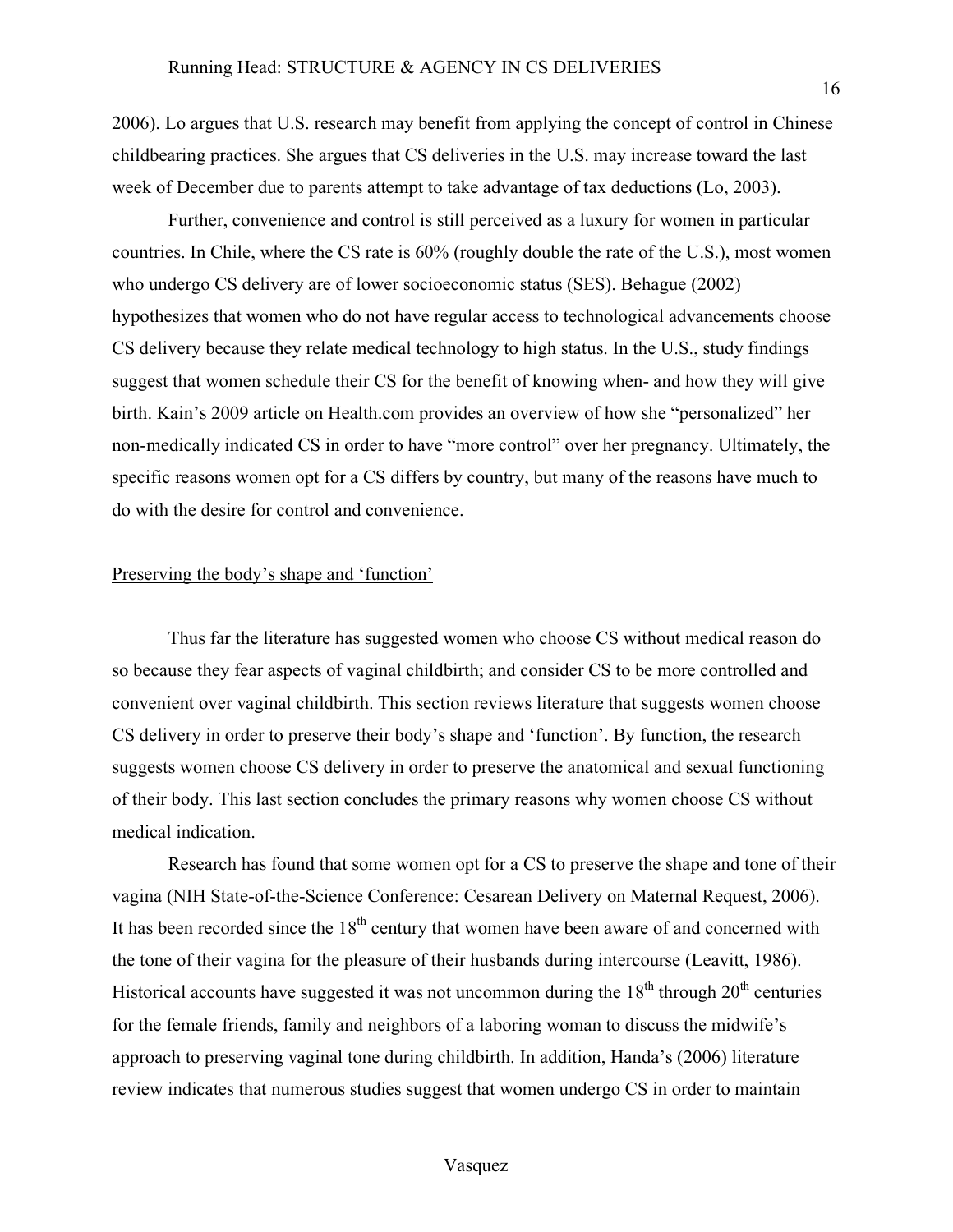regular intercourse with their partners (NIH State-of-the-Science Conference: Cesarean Delivery on Maternal Request, 2006). Laser Vaginal Rejuvenation (LVR) and abdominoplasty (commonly referred to as "tummy tucks") are also becoming increasingly popular for women (ASPS, 2007). Particularly noteworthy is the new trend to undergo a "C-tuck," the dual surgery of CS and

abdominoplasty. Also referred to as the 'Mommy Makeover,' this trend is increasing according to Roxeanne Guy, President of the American Society of Plastic Surgeons (ASPS). Guy suggests that based on ASPS data, in 2007 there was an 11% increase in Mommy Makeover surgeries (ASPS, 2007). Other researchers hypothesize that some women undergo CS delivery as a means to preserve vaginal tone after childbirth for the sexual pleasure of male partners (Cheung et. al., 2006). Women have also been reported to choose CS in order to retain the function of their rectum, anus, bladder, and vaginal tone for non-sexual related reasons (Cheung et. al., 2006; Hsu, Hwang, & Liao, 2007; Wagner, 2006; Wax et. al., 2005).

## **Structural Influences**

The previous section was an overview of the literature that suggests women choose CS delivery because of their own desires. In this section, the structural influences are outlined in order to depict the rise in the CS delivery rate from a structural standpoint, aiding in understanding how it impacts women who undergo non-medically indicated CS delivery. This section is comprised of three categories pertaining to findings in the literature: (1) pressured and ill-informed; (2) money and medical practice; (3) physician issues.

## Pressured and ill-informed

The literature suggests women report feeling pressure from healthcare professionals to undergo CS delivery, in addition to being ill-informed of medical interventions conducted during childbirth. A recent study's findings report that 25% of expecting mothers felt pressure from healthcare professionals to undergo a cesarean section (Declerq et. al., 2006a). This same study found that 79% of expecting mothers felt they were ill-informed about procedures, such as induced labor, which in some cases led to an emergency CS. Aside from CS delivery pressure,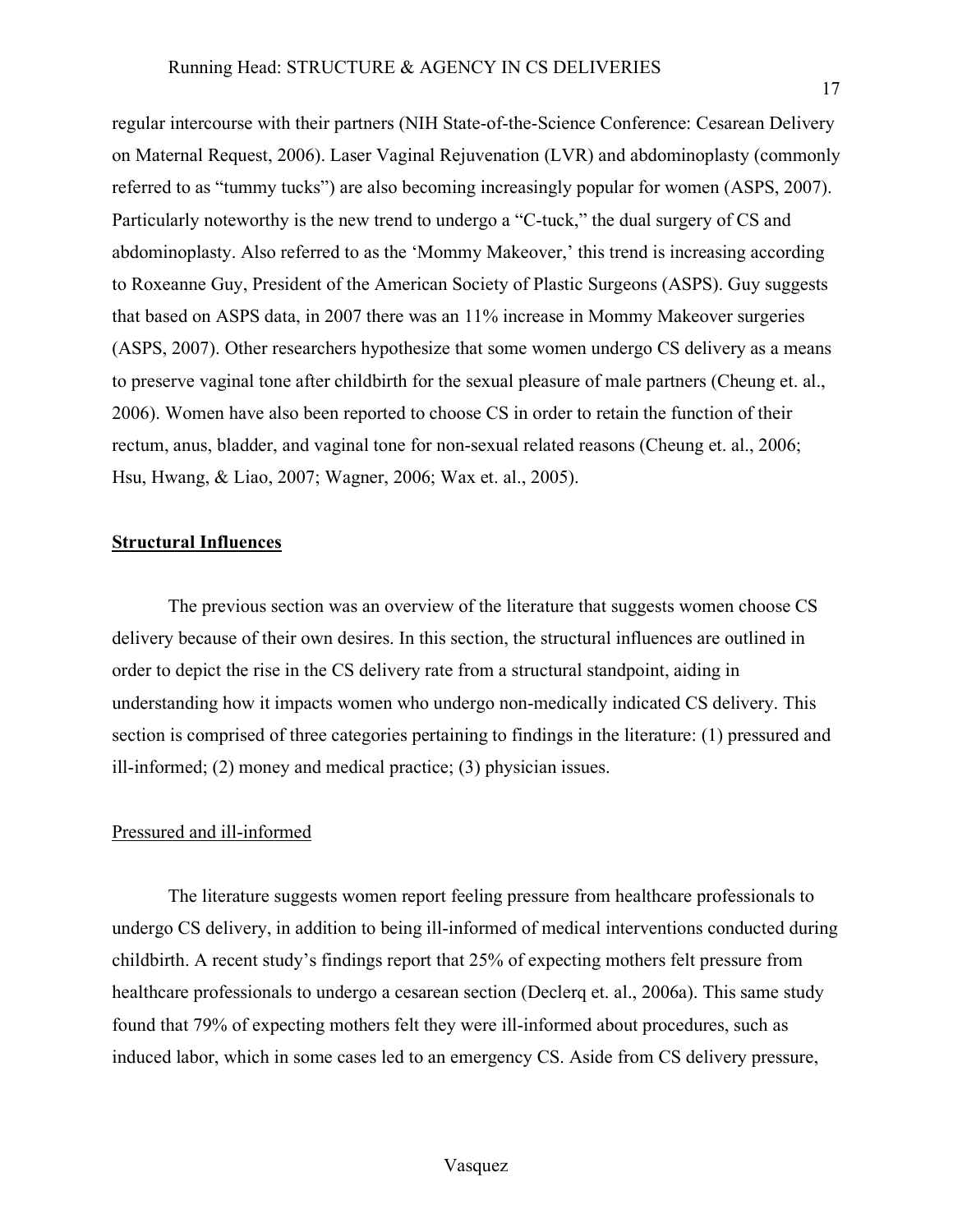women of this same study reported feeling pressure to undergo other medical interventions, such as labor induction and epidural (Declerq et. al., 2006a).

#### Money and medical practice

According to the literature, monetary incentives may play a role in the rising CS delivery rate. Studies suggest hospitals have been found to gain monetary compensation from health insurance companies for CS deliveries over vaginal ones (Berkowitz et al., 1988; Brown, 1996; Childbirth Connection 2006; DeMott & Sandmire, 1999; Dranove & Wehner, 1994; Fraser et al., 1987; Goyert, Bottoms, Treadwell & Nehra, 1989). Studies have also reported that physicians influence women to undergo non-medically indicated cesarean section delivery due to financial incentives. In Taiwan, physicians were found to increase CS delivery during the months following lower salaries (Hu & Tsai, 2002). Provider-related factors have also been influential on the rate of cesarean sections in Thailand. Studies suggest that investor-owned, large bed size, and teaching hospitals have higher CS rates. Researchers have hypothesized Thailand's rising CS rate is due to suiting the needs of hospitals, rather than patients (Berkowitz et al., 1988; Brown, 1996; DeMott & Sandmire, 1999; Dranove & Wehner, 1994; Fraser et al., 1987; Goyert, Bottoms, Treadwell & Nehra, 1989). Additional studies have found that for every \$100 reimbursement for a cesarean section, the rate rose seven percent in the Medicaid population (Gruber, Kim, & Mayzlin, 1999). Researchers of this finding suggest that lower fee differentials between CS and vaginal childbirth under Medicaid than private insurance can explain between one-half and three-quarters of the difference between Medicaid and private CS delivery, concluding that Medicaid reimbursement reductions can cause a change in the treatment of Medicaid patients.

#### Physician issues

Findings within the literature suggest that the rise in CS deliveries are due to physician schedules, clinical impatience, and the practice of defensive medicine. Some studies suggest that tight scheduling in hospitals creates overwhelming stress among medical doctors. Consequently, scheduling for physicians is of high priority, due to timed office visits, surgeries, and deliveries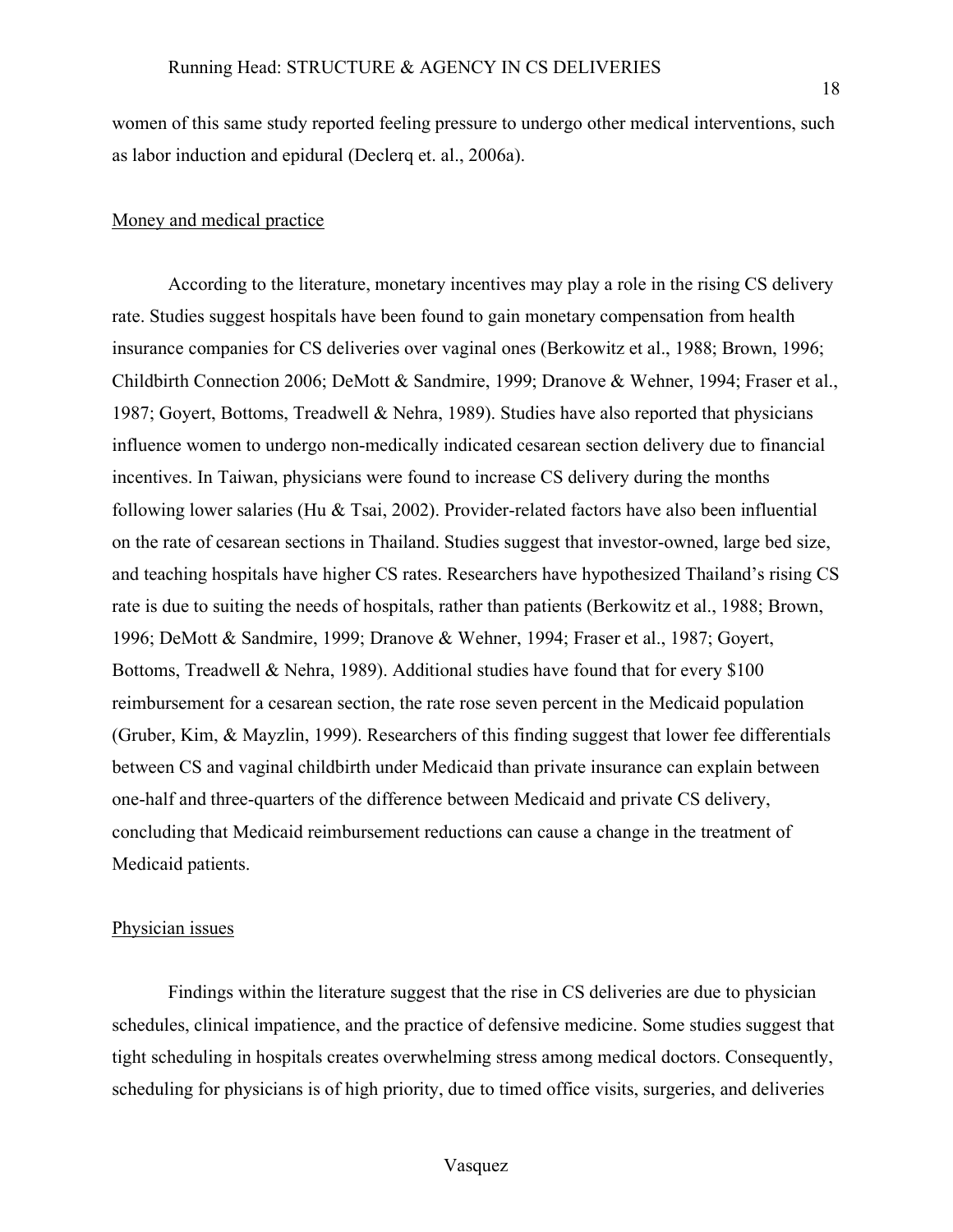throughout the day and night. Recent studies support the hypothesis that doctors schedule CS deliveries to control some of the spontaneity in their work life. One study found that fewer CS deliveries were performed on Sundays, while some doctors scheduled more between 7:30 am and 11 am, and mostly on Tuesdays and Thursdays (Brown, 1996). Other studies have found cesarean deliveries were scheduled less often on weekdays after five pm (Bateman, 2004). Medical doctors have also been found to schedule CS deliveries in order to fit their annual holiday vacation (Johnson 2006). Considering that a CS delivery takes approximately 30 minutes to perform, while a vaginal birth takes an average of 12 hours, scheduling CS deliveries are cost and time effective for hospitals and medical doctors.

In addition to these findings, a recent study by the NIH suggests that the rising rate of cesarean deliveries is due to excessively efficient hospital birthing practices (Zhang et. al., 2010). This study found that doctors were ordering cesarean sections prematurely due to time efficiency. Observations from the study found that doctors were also not waiting for their patients' cervixes to dilate a full 10 centimeters, the recommended dilation for a healthy, vaginal birth. The study also found doctors were ordering emergency cesarean sections after six centimeters of cervix dilation. Additional research suggests that obstetricians are increasingly practicing defensive medicine by ordering excessive testing, using unnecessary medical intervention, and performing CS deliveries. Defensive medicine is defined as medical practice that is not for the best outcome of the patient, but rather to safeguard the physician against malpractice liability. In Italy, for example, regions with high cesarean section rates are believed to be practicing defensive medicine due to some clinics having a 90% rate of surgical deliveries. Italian obstetricians have noted the rate of cesarean section deliveries is due to safety of the woman and baby during labor; however, critics argue the rate is too high to be safe (Serra 2009). Despite the arguable use of defensive medicine and the increasing cesarean section rate, malpractice claims have not decreased among obstetricians (Arulkumaran & Penna, 2003).

#### Summary

Studies suggest that the medical profession plays a pivotal role in women's childbearing decisions and outcomes. Other studies suggest that women exercise their agency by choosing CS delivery. Because the literature focuses on two facets of this social phenomenon (structural

#### Vasquez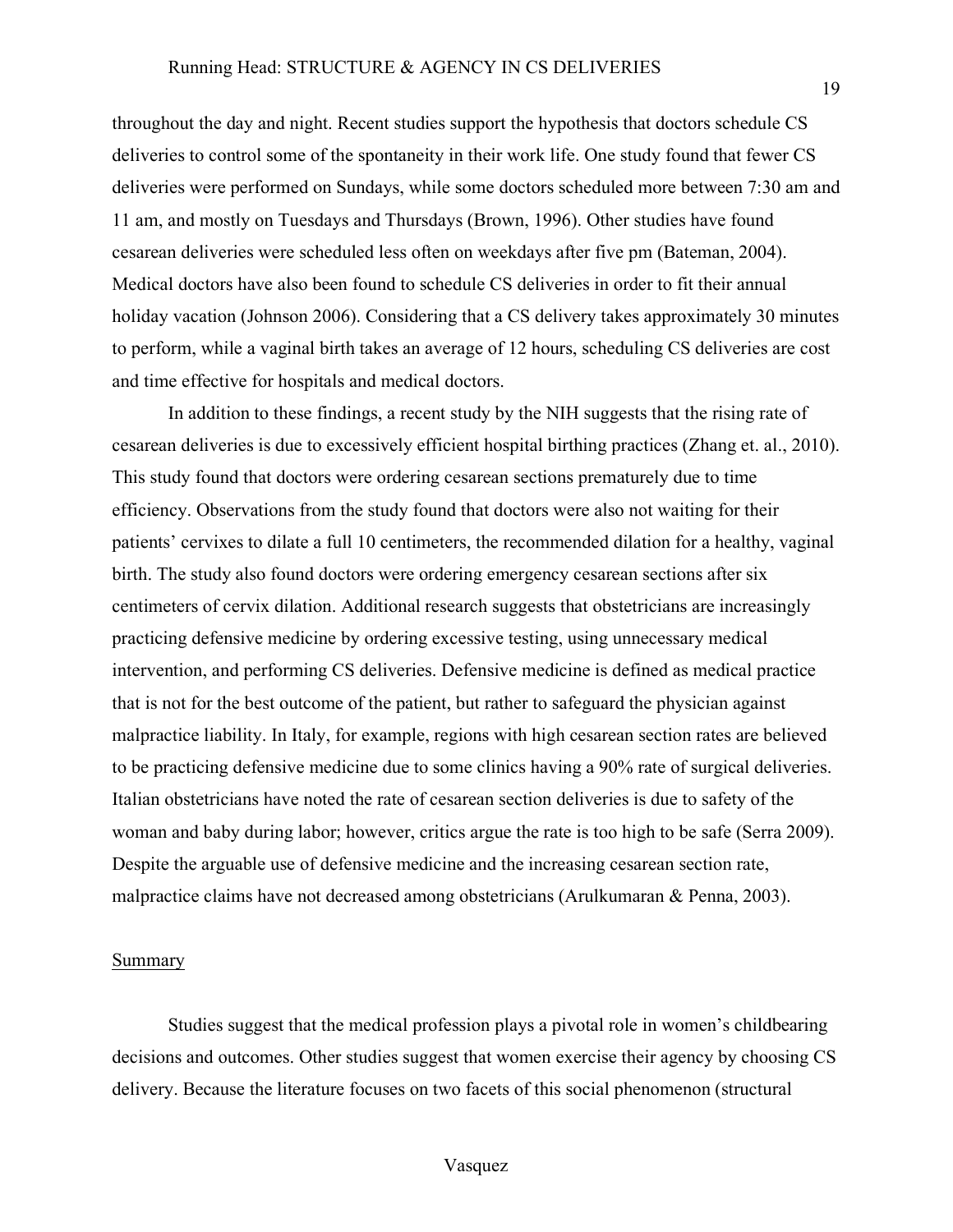influence and individual choice) a theoretical framework that accounts for both aspects is needed. This paper suggests that interpreting the medicalization thesis from a structure-agency standpoint is most beneficial for understanding the phenomenon. The following section provides an overview of Conrad's medicalization thesis, followed by Giddens' theory of structuration. Medicalization is then interpreted utilizing Giddens' theory of structuration.

## **Theoretical Framework**

Previous literature suggests that women's birthing experiences are influenced by the medical industry, but that women also play a pivotal role in choosing surgical birth. Feminist perspectives on childbirth support and refute various aspects of these findings, thus making these standpoints insufficient for fully understanding the scope of the phenomenon unless understood from a third-way perspective that synthesizes both feminist positions. A theoretical approach that considers social phenomena at both the structural and individual level may be beneficial in supporting accounting for these findings. This section reviews Conrad's theory of medicalization, supplemented by a structure-agency interpretation of medicalization, provided by Giddens' theory of structuration. Because medicalization has been analyzed from many different standpoints, and is rarely extracted from a structure-agency standpoint, this analysis will be beneficial in guiding further research in addition to joining together previous findings.

#### Medicalization

Conrad contends medicalization is the process through which otherwise normal human conditions are (1) defined in medical terms, (2) perceived solely as medical issues, (3) and thus become viewed under the medical lens. To Conrad, definition is the most salient factor in the medicalization process. He writes,

The key to medicalization is definition. That is, a problem is defined in medical terms, described using medical language, understood through the adoption of a medical framework, or 'treated' with a medical intervention (Conrad, 2007, p. 5).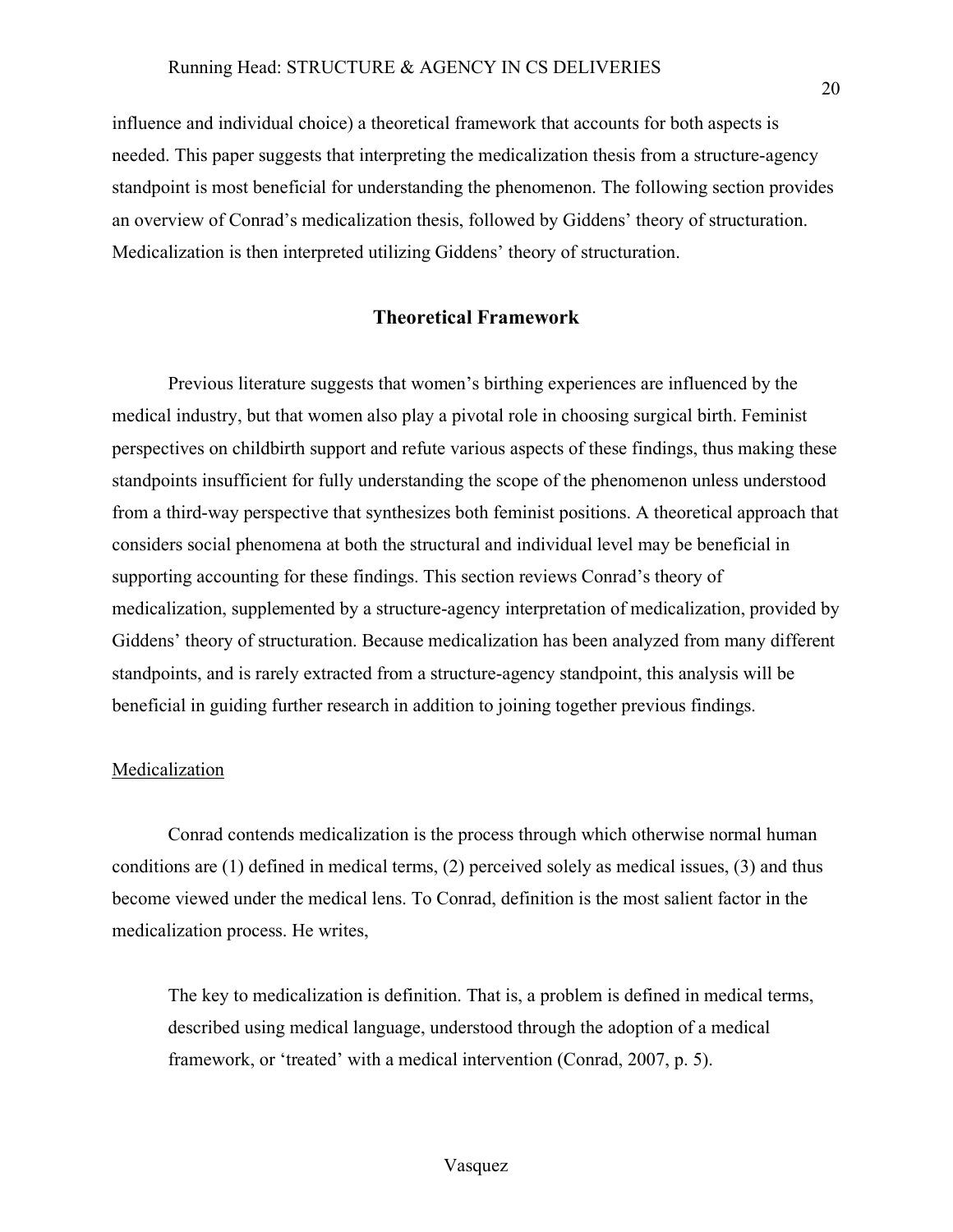For example, when children are perceived to be overly excitable, they become defined as having Attention Deficit Hyperactivity Disorder (ADHD). Therefore, defining conditions in medical terms is a main contribution to the medicalization process. The medicalization of childbirth has been one of the most transformational concerns in the  $20<sup>th</sup>$  century. Prior to this time, childbirth was largely a holistic, family- and community-oriented endeavor, where midwives and women of the community and family were central to the childbearing process (Leavitt, 1986). Today, however, childbirth has become principally understood as a medical undertaking (Conrad, 2007). The natural and home birth movements led by midwives are recognized socially, but are for the most part on the periphery of common childbirth practices. Defining childbirth in medical terms has therefore played a dramatic role in transforming mainstream childbearing practices into a medical endeavor.

Conrad argues that medicalization does not suddenly occur, but is instead a process (Conrad, 2007). He contends that medicalization is not solely driven by medical entrepreneurs, but also by the lay public and patients, as well as through organizational activities of competing health care professionals. Through this process of medicalizing, multiple actors play a pivotal role in making otherwise social conditions medical. Conrad writes:

The growth of medicalized categories suggests an increase in medicalization, but this growth is not simply a result of medical colonization or moral entrepreneurship. …The public's tolerance of mild symptoms has decreased, spurring a 'progressive medicalization of physical distress in which uncomfortable body states and isolated symptoms are reclassified as diseases.' Social movements, patient organizations, and individual patients have also been important advocates for medicalization. In recent years corporate entities like the pharmaceutical industry and potential patients as consumers have begun to play more significant roles in medicalization (Conrad, 2007: 6).

The complex process of medicalization involves a number of drivers. Identifying the relevant drivers of the medicalization of childbirth can aid in understanding why women are increasingly undergoing non-medically indicated CS delivery. Patients, patient organizations, women who are publicly pro-CS delivery, pharmaceutical corporations and medical technology companies, and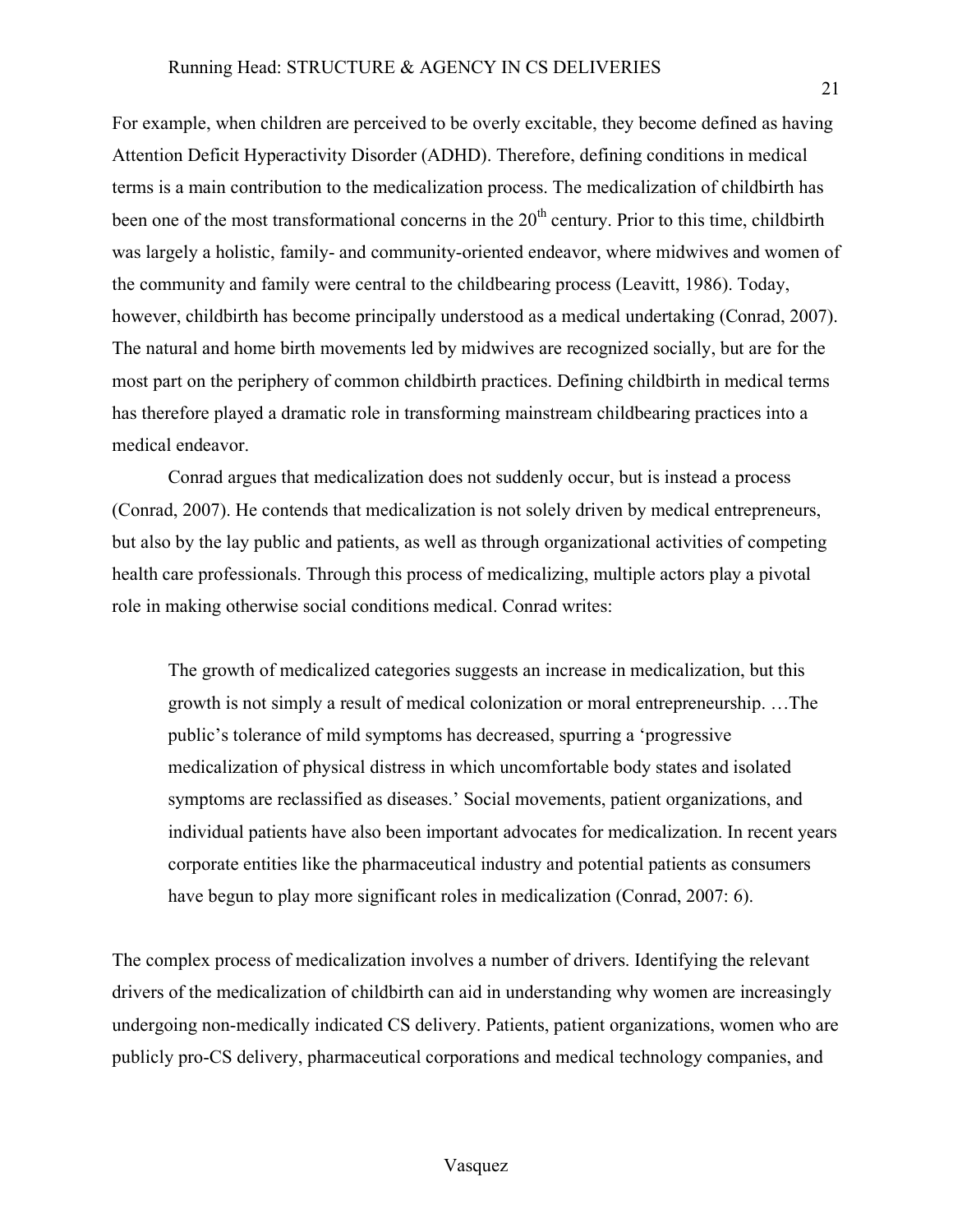medical professionals all play a role in medicalizing childbirth.<sup>1</sup> A similar example can be found in the medicalization of masculinity (Conrad, 2007). Conrad writes,

…The medicalization of male aging, baldness, and sexual performance, while currently driven by the medical and pharmaceutical enterprises and accelerated by direct-toconsumer advertising, is also fueled by men's own concerns with their masculine identities, capacities, embodiments, and presentations (Conrad, 2007: 23)

Here, Conrad suggests that the process of medicalization is not only propagated by structural forces, but also by consumers. Women who undergo CS delivery without medical indication provide a similar scenario: While the medical industry heavily influences their childbearing decisions and outcomes, they are also genuinely concerned about vaginal childbirth and make decisions accordingly. Thus it could be argued that the growing trend to undergo CS delivery has as much to do with women's desires as do the changing procedures in childbearing practice.

However, though medicalization includes the lay public and the medical profession as drivers of medicalization, many scholars have utilized medicalization solely to explain social control via the medical industry. These scholars argue that social control is central to medicalization via medical technologies that set the norms for behavior, body, and health; further contending that society adheres to the authority of medicine. <sup>2</sup> Accordingly, this takes responsibility away from individuals, while simultaneously providing the medical industry more control. Conrad writes, "One social implication of increased medical social control is that more forms of behavior are no longer deemed the responsibility of the individual. That is, when the cause is seen as biological and subject to 'medical excuse,' the individual is no longer considered responsible for the behavior" (Conrad, 2007). Conrad argues that allowing society to have less responsibility has serious social ramifications, such as less attention toward social issues that influence behavior and medical trends. In terms of CS deliveries, some of these ramifications include patients becoming more active in their own treatment, i.e. asking for a CS when it is

<sup>&</sup>lt;sup>1</sup> There are several advocates for CS without medical indication, but likely the most prominent is Pauline McDonagh Hull. <sup>2</sup>

 $2$  The most influential scholars being Michel Foucault, Susan Sontag, Ivan Illich (see: medical imperialism). Though these scholars wrote before Conrad's conceptualization of the medicalization thesis, much of their work is still utilized for research.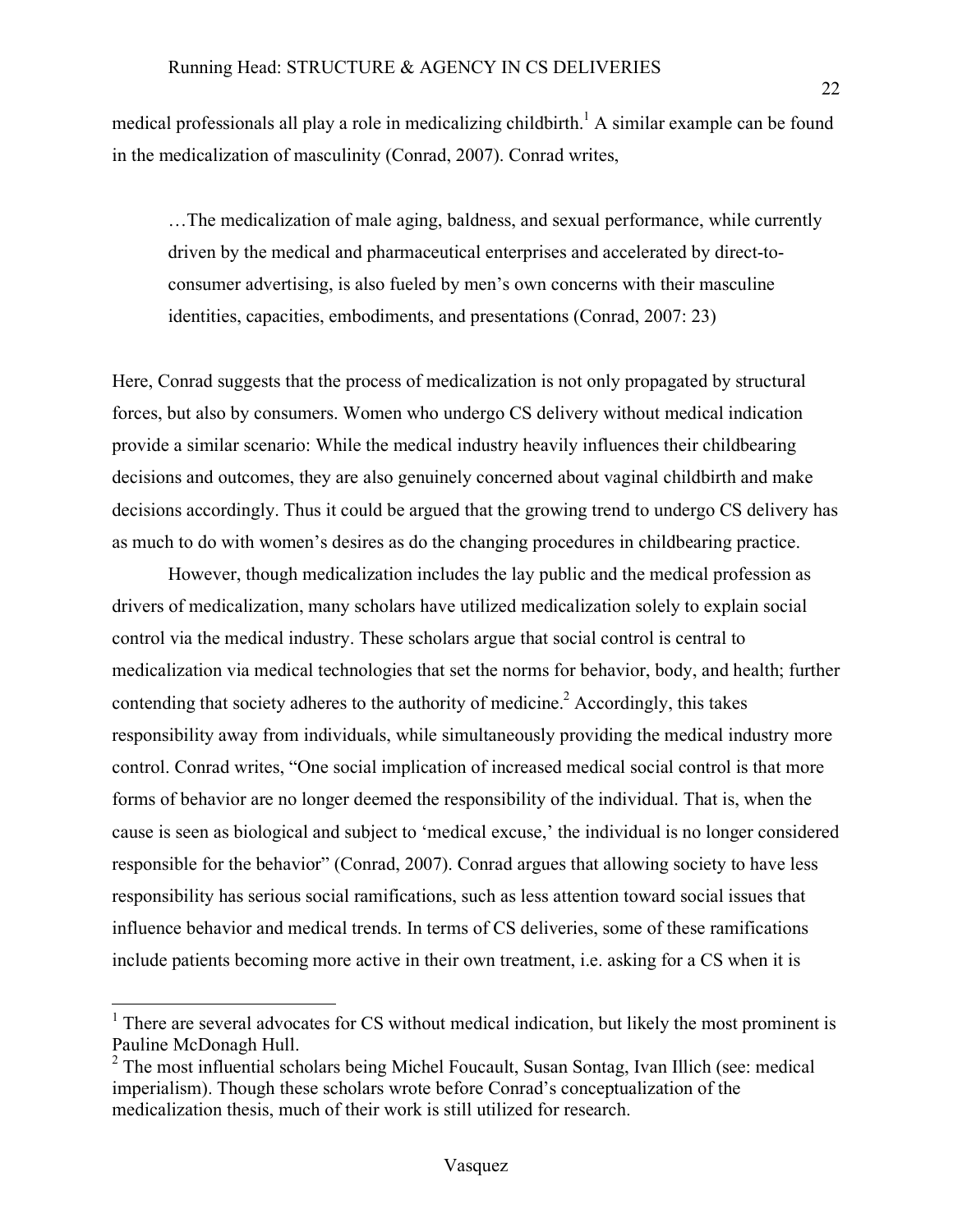medically unnecessary. Conrad argues that patients are becoming more demanding in what they want from their physicians, which demonstrates how society embraces medical intervention. Though social control is an aspect of Conrad's medicalization thesis, it has been widely overused by many scholars. This overuse in the social control aspect of medicalization has led to the obscuration of the process of medicalization.

Conrad notes this problem, and suggests that while the nuances presented in postmodernist interpretations of medicalization are important depending on the context, the medicalization discourse he participates in does not solely focus on this aspect alone:

Medicalization studies, as I and others engage in them, focus especially on the creation, promotion and application of medical categories (and treatments or solutions) to human problems and event; while we are certainly interested in the social control aspects of medicalization, we see them a something that goes beyond, but may include, discourse and subjectivity (Conrad, 2007: 13).

In sum, Conrad contends that the process and expansion of medicalization is complex. Concerns of social control, paternalistic medicine, and the laypublic demanding medicalized treatments are all central issues of medicalization. Although different aspects of medicalization have been addressed, there has not been a clear understanding of how the macro and micro level processes work together to further medicalization. That is to say, though Conrad began the discourse on the process of medicalization, scholars have not proceeded to understand the full scope of this process—instead using only certain elements of the medicalization thesis. Over time, this has led to a polarization in our understanding of the medicalization process. In order to make sense of the literature, medicalization is interpreted through a structure-agency standpoint in the following section.

## Applying Structuration to Medicalization

Rarely is a structure-agency standpoint used to explain medicalization, yet its contribution to understanding the medicalization process is an important one. In Anthony Giddens *The Constitution of Society* (1984), he argues that there are two forces simultaneously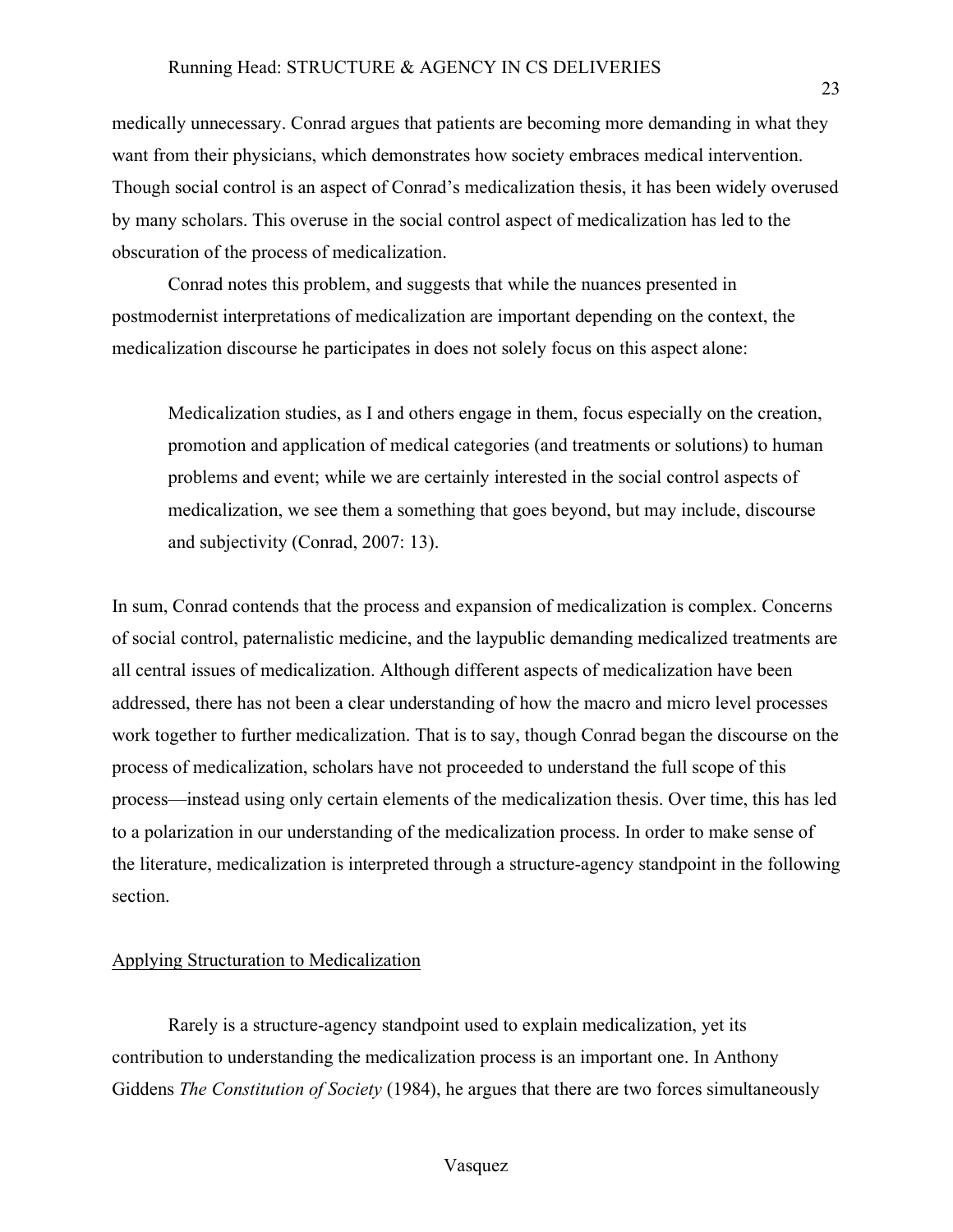occurring that influence social phenomena. These two forces, as he names them, are 'structure' and 'agency.' To Giddens, structure is the entirety of all social institutions—the social institutions of family, government, gender, class, and so on. He argues that because structure is malleable and constantly being modified, structure ought to be considered in systemic form. That is to say, structure is made up of properties (norms and/or laws), and the only thing bonding structure together is the structuring properties that allow the binding of time-space in social systems. In other words, structure is highly dependent on the moment in time that it exists. Furthermore, Giddens argues that structure is not something external to individuals. He suggests that structure gives meaning and organization to everyday life, but that structure is not in itself pure organization and meaning, so that although structure appears to 'impede' on individuals, it does not continue to exist without their embodiment of it (Appelrouth & Edles, 2007). Thus, it is the recursive performances of the past that continually organize structure together in the present. Giddens contends that his conceptualization of structure does not mean that the hierarchical nature of it does not exist, but rather that overt coercion is often times inevident because of the reflexive structure-agency process (Appelrouth & Edles, 2007: 535).

Due to this redefined structure-agency relationship, Giddens challenges the externality of structure to individuals. He argues that although structure does impede on individuals lives, it is not a fixed entity that individuals easily identify and separate their selves from (Giddens and Pierson, 1998). Instead, because they are products of socialization via social structure, their actions are microcosms of structure's influence in their lives. Giddens draws an analogy to language. He argues that although individuals utilize language in different ways—and language could not exist without their continual usage/dependence upon it—some people may feel put off by those who do not follow its taken-for-granted norms and conventions. That is to say, though language is highly dependent on the time and space that we contextualize it within, it constantly changes; and through these changes individuals notice the taken-for-grantedness of their expectations of how to use it. Put differently, through changes to language individuals come to recognize the arbitrariness of certain conventions; yet simultaneously, language could not exist without continual usage by these very individuals. Consequently, individuals notice the historical existence of structure, and how it changes throughout time due to the intermeshing of the micro and macro processes. It changes because individuals change; it involves because individuals evolve.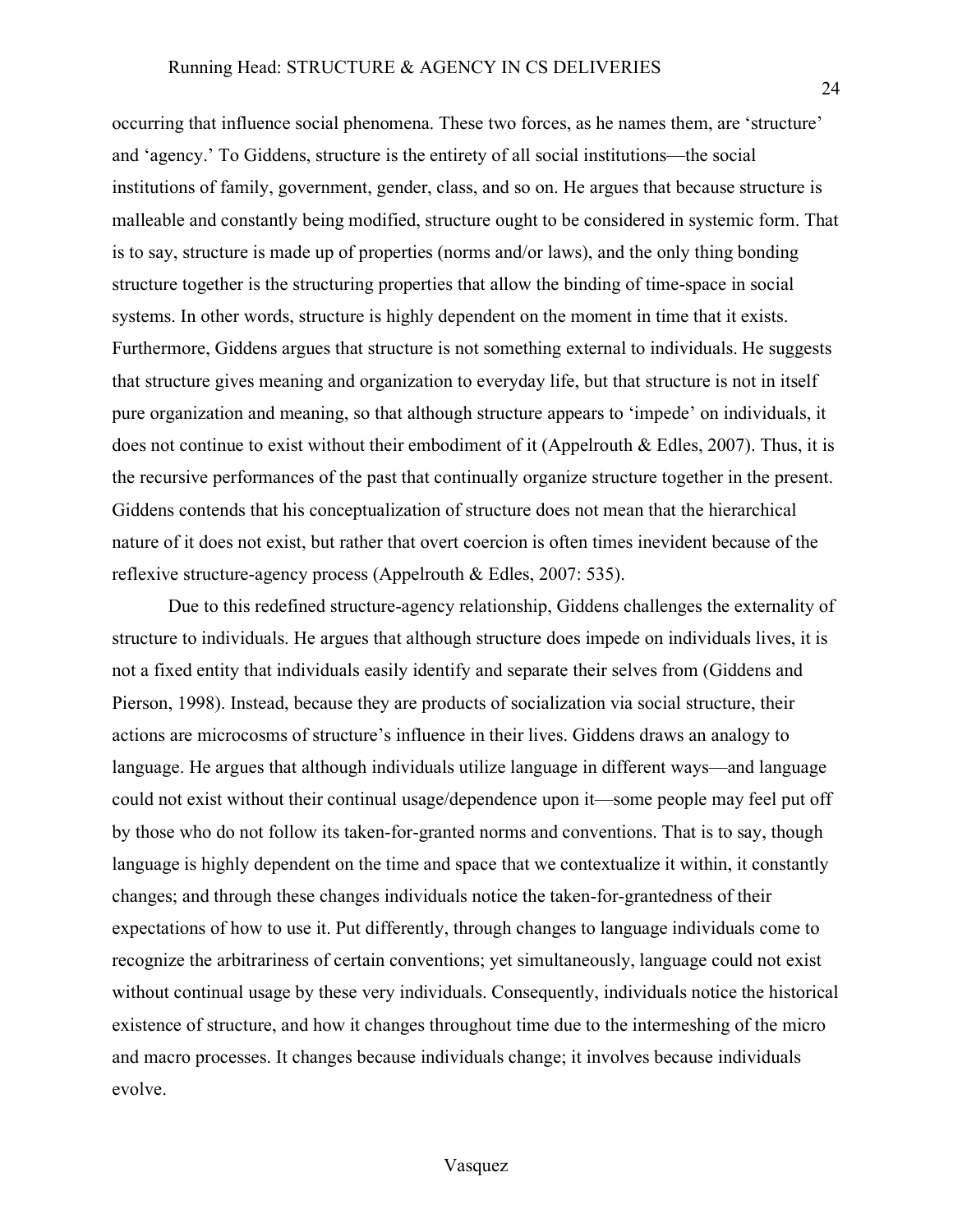## Running Head: STRUCTURE & AGENCY IN CS DELIVERIES

Giddens refers to individual agency as the recursive performance of individuals at the micro level. Similar to structure, Giddens suggests that agency is not strictly within individuals. Rather, agency is the blueprint of people's actions. These actions form social structure, which is the conglomerate of individuals' reproduced set of expectations. Giddens writes, "Society only has form, and that form only has effects on people, in so far as structure is produced and reproduced in what people do" (Giddens & Pierson, 1998). Giddens further contends that there is no priority between structure and agency, but that these two concepts are constantly influenced and shaped by one another through reflexive feedback.

Giddens maintains structuration is the recursive performance of human action in the context of social structure that is led by a set of norms, which are different from those of other social structures. As a result, all individual action is to some degree centered upon the respective contextual set of norms under which they occur. He writes,

One of the main propositions of structuration theory is that the rules and resources drawn upon in the production and reproduction of social action are at the same time the means of system reproduction (the duality of structure) (Appelrouth & Edles, 2007: 536)

He further clarifies,

 According to structuration theory, the moment of the production of action is also one of reproduction in the context of the day-to-day enactment of social life (Appelrouth  $\&$ Edles, 2007: 540).

To Giddens, reproductive action at the individual level has an influence on structure at the macro level. He writes, "Structure has no existence independent of the knowledge that agents have about what they do in their day-to-day activity" (Appelrouth & Edles, 2007). Structure does not exist without the routinized aspects of social life—the commonplace of social reproduction. Yet, recursion is also influenced at the micro level by preexisting structural norms and rules. Giddens suggests that social phenomena occurs at both the micro and macro level, as both axes continually and simultaneously influence each other's actions. He argues that the historical importance of human action has transgressed into societies that see past efforts of those

#### **Vasquez**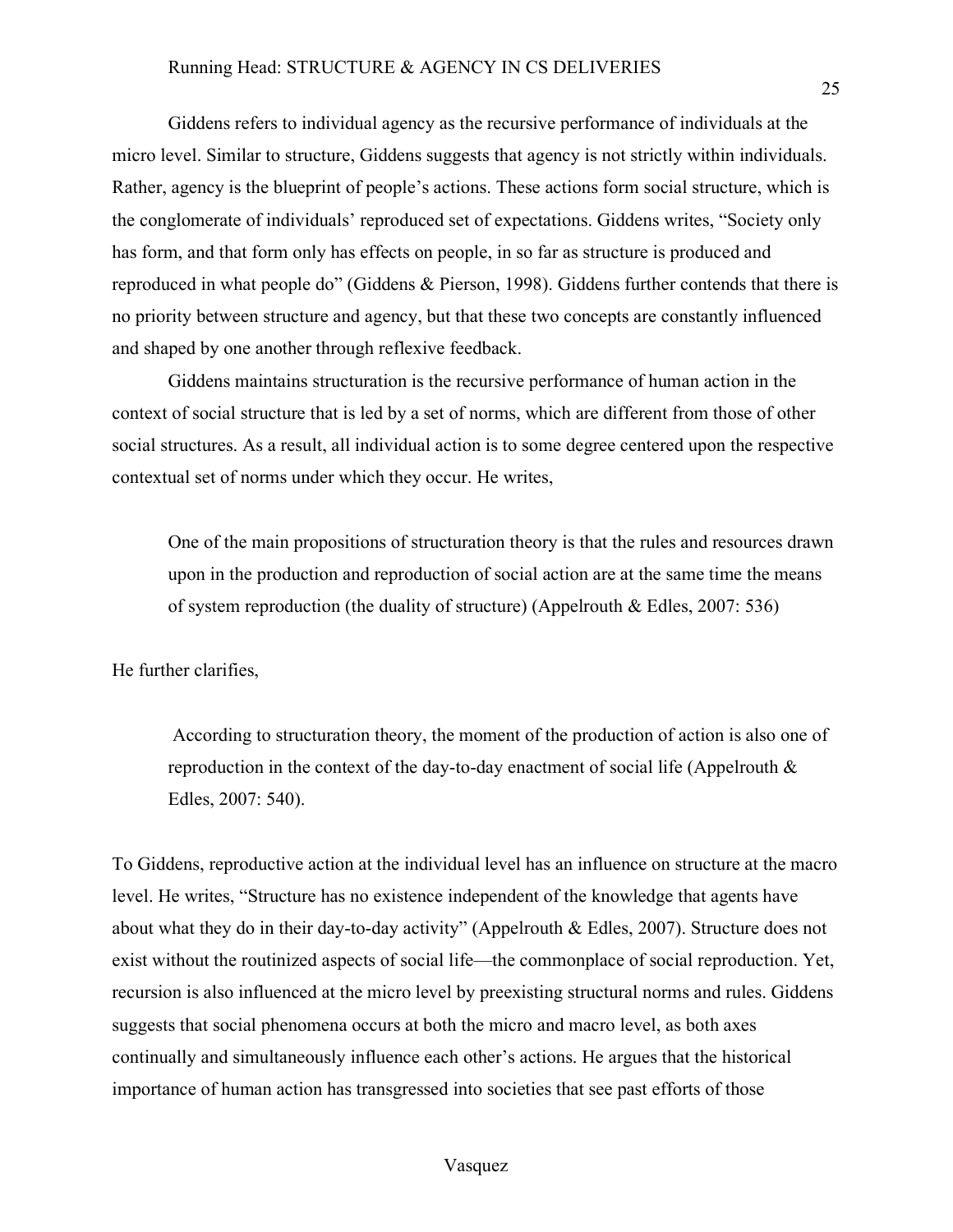26

individuals shaping today's social institutions. Thus, although structure is placed within time and space, historical action has worked to establish bases for which the current structure continually maintains.

In applying Giddens' theory of structuration to Conrad's medicalization, there are many ways in which obscurities become clearer. The first is Conrad's argument of how medicalization expands. To Conrad, medicalization occurs through the laypublic, medical profession, and the various interests surrounding the institution of medicine (i.e., the pharmaceutical- and health insurance industry). To Conrad, it is not as though medicine is entirely hegemonic, but rather that as more people gain knowledge of medical technology, they begin to utilize it, thus expanding its prevalence. In terms of women who undergo CS without medical indication, this becomes in line with the literature: As women begin to gain more knowledge of different birthing options, they begin to utilize new technologies. Soon after, non-medically indicated CS deliveries become prevalent as women begin requesting this alternative birthing method.

But while women begin gaining medicalized knowledge and utilizing new medical procedures, they are also influenced by the institution of medicine, which already has its own established rules and norms. For instance, women are gaining the knowledge of CS delivery often through medical staff. Women are persuaded by doctors, and also trust them as authorities in health and medical safety. Giddens would suggest this relationship is confining, yet with a false sense of freedom: "The structural properties of social systems […] are like the walls of a room from which an individual cannot escape but inside which he or she is able to move around at whim" (Giddens, 1984, p. 174). As women exercise their agency, they are within the confines of the medical industry. The recursive process of women's request for CS delivery, and the medical industry's desire for better efficiency and profit gain *is* medicalization—and further, structuration. Moreover, childbirth today is situated within a historical context: Today's birthing discourse is far more complex and comprehensive than that of the earlier to mid part of the  $20<sup>th</sup>$ century. Thus, on a final note, second- and third wave perspectives utilized apart from one another can only make sense of portions of the literature, and not the entire scope. Utilizing a structure-agency standpoint alleviates this issue by aiding in comprehensively understanding the rise in non-medical CS deliveries.

…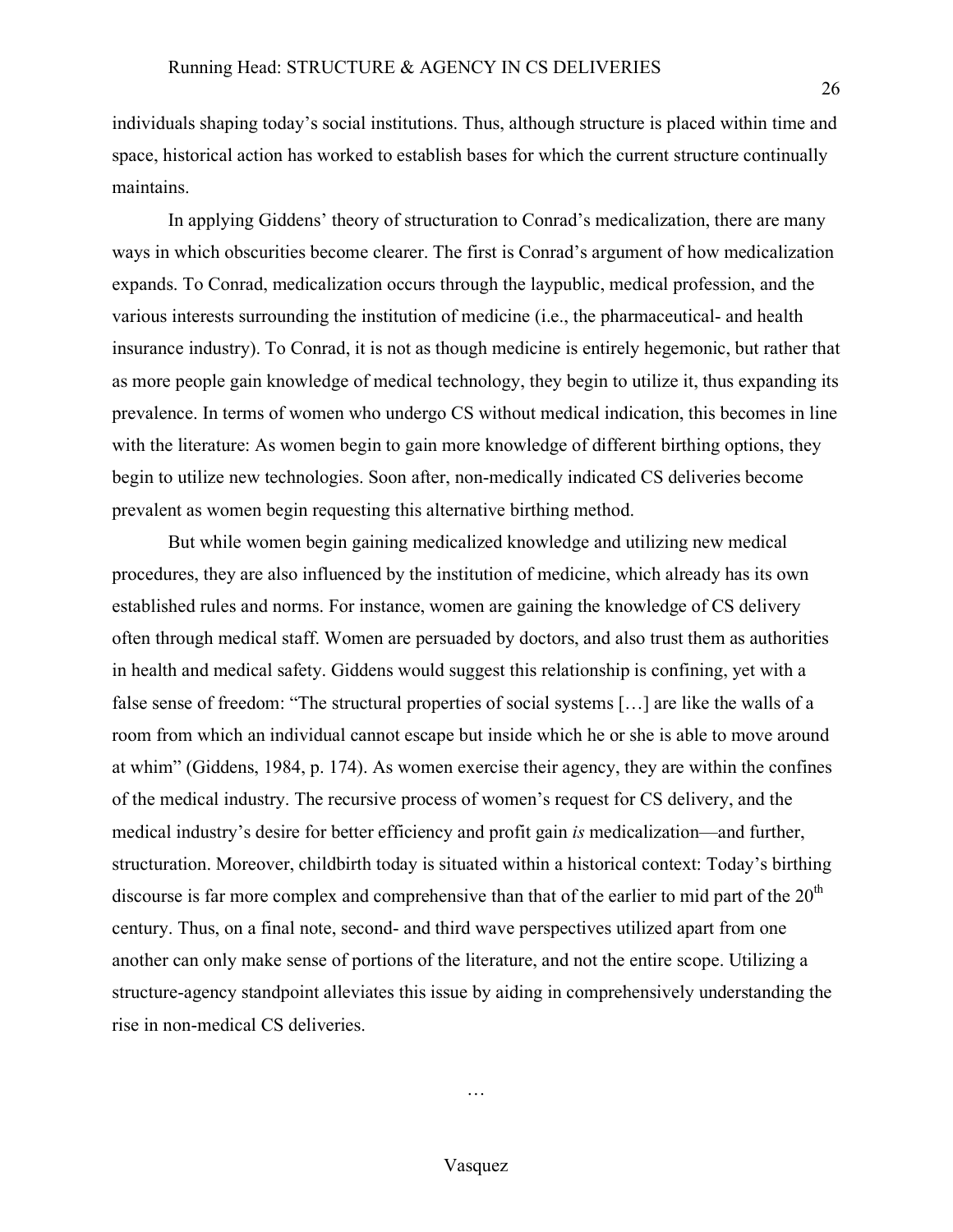It is important to fully understand the rise in non-medically indicated CS deliveries. Applying structuration to medicalization is beneficial for guiding further research. It also sheds light on previous findings. From preceding research, it is suggested that women are just as equally influenced by the medical industry, as the medical industry is by them. In Greil's work on infertile women, he argues similarly:

…Infertile women do not respond passively to medical definitions of them but react *actively* and *strategically*; they work the system and try to push medical treatment in the direction they want it to go*. Infertile women are neither passive victims of biomedicine nor uncritical consumers wanting to take advantage of all the available medical technology*. Rather, they are problem solvers, operating creatively within a system they do not control" (emphasis added) (Inhorn & Balen, 2002).

Greil's argument on women exercising their agency in fertility treatments can be applied to women who desire surgical birth and their exercise of agency. In sum, interpreting medicalization through structuration provides a sophisticated understanding of how the macro and micro level processes both play a role in more women choosing CS delivery.

The following section examines how women who undergo CS without medical indication perceive the way in which they exercise their agency for their method of childbirth, in addition to how they perceive the medical profession's influence on their childbearing decisions and outcomes.

## **Methods**

In order to examine women's perceptions in their childbearing decisions and outcomes, a secondary data analysis of the *Listening to Mothers II* data and a quantitative content analysis of Internet support forums for childbirth are conducted. In analyzing these perceptions, women who undergo CS delivery without medical reason are specifically analyzed, as their childbirth method is considered debatable from both the structure- and individual level decision-making process. Examining their childbirth decisions, the study attempts to determine whether their childbirth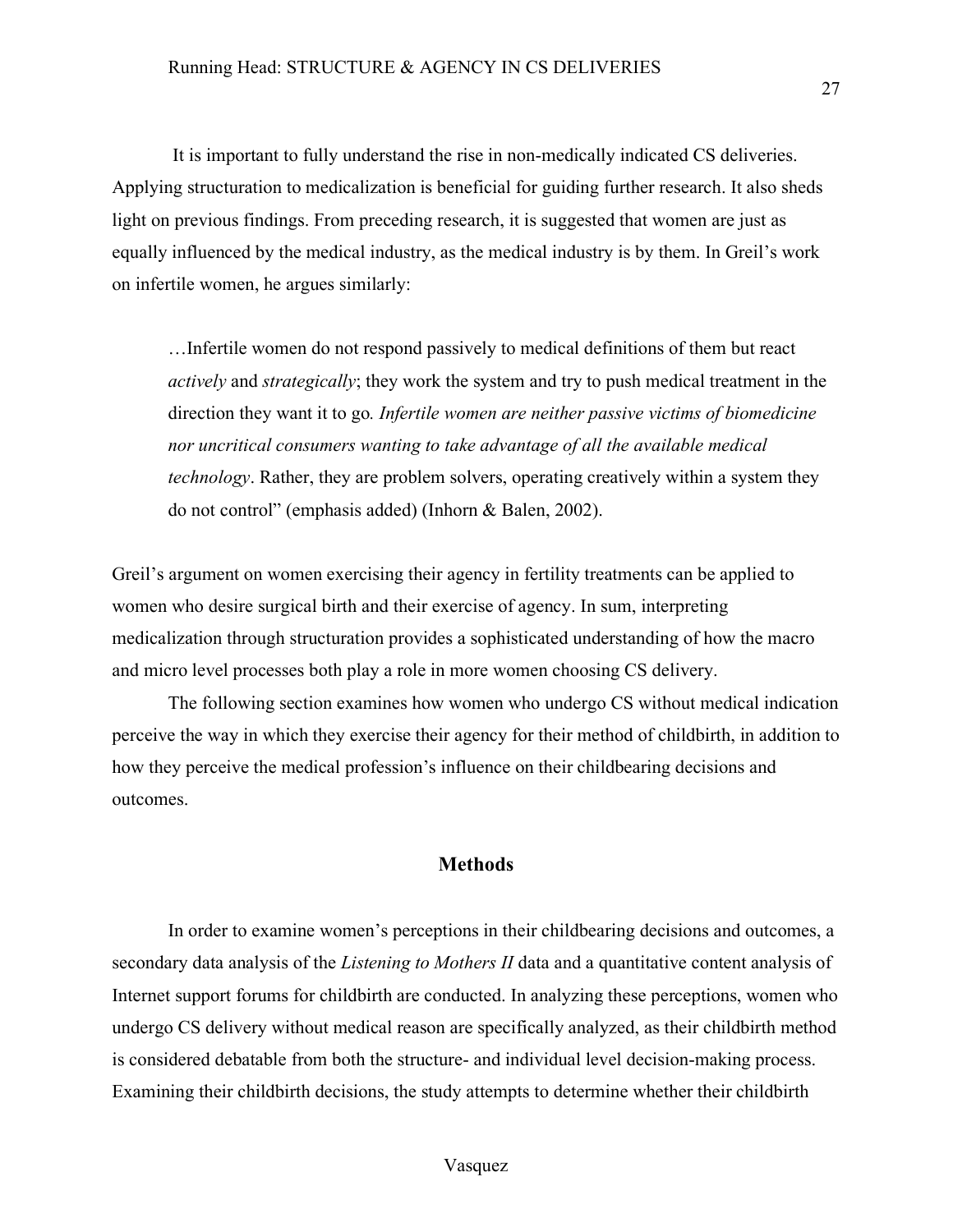was individually chosen, or chosen for them. Doing this aids in understanding the structure versus agency dichotomy, specifically attempting to separate the categories in order to test Giddens' structuration. This section will first begin with the secondary data analysis portion of the research, followed by the content analysis.

## **Secondary Data Analysis**

The secondary data analysis was utilized in order to analyze relationships from the *Listening to Mothers II* data set. Because the research question posits itself around one of two area of interest—structure, in this case—the secondary data analysis provided insight into how women perceive the institution of medicine influencing their childbearing decisions and outcomes. The analysis allowed me to analyze two key areas:

- The relationship between women who reported pressure for healthcare professionals and their method of childbirth.
- The relationship between women's reported most important source of information on childbearing (self or doctor), and their method of childbirth.

This analysis was beneficial in that is utilized a representative sample of women who have given birth in a hospital setting in 2005. However, the sample did not represent women who had undergone a CS delivery without medical indication, but instead women who underwent both vaginal birth (69.5%) and CS delivery (30.5%), and only 1% for explicit non-medical delivery. However, a benefit of this analysis was that it aided in understanding how women perceive external influences on their mode of delivery, which may have implications for future quantitative analysis on the perceptions of women who undergo CS delivery without medical indication.

## Sample and Ethical Considerations

 The *Listening to Mothers II* study sample was drawn from the Harris Poll Online (HPOL) panel of over six million active U.S. members. Respondents in this panel were recruited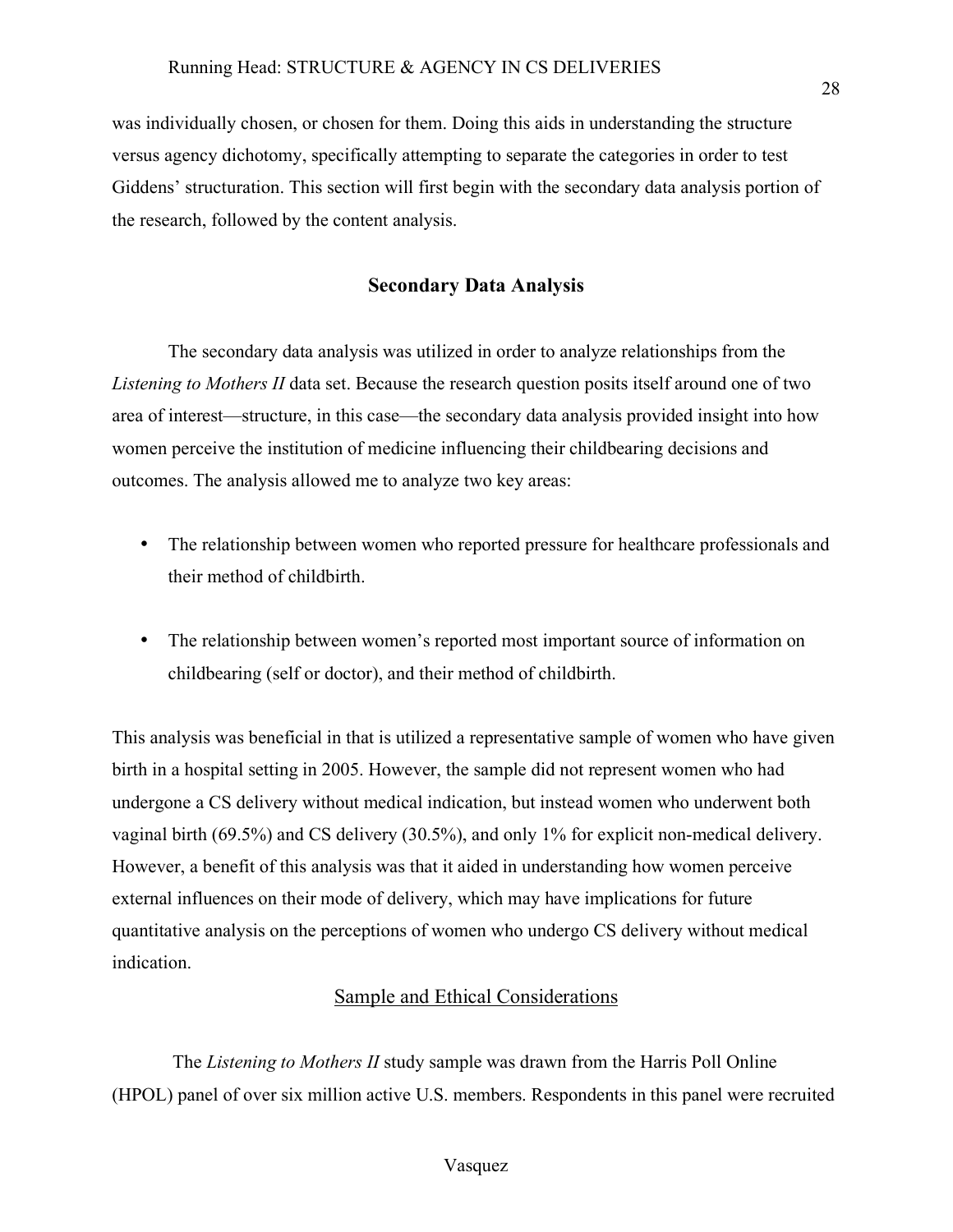from a variety of sources, including the HPOL registration website and contracts made with several organizations. Recruitment for the study took place by e-mailing women aged between 18 and 45 from the HPOL panel, inviting them to take part in the Listening to Mothers II survey. The e-mail had a direct link to the survey website, allowing respondents to take the survey at their earliest convenience. Respondents were also allowed to complete some of the survey, and continue the rest at a later time. Once the respondents proceeded to the survey website, however, screenings determined their eligibility. Such screenings included whether or not the women were able to provide information that they had indeed given birth in 2005 and were within the age limit for participation in the survey.

For the telephone sample of the same study, the researchers attempted to broaden their population by be able to collect data from black non-Hispanic and Hispanic women who may not have access to Internet.<sup>3</sup> The telephone recruitment was implemented through a list of households with a baby provided by Survey Sampling International. The telephone interviews took place over the course of four weeks, where up to six attempts were made for each household. The interviewers were monitored to ensure that the quality of their interviewing techniques were of sufficient quality. Due to the nature of the subject, the researchers used female interviewers.

To collect data from a more representative sample of the target population (women who gave birth in 2005), the researchers employed a weighting technique. The data were weighted by key demographic variables, as well as the composite variable—the propensity score—intended to be a sign of the respondent's tendency to be online. Demographic variables used for the weighting procedure included educational attainment, age, race/ethnicity, geographic region, household income, and time lapsed since giving birth, collected from the March 2005 Supplement of the U.S. Census Bureau's Current Population Survey and national natality data.<sup>4</sup> The propensity score considered the biases that may arise when conducting research from an online panel.

The researchers for Listening to Mothers II deliberated on the sensitivity of the topic, and thus considered efforts to avoid problems with psychological trauma toward the respondents.

<sup>&</sup>lt;sup>3</sup> Though I find it troublesome they equated Internet access with ethnic/racial background.

<sup>&</sup>lt;sup>4</sup> The natality data is the ratio of live births in a particular area to the population of the particular area, and is expressed per 1000 population per year.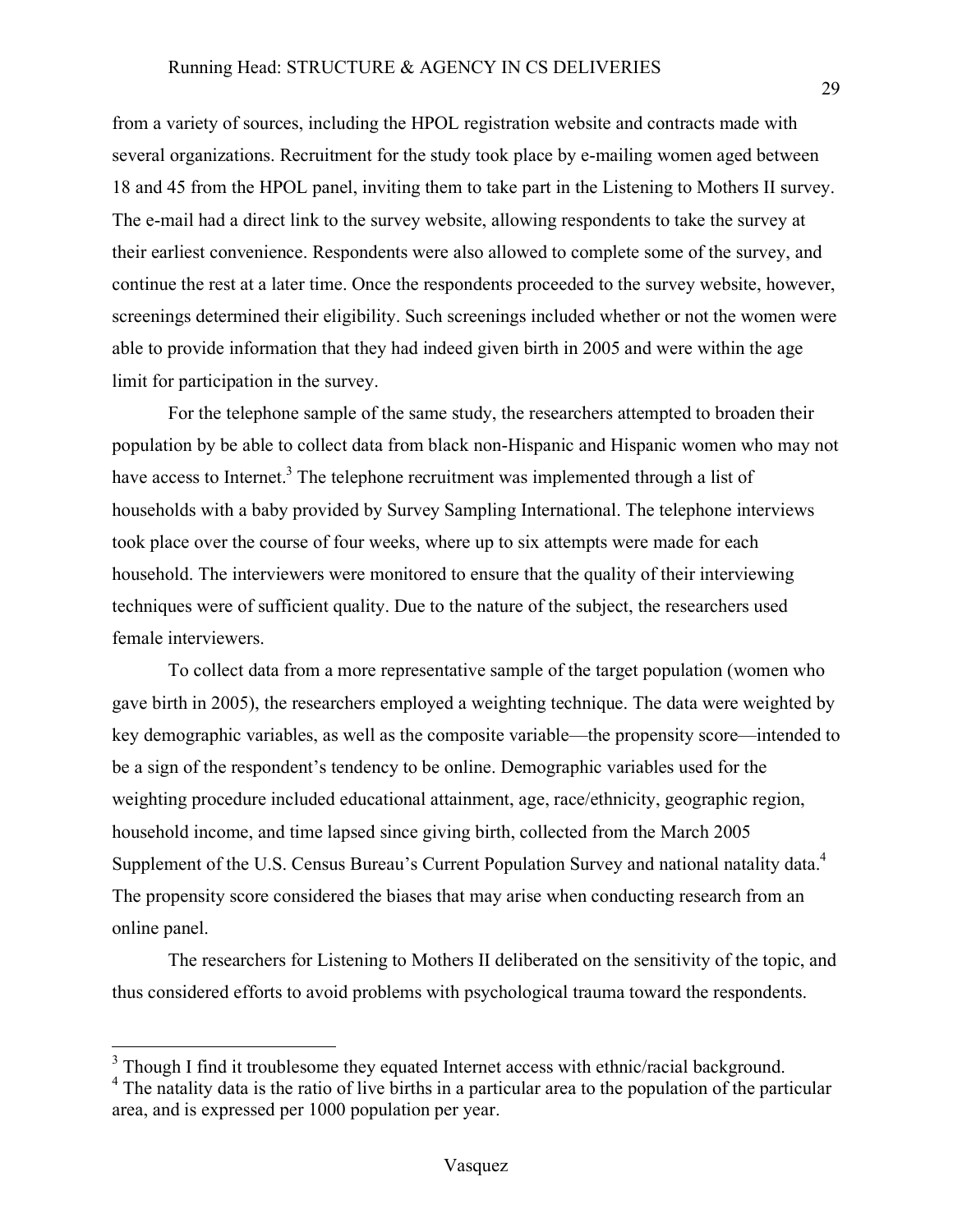The researchers also guaranteed confidentiality to the respondents. Because the researcher is neither interacting with human subjects nor collecting her own data, the study does not meet the criteria for human subjects research, and was therefore exempt from the IRB. Additionally, any identifiers or information linking the data to the participants was not made available to the researcher.

## Procedure

The Listening to Mothers II data set provided the data for views toward the structural influences on childbearing decisions and outcomes, while the content analysis of Internet forums on non-medically indicative CS and other childbearing methods served to analyze how women perceive to exercise their agency in childbearing decisions and outcomes, in addition to the structural influences. The purpose of these analyses was to examine the perceptions of individual autonomy and structural limitations in childbearing decisions, as it pertains particularly to women who have undergone or will undergo CS without medical indication. The next section will provide an overview of the secondary data analysis.

## Measures and Rationale

The *Listening to Mothers II* data set was utilized in order to conduct analyses on women's perceptions of medical professionals influence on their childbearing decisions and outcomes. This section will begin by giving an overview of the survey instrumentation from the *Listening to Mothers II* data set. Questions within the data set that dealt largely with women's perceptions of pressure from medical staff to undergo forms of medical intervention during childbirth were used. Following this section, a discussion of the analysis plan and hypotheses for the secondary data analysis will be provided. The analysis examined women's perceptions of medical profession influence over their childbearing outcomes. The goal of the secondary data analysis was to determine whether women's perceptions of pressure from medical staff had an influence on the procedure and outcome of their childbirth. To further understand this relationship, women's reports of their most important source of information on childbirth were analyzed against their childbearing outcomes.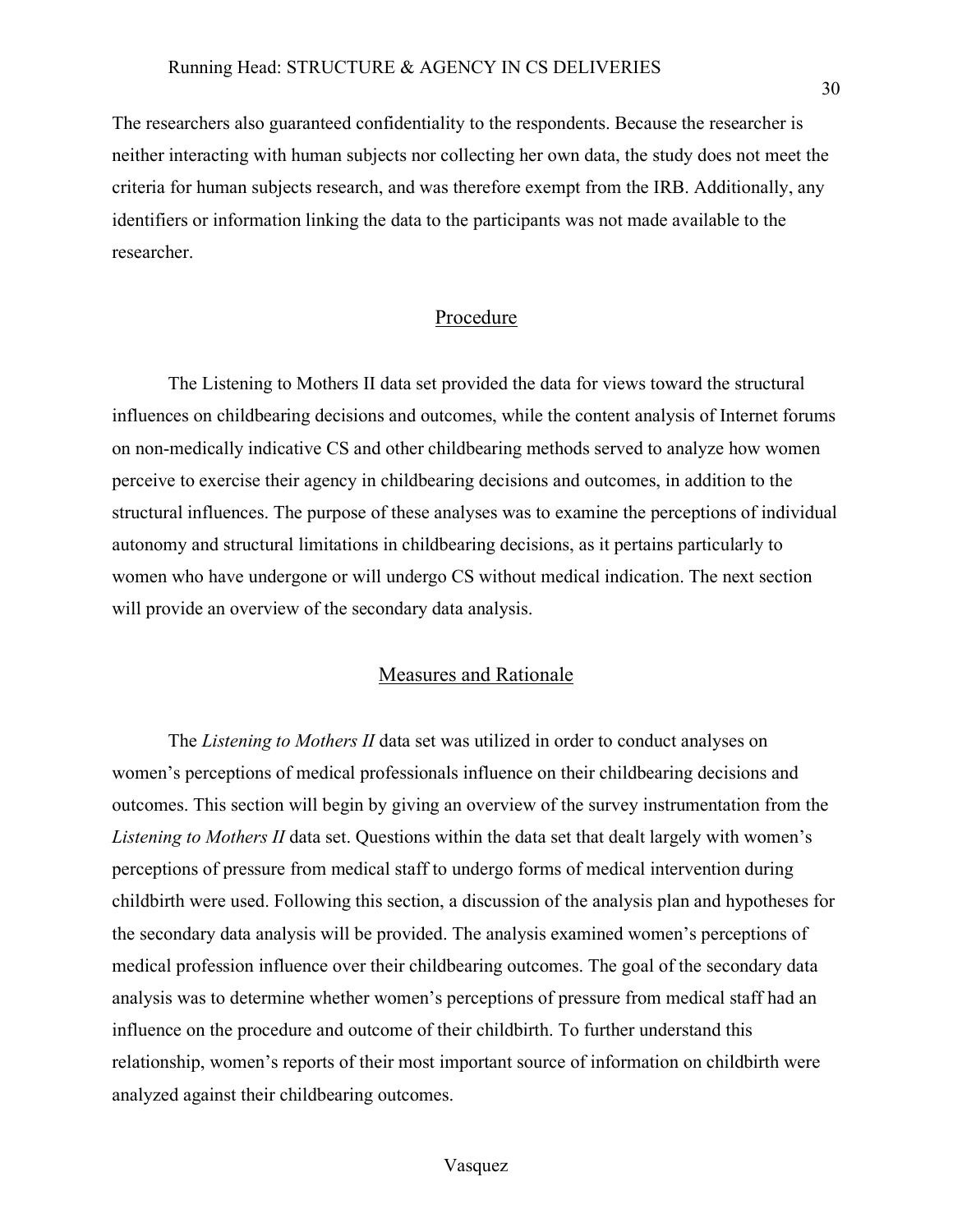## Survey Instrument

The *Listening to Mothers II* survey is the primary data collection tool used for analyzing how women perceive the structural impediments and/or influences on their childbearing decisions and outcomes, and was their primary objective for collecting data. The survey recruited mothers who had had given birth in 2005 (N=1,573) through the HPOL Internet base of over 6 million members, and telephone surveys (see: Sample and Ethical Considerations). The subjects for the questionnaire were broken into 13 categories:

- Sample preload and screening
- Prenatal
- Intrapartum
- Birth and cesarean-section specific
- Labor and birth, after birth in the hospital and feeding
- Postpartum II
- Pregnancy and employment history
- Cross-cutting
- Pregnancy history
- Mother Information
- Demographics (phone only)
- Demographics (panel only)
- Interest in follow-up

Many of the questions within the survey were ordinal scale, nominal or dichotomous. For instance, an ordinal scale question would consist of questions such as, *overall, how would you describe your health?* A nominal question would consist of, *where did you give birth?* And a dichotomous question would consist of, *have you ever given birth?* The survey covered a broad range of questions. Because the research interest in the secondary data analysis is how women perceive the structural impediments and/or influences on their childbearing decisions, only the questions pertaining to this topic were analyzed. The questions were of follows: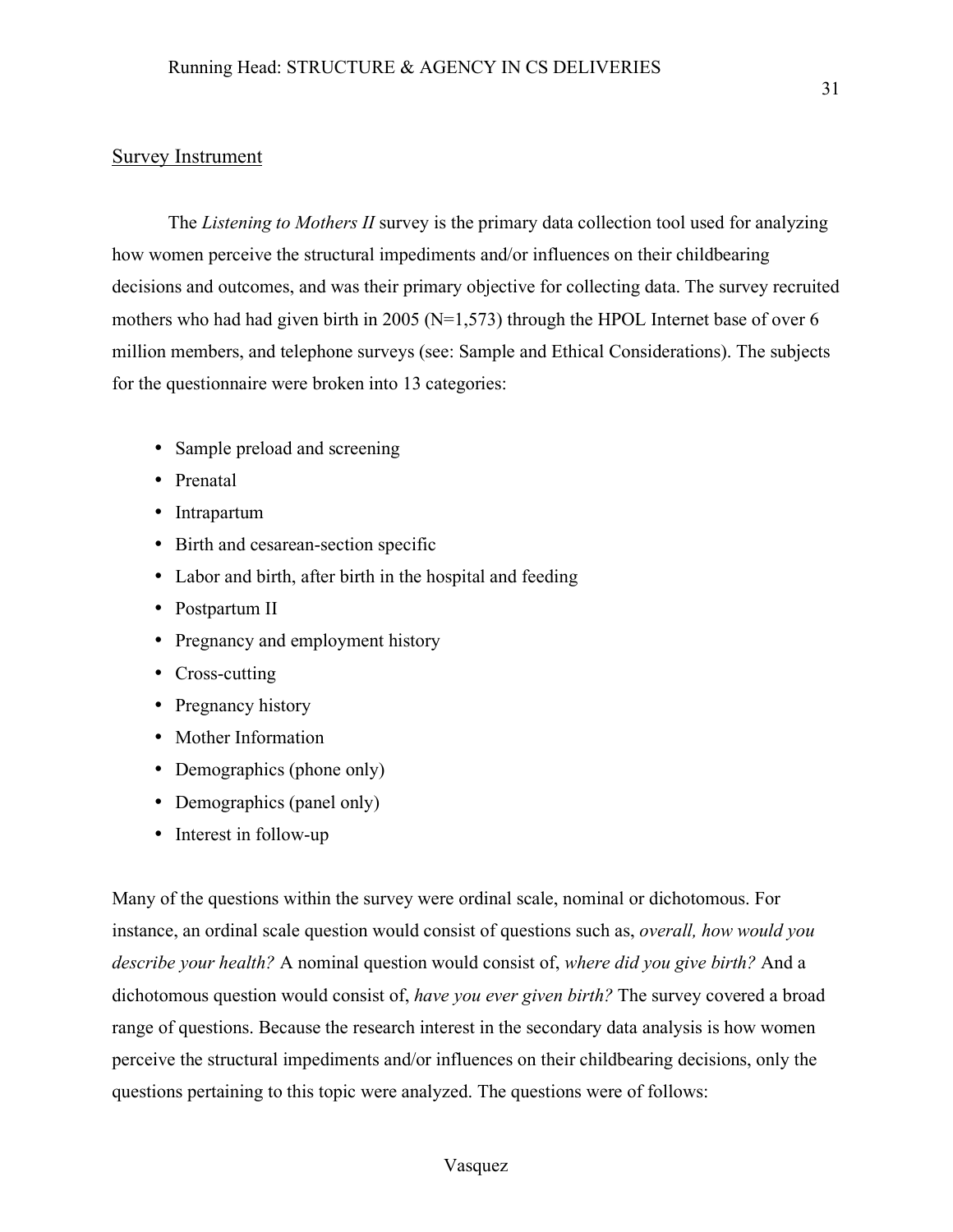- *1. Did you feel pressure from any health professional to have labor induction?*
	- Question is dichotomous, and respondents are to provide 1 for 'yes' or 2 for 'no.'
- *2. Did you feel pressure from any health professional to have an epidural?*
- Question is dichotomous, and respondents are to provide 1 for 'yes' or 2 for 'no.'
- *3. Did you feel pressure from any health professional to have a cesarean?*
	- Question is dichotomous, and respondents are to provide 1 for 'yes' or 2 for 'no.'
- 4. *Respondent's most important source of information on pregnancy and childbirth*
	- Question is nominal, and respondents are to choose from several categories: 'Friends & relatives'; 'Books'; 'Internet'; 'Mass media'; 'Childbirth education class'; 'A doctor'; 'A midwife'; 'Own experiences from previous birth'; and 'Other'.

Variable number 4 was coded as '0' for respondents that reported *self* as most important source of information, and coded '1' for those who reported "Healthcare Professional". Because the rest of the variables are dichotomous, they were coded '0' for yes, and '1' for no.

## Analysis Plan and Hypotheses

 $\overline{a}$ 

These variables were then tested to examine women's perceptions of medical professional's influence in their childbearing decisions and outcomes, beginning with the childbearing outcome variable:<sup>5</sup>

- *The Most recent time you gave birth, was your baby born…?*
	- Question is nominal, and respondents are to provide 1 for 'vaginally', 2 for 'by cesarean', 8 for 'not sure', and 9 for 'decline to answer.

Furthering analysis examined women's reports of pressure to undergo medical intervention during childbirth against their childbirth method outcome. Because some of the variables were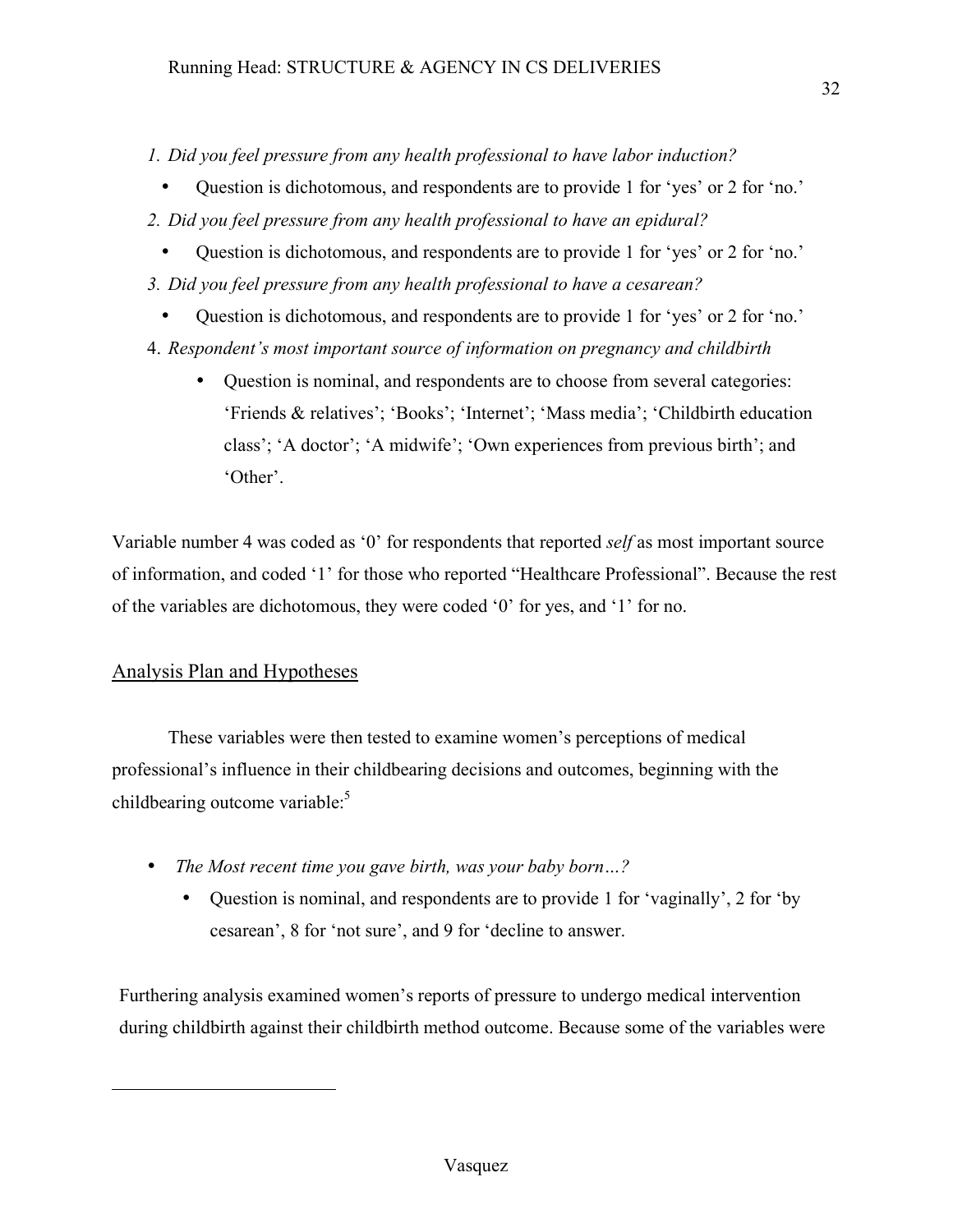nominal, and some were also manipulated into nominal, chi-square and lambda were utilized. Hypotheses tested were as follows:

- 1. Women who reported pressure from any health professional to have labor induction will be more likely to have had a cesarean section than those who did not*.*
- 2. Women who reported pressure from any health professional to have an epidural will be more likely to have had a cesarean section than those who did not.
- 3. Women who reported pressure from any health professional to have a cesarean section will be more likely to have had a cesarean section than those who did not.
- 4. Women who reported their most important source of information to be a doctor underwent a cesarean section delivery.

The goal of the analysis is to examine whether (1) women who reported pressure from healthcare professionals were more likely to undergo a CS delivery; and whether (2) women's reported most important source of information on childbearing was related to their method of childbirth.

The rationale behind the choice of items and data set is due to the fact that this study was conducted specifically for understanding how women who have given birth perceive the medical profession influences their childbearing outcomes and decisions. The researchers conducting the study wanted to examine if women perceived their needs to have been met in the hospital setting during their childbirth. Thus, the usage of this data was for analyzing whether women reported medical staff (what I would consider 'structural') to be of influence in their childbearing decisions and outcomes. In sum, the research question driving this analysis was whether mothers perceive health professionals childbearing methods.

## Results

The study explored the influence of health professionals on women's childbearing decisions and outcomes based upon reports by women who gave birth in 2005. Women's reports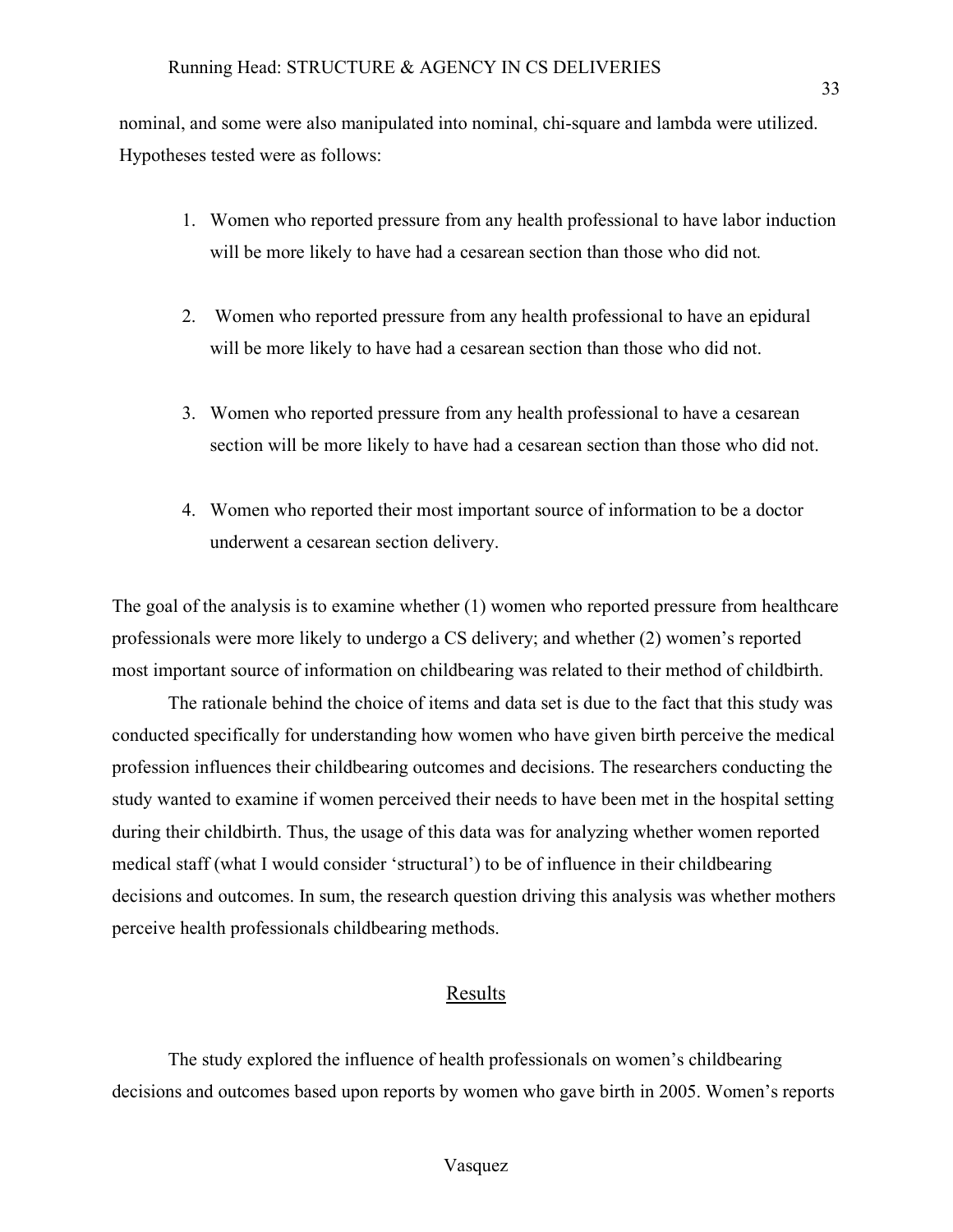of feeling pressure to undergo medical intervention by health professionals, and whether subjects' was reported as the most important source of information on pregnancy were analyzed against whether these women underwent CS delivery. The row percentages and with flagged chisquare significance results for women's perceptions of reported pressure and most important source of information regarding childbirth are presented in Table 1.

| <b>Outcome</b>                 |                   |               |           |               |       |               |
|--------------------------------|-------------------|---------------|-----------|---------------|-------|---------------|
|                                | Childbirth Method |               |           |               |       |               |
|                                | Vaginal           |               | C-Section |               | Total |               |
|                                | N                 | $\frac{0}{0}$ | N         | $\frac{0}{0}$ | N     | $\frac{0}{0}$ |
| <b>Reported Pressure</b>       |                   |               |           |               |       |               |
| Labor induction*               |                   |               |           |               |       |               |
| Yes                            | 134               | 79.3          | 35        | 20.7          | 169   | 100           |
| N <sub>o</sub>                 | 958               | 68.3          | 445       | 31.7          | 1403  | 100           |
| Epidural                       |                   |               |           |               |       |               |
| Yes                            | 77                | 68.8          | 35        | 31.2          | 112   | 100           |
| N <sub>o</sub>                 | 1016              | 69.5          | 445       | 30.5          | 1461  | 100           |
| Cesarean Section*              |                   |               |           |               |       |               |
| Yes                            | 24                | 17.5          | 113       | 82.5          | 137   | 100           |
| N <sub>o</sub>                 | 1069              | 74.5          | 366       | 25.5          | 1435  | 100           |
| <b>Information Source</b>      |                   |               |           |               |       |               |
| Self                           | 938               | 70.4          | 395       | 29.6          | 1333  | 100           |
| <b>Healthcare Professional</b> | 32                | 65.3          | 17        | 34.7          | 49    | 100           |
| $*_{p<.05}$                    |                   |               |           |               |       |               |

Table 1: Percentage Table with Chi-Square Results for Women's Perceptions and Childbirth Outcome

The percentage distributions in Table 1 suggest women who reported pressure for induction did not have a higher C-section rate. However, the distribution does suggest that women who reported pressure to undergo labor induction did have a higher vaginal delivery rate, and make up 79.3% of women who reported labor induction pressure. Similarly, women who reported pressure for an epidural did not report undergoing a cesarean section delivery (31.2%) over women who underwent vaginal childbirth and reported pressure to have an epidural (68.8%). However, those who reported pressure to undergo a cesarean section delivery had a much higher rate of cesarean section deliveries, comprising of 82.5% of respondents, as compared to 17.5% of those who reported pressure to undergo a cesarean delivery, but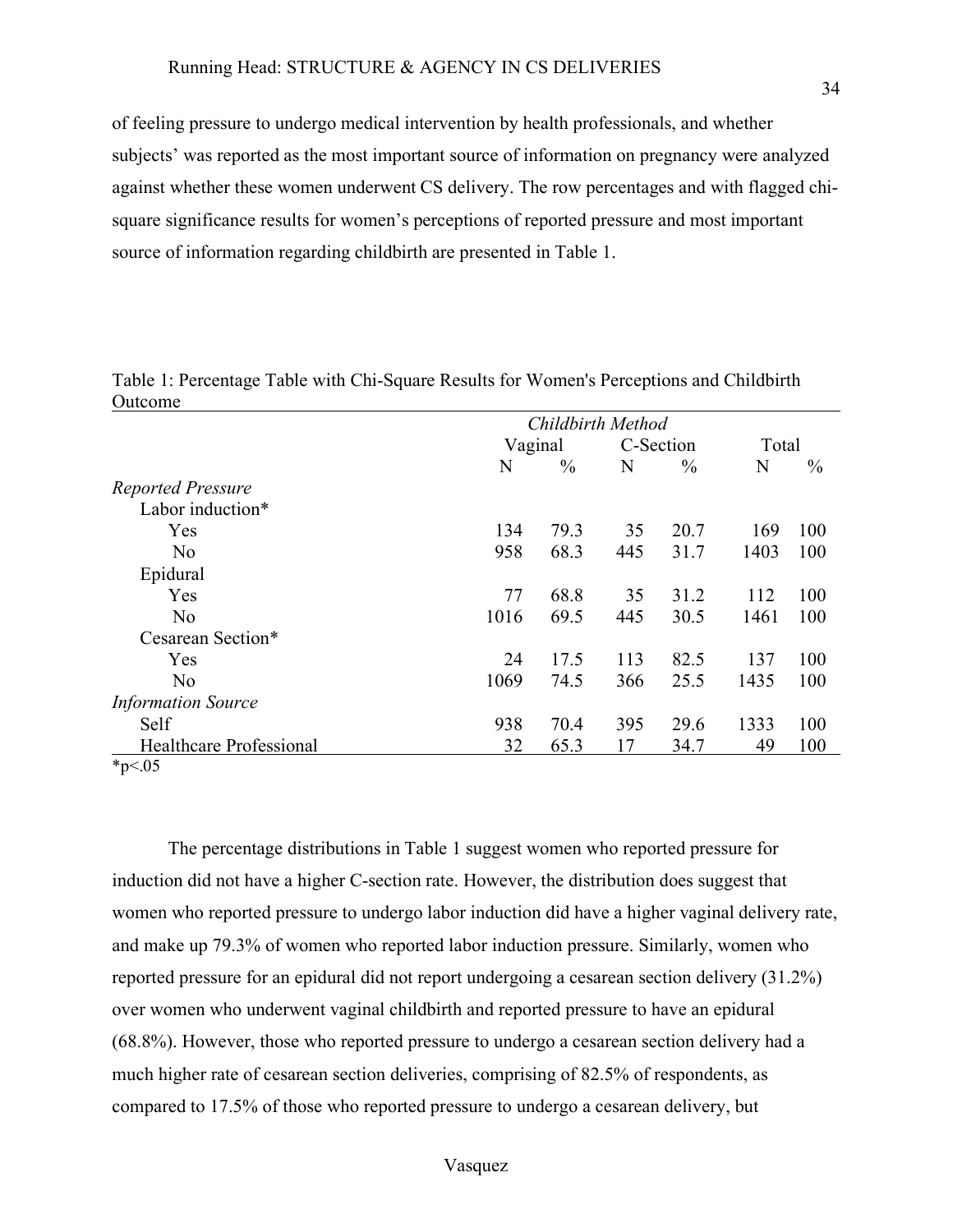underwent a vaginal childbirth. Women who rely more on health care professionals have a slightly higher cesarean section rate (34.7%) as opposed to those who reported their selves as the most important source of information (29.6%). However, this relationship is not statistically significant, and relatively few women report physicians as most important source.

Since the study involved categorical data of a random sample of assumed independent variables, the chi-square test of independence was utilized. Categories under *Reported Pressure* and *Information Source* were tested against *Childbirth Method*. Results revealed that the relationship between childbirth method and women's reports of feeling pressure to have labor induction was significant  $X^2$  (1, N=1572) = 8.616,  $p < 0.05$ , critical value = 3.84. The cell residuals suggest that among the respondents, there were fewer women who had a CS and reported feeling pressure to have labor induction than what would be expected  $(R = -2.3, p < 0.05)$ . However, the overall relationship is very weak (phi = .074). The relationship between childbirth method and women's reports of feeling pressure to undergo an epidural was non-significant  $X^2 = (1, N=1573)$  $= .031, p > .05$ , critical value = 3.84. The relationship between childbirth method and women's reports of feeling pressure to undergo cesarean section delivery was significant  $X^2 = (1, N=1572)$  $= 1.916E2$ ,  $p \le 0.05$ , critical value = 3.84. However, the overall relationship is weak (phi = -.349). The relationship between childbirth method and information source was non-significant  $X^2 = (1, 1)$  $N=1382$ ) = .579, *p* > .05.

In terms of statistical significance, the overall analysis suggests women who reported feeling pressure from health care professionals were not more likely to undergo a CS delivery. Though reports of pressure to undergo CS delivery and labor induction suggested statistical significance, the overall relationships were very weak to weak. The analysis also suggested that the relationship between women's reported most important source of information and their childbirth method was non-significant. Yet, although statistical significance does not say much about the relationships, the percentage distributions suggested that women who reported pressure to undergo a cesarean section delivery were more likely to have cesarean section childbirth. Interestingly, women who reported pressure to have labor induction and an epidural were more likely to undergo vaginal childbirth over cesarean section women who reported pressure. Lastly, women who reported healthcare professionals as their most important source of information were slightly more likely to undergo cesarean section childbirth over vaginal childbirth. Women who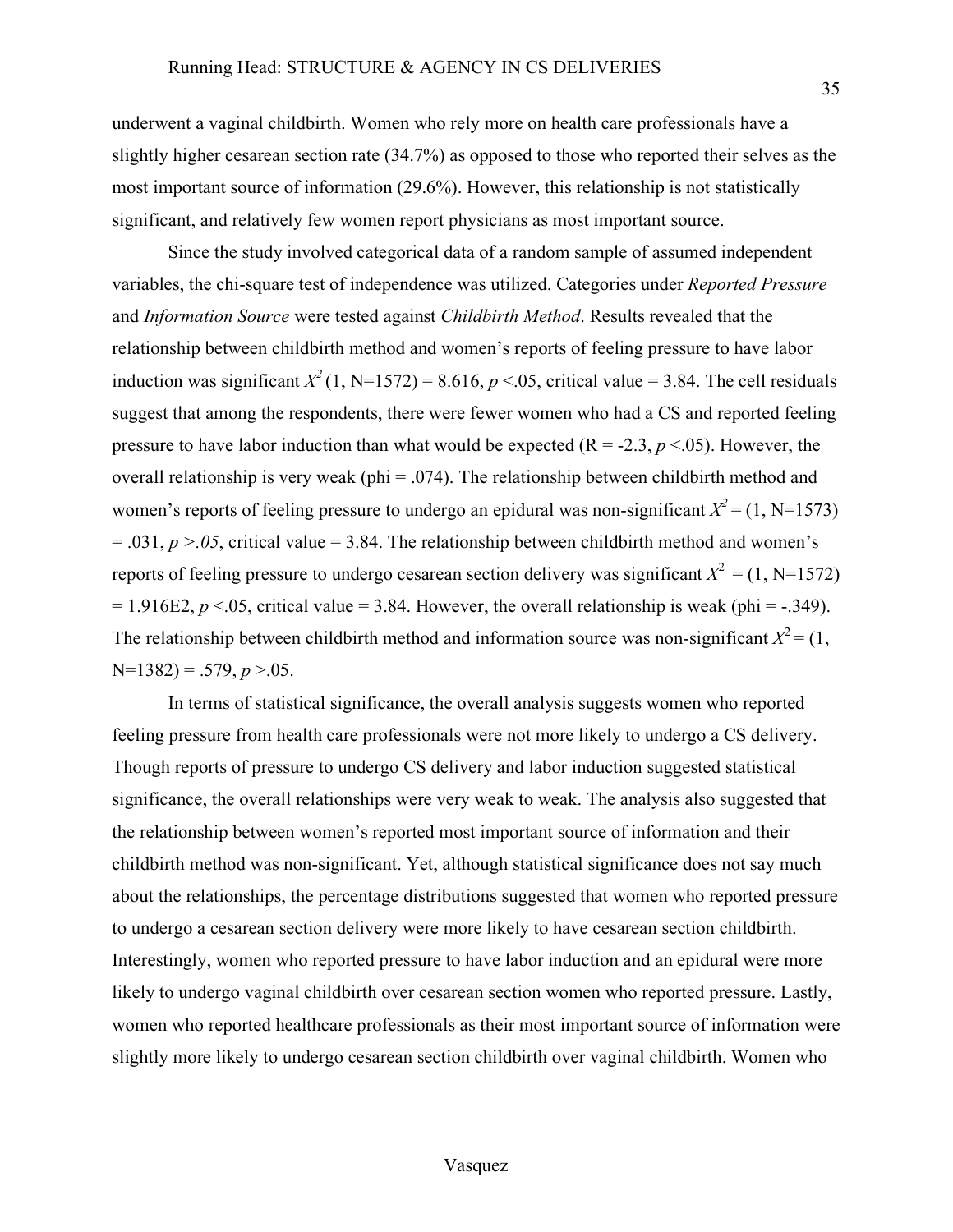also reported their selves as the most important source of information on childbirth were slightly more likely to undergo a vaginal childbirth.

## Benefits and Limitations

The secondary data analysis provided two main benefits. The first benefit was having a larger sample size that is random, which allowed for better representation of the target population (Babbie, 2010). The second was having access to survey and questionnaire responses without needing to collect data. However, there were limitations to conducting the secondary data analysis. Arguably most important is the validity of the research, as the analysis was unable to analyze women who underwent CS delivery without medical indication. However, it could be argued that it may be difficult to determine the influence of health professionals on women who undergo CS without medical indication, as many women may be undergoing CS delivery with the belief that there is medical reason for the operation when there may not be one. An additional limitation was not having longitudinal data. In terms of the population, the ages and number of births for the respondents are representative of the total number of women who gave birth in 2005 (See Appendix A).

There were also limitations in the data utilized. Since Listening to Mothers II is based primarily on online surveys and telephone interviews with respondents, the standardization of the questions might have fostered superficial responses from participants. Earl Babbie argues that surveys cannot measure action, but only self-reports of "recalled past action or of prospective or hypothetical action" (Babbie, 2010). The respondents may have formed an attitude or opinion at the moment the survey or questionnaire was administered, creating artificial data. The respondents may not have been certain during the time of the survey questionnaire whether their childbearing decisions and outcomes were influenced by medical professions or the outcome of their own desires. Superficial answers could have been generated due to respondents considering these questions for the first time. Furthermore, inflexibility of surveys and questionnaires does not allow for modifications during data collection when a new variable becomes important. Lastly, common issues with telephone surveys are that respondents may not feel comfortable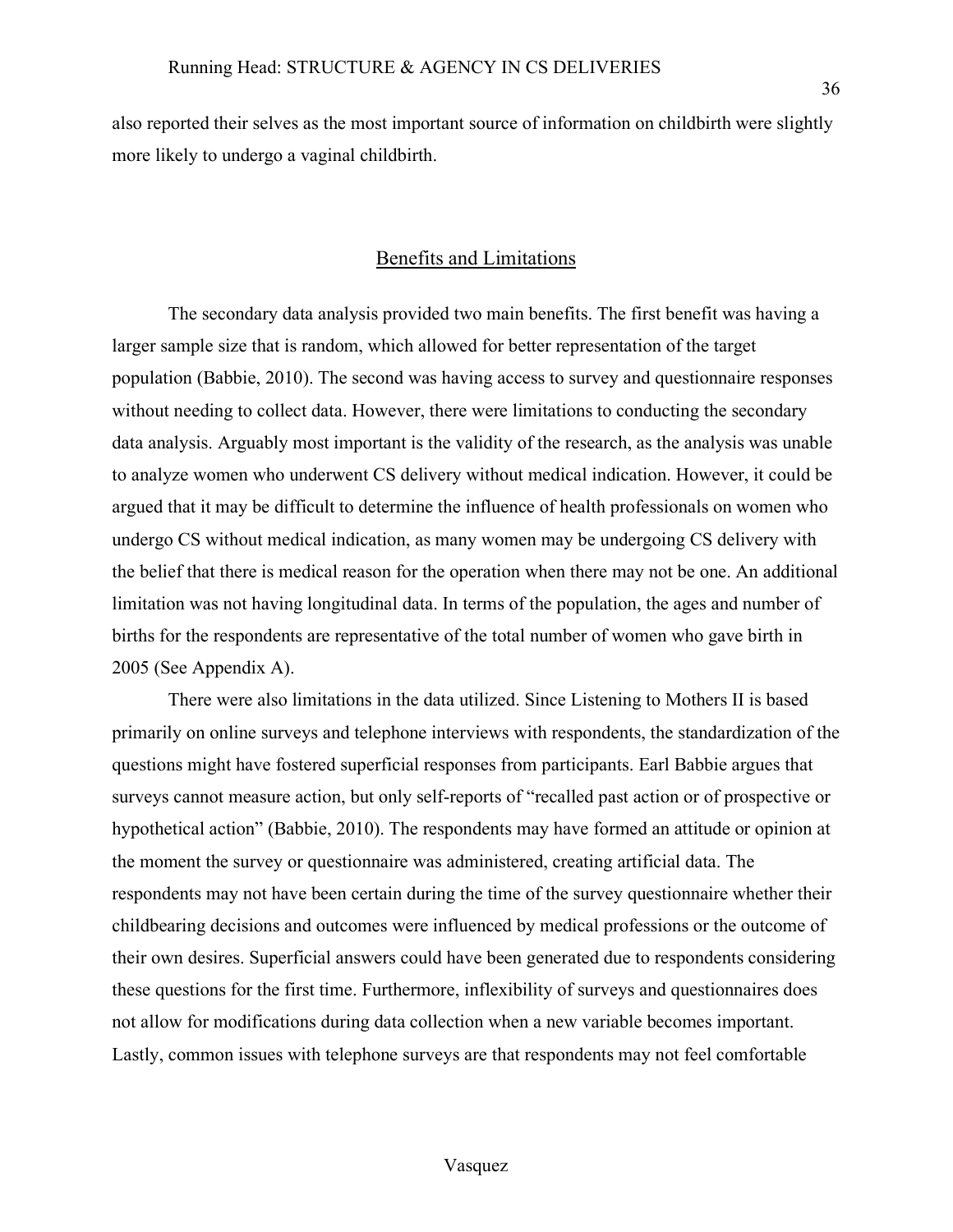conveying personal beliefs and experiences with the researcher. With such a sensitive subject as childbirth, the data suffers tremendously due to the impersonal approach in data collection.

## **Content Analysis**

Content analysis is the "systematic, objective, quantitative analysis of message characteristics" (Neuendorf, 2002). Some of the methods within content analysis include the careful observation of human interactions; the portrayal of characters in television, movie, theater, and fiction and non-fiction literature; the usage of words in the news and media; the usage of words in political and public speeches; and much more. The utilization of content analysis for this study focused on the careful observation of human interactions through an examination of content on forum websites of women discussing CS without medical indication, paying close attention to women who desire to undergo a CS delivery or have already undergone a CS without medical indication. The interest was in understanding how women perceive the influence of health professionals versus their own agency in their childbearing decisions and outcomes. The content analysis of support-group forum comments allowed for the examination of women's perceptions based on the assumption that many women who visit and interact on these websites feel a level of comfort in discussing their childbearing experiences because they are in a community of anonymous supporters.

## Sample and Ethical Considerations

For the content analysis portion of the research, the study met the ethical requirements of the IRB. Because the websites used in the study were all in the public domain and did not require subscriptions or privileged access to the forums and blogs, the information is public to anyone who accesses these websites. In terms of identifiers, women who use the forums can often engage in online conversation anonymously through "online identities," also known as "Internet identities," "Internet personas," and "virtual persons." According to Thierry Nabeth's definition, "A virtual person is a mask defined by its attribute(s), and/or its role(s), and/or its ability(-ies), and/or its acquisition(s). The entity behind the mask, if it exists, is a subject" (Nabeth, 2006). According to this definition, a virtual person creates a 'mask' which is often an avatar,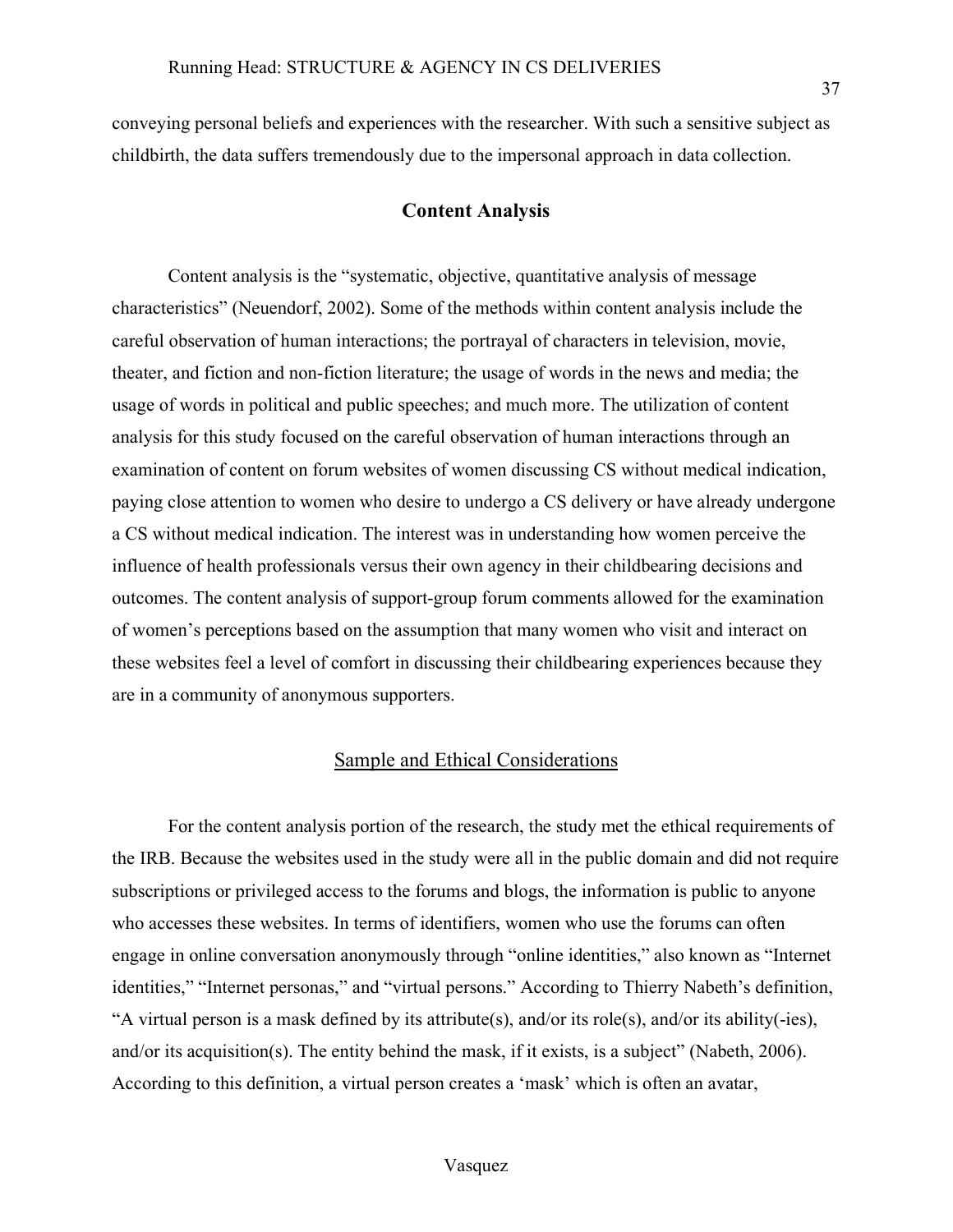pseudonym, or partial identifier, such as her first name, nickname, or variations of her initials and birth year. In fact, there are many ways in which the subject can create names for an online identity, but it is rare that persons partaking in online community discussions use full name identifiers. If they do, it is often through the social networking site of Facebook.com, or part of an editorial.

Thus, because the research conducted did not analyze conversations on websites that use personal identifiers, the content analysis did not require permission from the IRB.<sup>6</sup> Furthermore, the Virginia Commonwealth University (VCU) website on human subjects in research defines a human subject as "A living individual about whom an investigator conducting research obtains: data through intervention interaction with the individual or identifiable private information" (VCU Office of Research, 2011). Because the information was not obtained through intervention with the individual, nor was the information collected private, permission through the IRB was not necessary. The information was provided through the public domain, and those who have participated in online, public discourse are doing so with the knowledge that the information they provide is not private.

## Measures and Rational

The content analysis explored women's perceptions of individual choice and doctorbased decisions to undergo non-medically indicative CS childbirth. If properly utilizing structuration, these perceptions should be fluid and overlapping from the researcher's observations, as structure and agency are continuously and simultaneously being influenced by one another. However, by paying close attention to these two categories of decision-making, the research aims to explore whether there are clear distinctions between these categories, or if indeed Giddens is correct in his assertion of social phenomena. Because content analysis is a broad field of methodology, the first half of the following section will provide an overview of the kind of content analysis conducted. Following this explication, a discussion is provided of how

<sup>&</sup>lt;sup>6</sup> See: VCU's Office of Research downloadable Powerpoint presentation, "How do I determine if my project is 'human subjects research?'" accessible from the following web address: http://www.research.vcu.edu/irb/activities.htm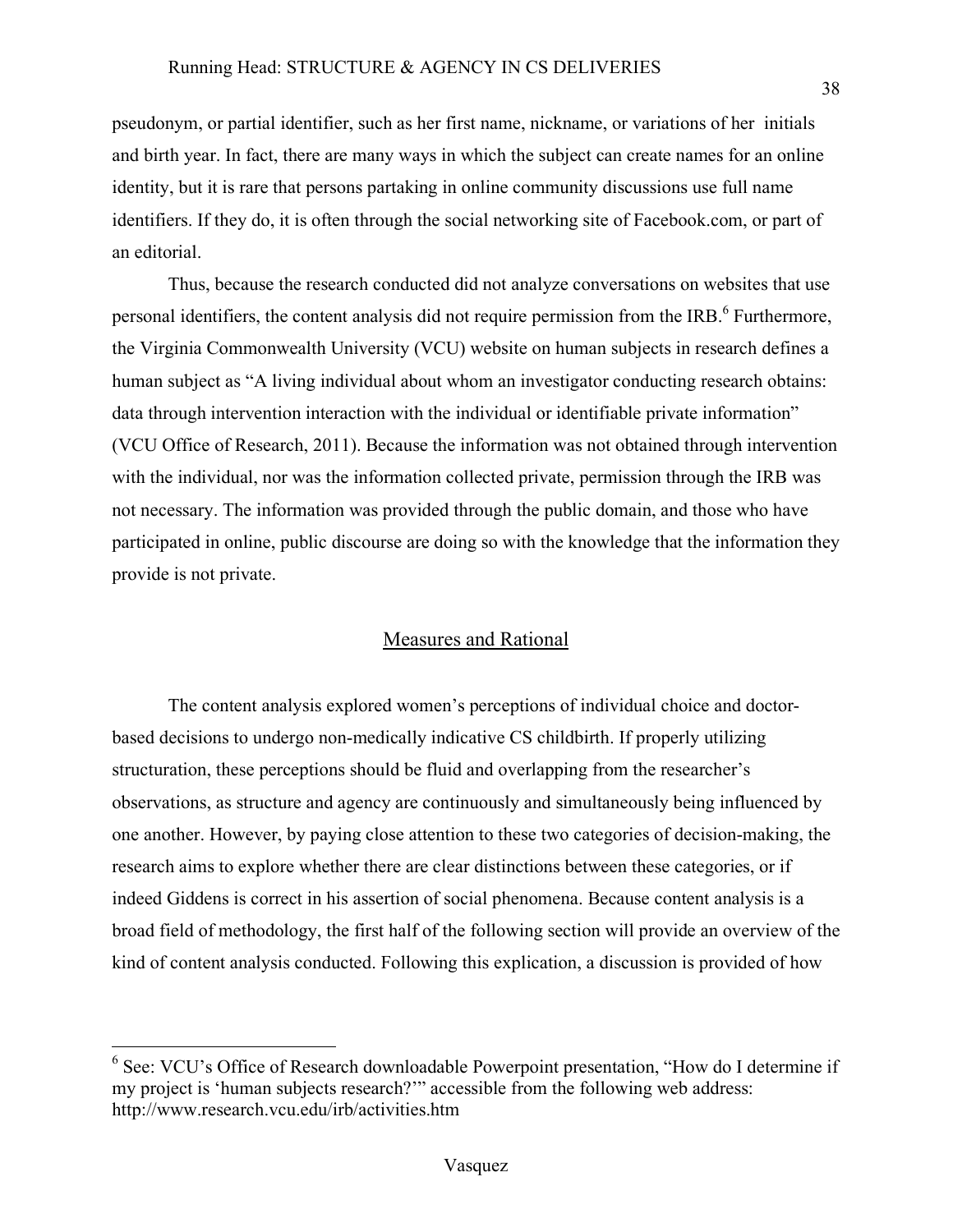the data were collected from Internet forums where women discuss their own experiences and opinions on childbirth.

## Content Analysis Instrument and Analysis Plan

The sampling method for obtaining the websites used for data collection depended upon Google search results for "Who chose your c-section". The results yielded website forums and blogs, but some were also online articles. Because the research endeavor is to examine forums specifically due to the nature of the interaction between online identities, Google search results for online articles were discarded. Websites with international web addresses were also discarded in order to have a sample more representative of American mothers.<sup>7</sup> The websites containing the forums were as follows:

- Pregnancy-info.net
- Whattoexpect.com

The rationale behind using Google's search engine was to yield online support communities where women were discussing their childbirth among other expecting or current mothers. From the search results, two websites with community forums were chosen. Within these forums, numerous discussion threads on women's CS decision process were discovered. The content analysis was specifically based on forums found within websites under the search term "elective cesarean section".<sup>8</sup> The rationale for searching this term is due to many women using this term to refer to non-medically indicative cesarean sections. Data collection occurred between May 30, 2011 and June 13, 2011. Data collection from Whattoexpect.com included 15 forums threads, whereas Pregnancy-info.net included 12.

<sup>&</sup>lt;sup>7</sup> However, women who did participate on the forums were also from other countries, most notably the United Kingdom. Their responses were not discarded because it was not indicated differentiate they were living in the United States or not.

 $8^8$  The Google search for "who chose your c-section" provided the two websites for the content analysis; whereas the search term "elective cesarean section" was conducted once arriving to the websites, and thus yielded specific forums for gathering data.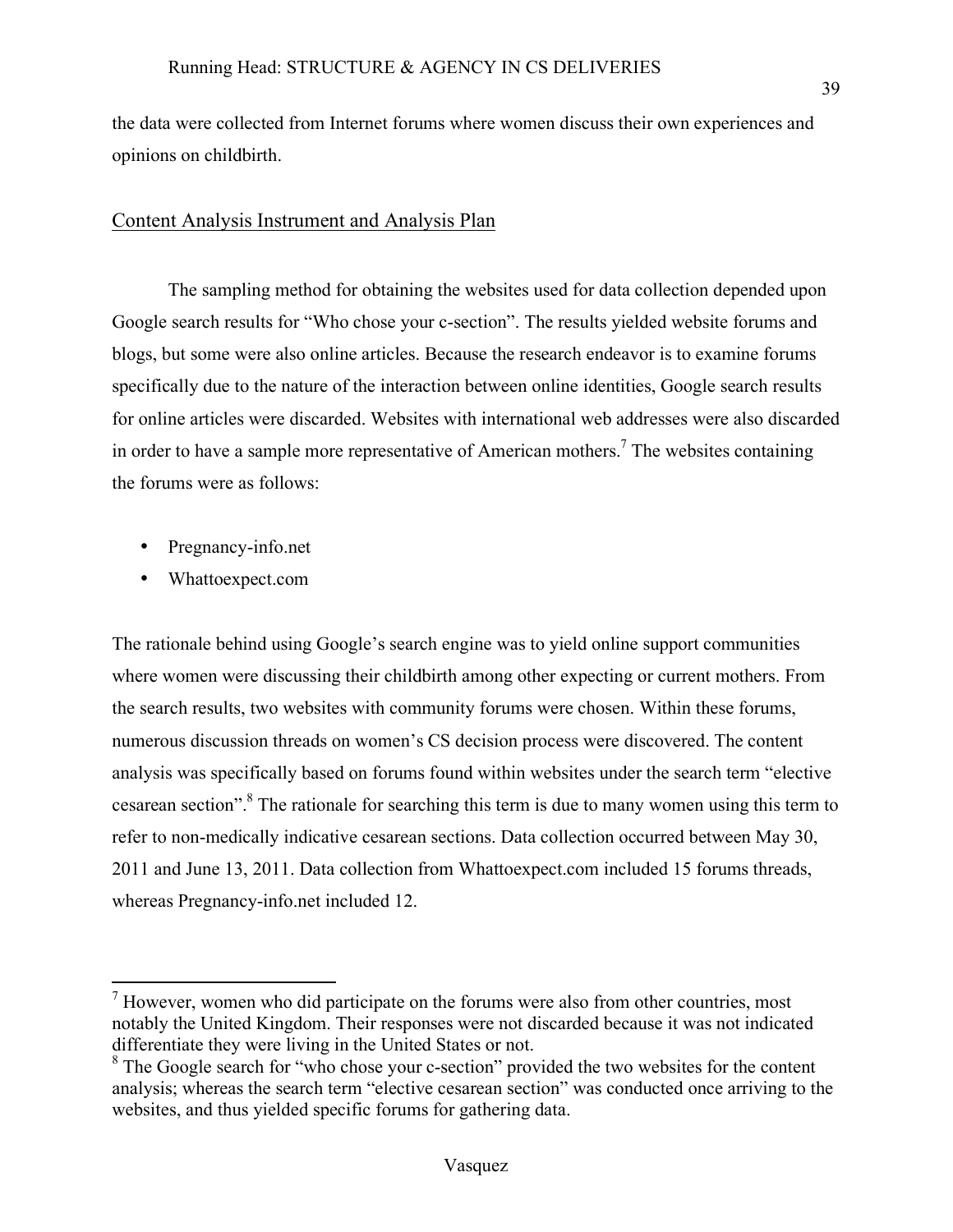Lastly, concerns surrounding the utilization of an Internet search engine for conducting social science research may be understood once Google's search engine tactics are more explicit. Because Google uses "PageRank," a link analysis algorithm that gives a numerical weighting to every part of a hyperlinked amount of documents for the intention of measuring its relative value within the specific set, Google's search engine finds the most popular and visited sites for similar and exact searches. However, because Google's algorithms tailor specifically to one's own search inquiries, a Google search was conducted on two personal computers owned by different users, and two university library computers located at Virginia Commonwealth University. All of these searchers were done without being logged into any Google accounts, but produced the same two websites within the search results. A non-probability convenience sample was utilized, thus representativeness is not met for online support forums.

As a guide, Kimberly A. Neuendorf's (2002) *The Content Analysis Guidebook* was utilized. The guidebook served to navigate the process of conducting content analysis research. The study was qualitative due to the coder subjectively classifying the text into a thematic coding scheme through personal interpretation (Hsieh & Shannon, 2005). It was also quantitative in that a thematic coding scheme counted each time a subject referred to the decision making process, thus allowing for exploratory statistical analysis of the data. The content analysis focused on manifest content--what women actually wrote as opposed to what they meant to write. Manifest content captures not the meaning behind the text, but the actual text in itself (Neuendorf, 2002). The unit of analysis was confined to phrases and/or complex sentences of explanations or descriptions of women's perceptions of how they acted on their autonomy during the childbearing method decision-making process, and how they perceived the medical industry to have made decisions for them. The analysis was thematic, as it captured themes found within the text of the authors (Neuendorf, 2002). Furthermore, there was only one variable being measured, which was whether the decision to undergo a non-medically indicative CS was perceived by the subject to be individually chosen or chosen by her doctor. The variable was nominal because it measured only whether or not women perceive their own agency in their childbearing decisions.

Below is a categorization matrix created to make sense of the data:

<sup>&</sup>lt;sup>9</sup> The only noticeable differences between searching on different computers were what page of research results the websites appeared on. For instance, one search yielded Whattoexpect.com on the first page of search results, while Pregnancy-info.net was found on the second page of search results.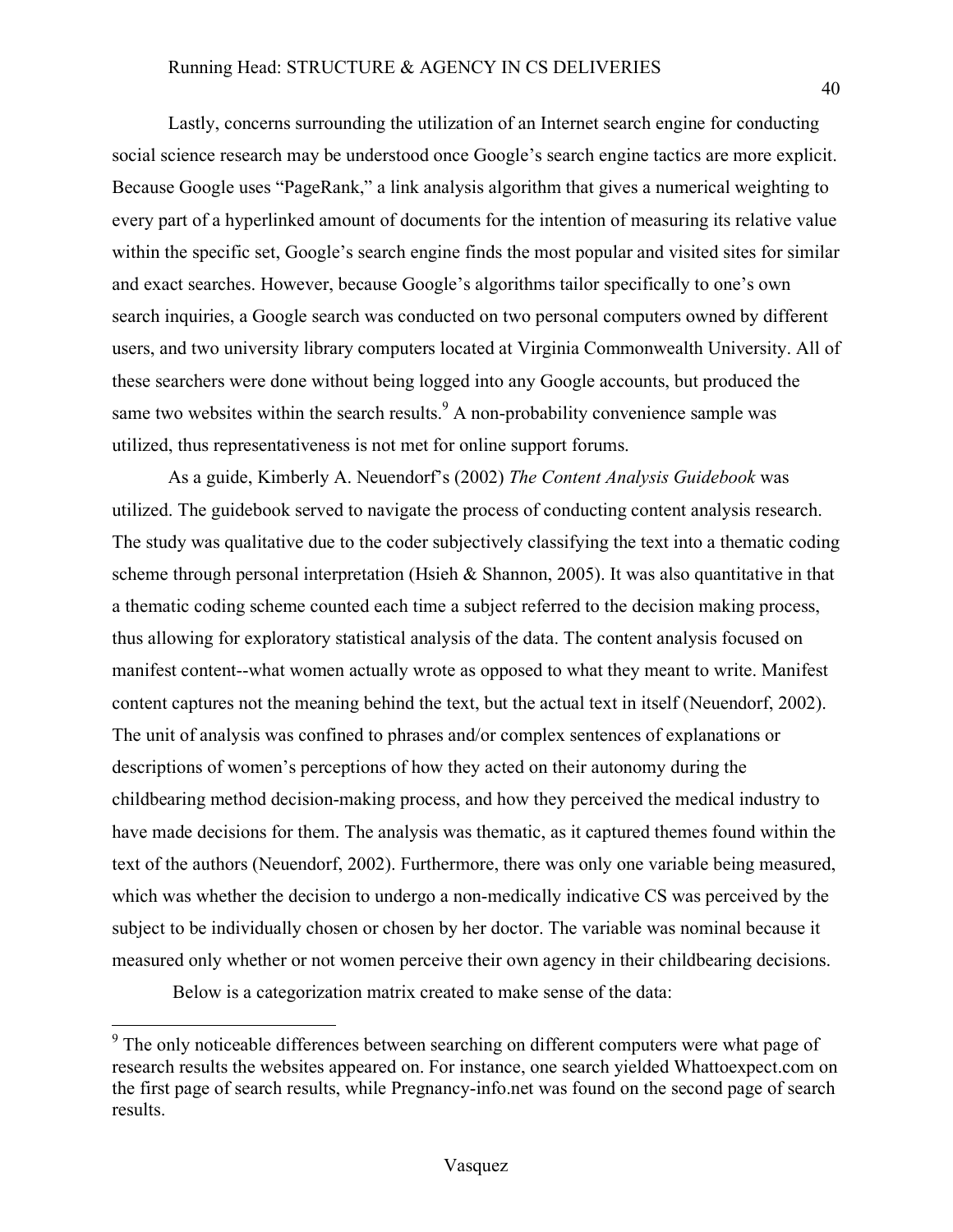

*Table 2: Categorization Matrix of Content Analysis Codes*

*Note: "Indeterminate" is for vague responses about whether the woman had a medically necessary CS and/or whether the decision to undergo a CS was perceived to be chosen by her or her doctor. All women were participating on discussion board about CS without medical indication and similar subject lines (e.g., comparing vaginal to CS delivery).* 

The method for conducting the content analysis was to first determine the theme of each entry, i.e. perception of who made the decision to undergo CS for a previous or current childbirth; and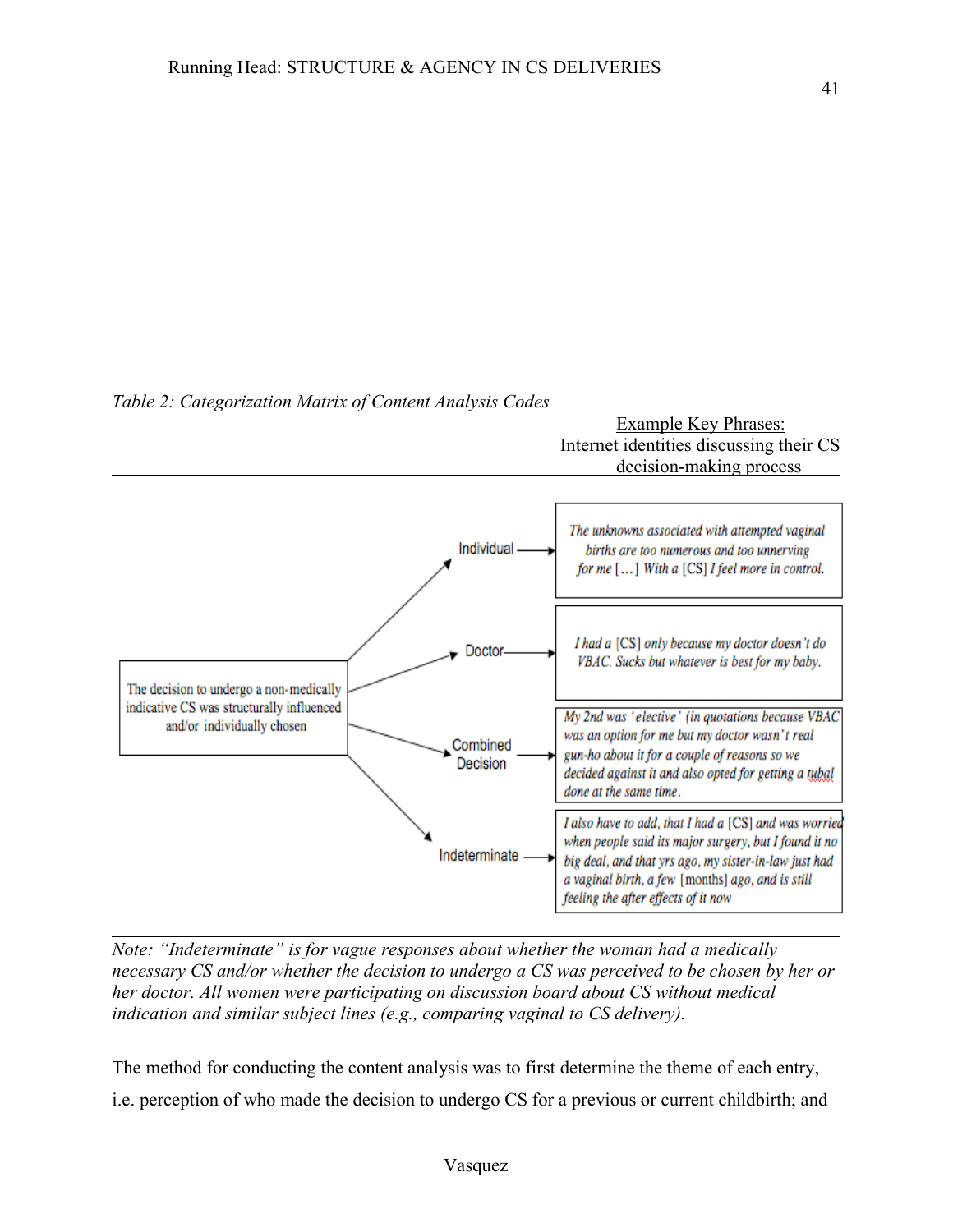second, to count the number of times each theme was reported. In terms of the coding scheme, the coder counted the number of times a woman referred to the decision-making process from a structural or individual level (see: Table 2).

## Results

As mentioned above, a simple coding scheme was utilized, first coding the themes, and then counting the number of times each theme was reported. Structuration was supported in the complexity of the distinguishing decision-based categories, as some women were not explicit about their decisions, and some were not specific on whether their CS was medically necessary. Through close observation of ongoing dialogue of particular forum users, however, an understanding about subjects' perception of childbirth decisions occurred. For instance, one user stated that she wanted to have a vaginal birth for her second childbirth due to third and fourth degree tearing during her first, while her doctor opposed this desire and scheduled her CS. It was common for other women to be explicit about their reasoning to undergo a CS without medical indication, and often this was due to stories they had heard from other women about tearing. One user's response:

I am actually quite angry because so many vaginal moms told me to ask for a [CS] because they said they heard it was the easy way out. Also, I am angry at my doctor as he said I wouldn't have any problems with a [CS].

For responses that did not explicitly state who chose the CS delivery, a code of *Indeterminate* was assigned. Indeterminate responses did not capture women's perception of decision-making, but it still could capture overall structural influences on women's perception to delivery by CS. An example of one woman's indeterminate response is of follows: "I suggest [CS]! I am a baby when it comes to pain and my [CS] was a BREEZE!" This mother prefers CS, but does not give details on the decision process. Thus, it cannot be determined whether she perceived her CS to be chosen for her or if she reported to actively choose her own CS. Lending support to structuration theory, the large amount of responses within the *Indeterminate* category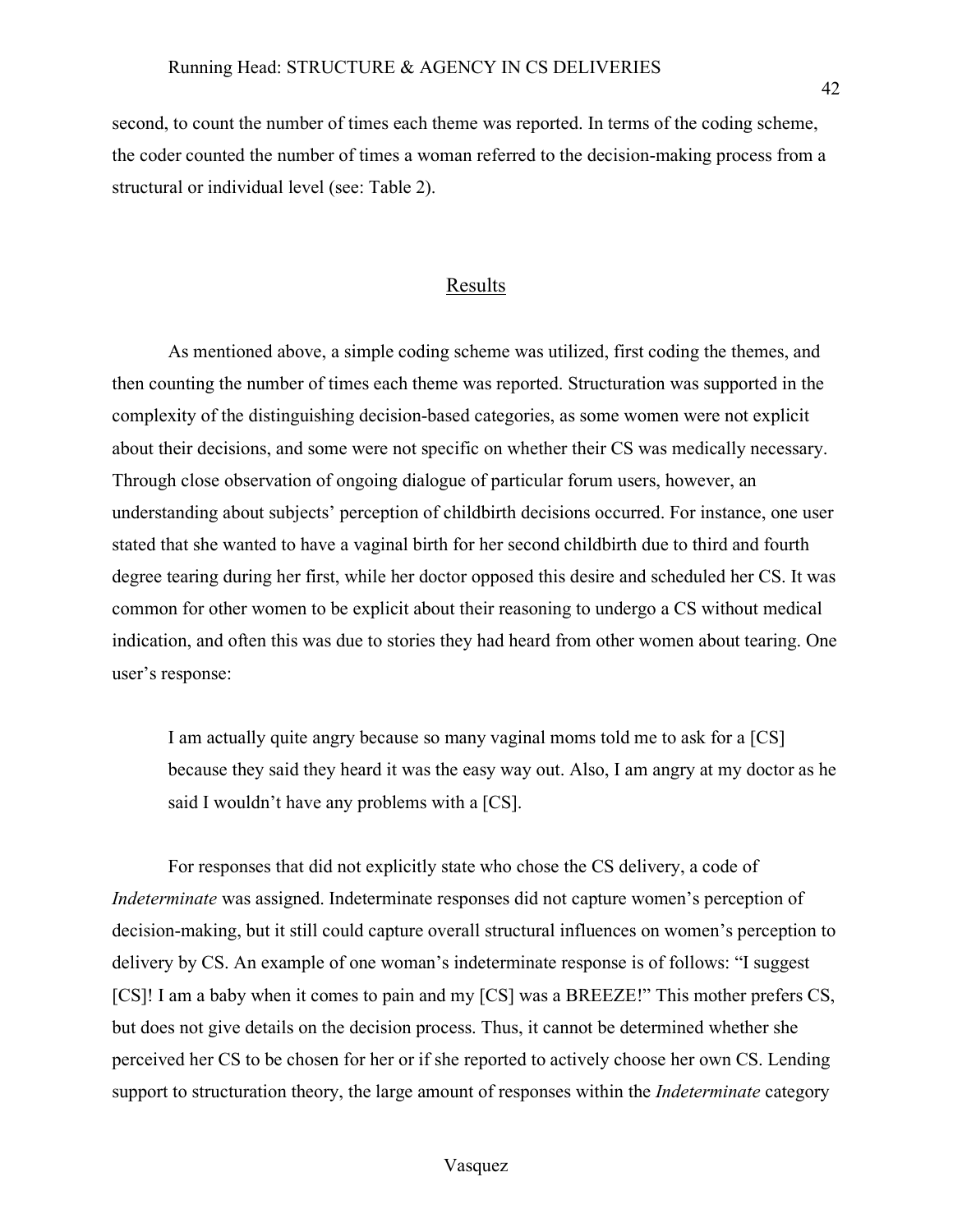(40.9 percent) suggests that it's inconceivable to understand when agency ends and structural influence begins, as these two categories are continuously influencing one another at every moment.

There were also responses coded under the category *Combined Decision*. One example of a combined decision came from a woman who reported:

My 2nd was "elective" (in quotations because VBAC was an option for me but my doctor wasn't real gun-ho about it for a couple reasons so we decided against it and also opted for getting a tubal done at the same time).

Because there were women who reported their doctor's attempt to influence them in the direction of a CS; used inclusive pronouns; and discussed their own desire or passivity to undergo surgical birth, statements such as the one above were coded under *Combined Decision* as opposed to *Doctor*. However, these excerpts were highly contextual. The entirety of the text by an author was observed in order to determine whether the subjects' statements appear to be perceived as individually- or structurally- based, combined, or indeterminate. A summary of each category's frequency is found below in Table 3.

| Code Categories      | Pregnancy-Info.net | Whattoexpect.com |                |      |
|----------------------|--------------------|------------------|----------------|------|
|                      | Frequency          | $\%$             | Frequency      | $\%$ |
| 1. Individual        | 29                 | 45.3             | 33             | 45.2 |
| 2. Doctor            | 6                  | 9.38             | 10             | 13.7 |
| 3. Combined Decision |                    | 1.56             | $\overline{2}$ | 2.74 |
| 4. Indeterminate     | 28                 | 43.8             | 28             | 38.4 |
| Total                | 64                 | 100              | 73             | 100  |

*Table 3: Summary of Category Code Frequencies for Pregnancy-Info.net and Whattoexpect.com CS Forums*

Values were assigned to each category, ranging from one to four, respectively. The category *Individual* was assigned 1, *Doctor* was assigned 2, *Combined Decision* was assigned 3, and *Indeterminate* was assigned 4. Table 3 summarizes the frequencies of each coded category, where the most common frequencies were for the categories *Individual* (45 percent for each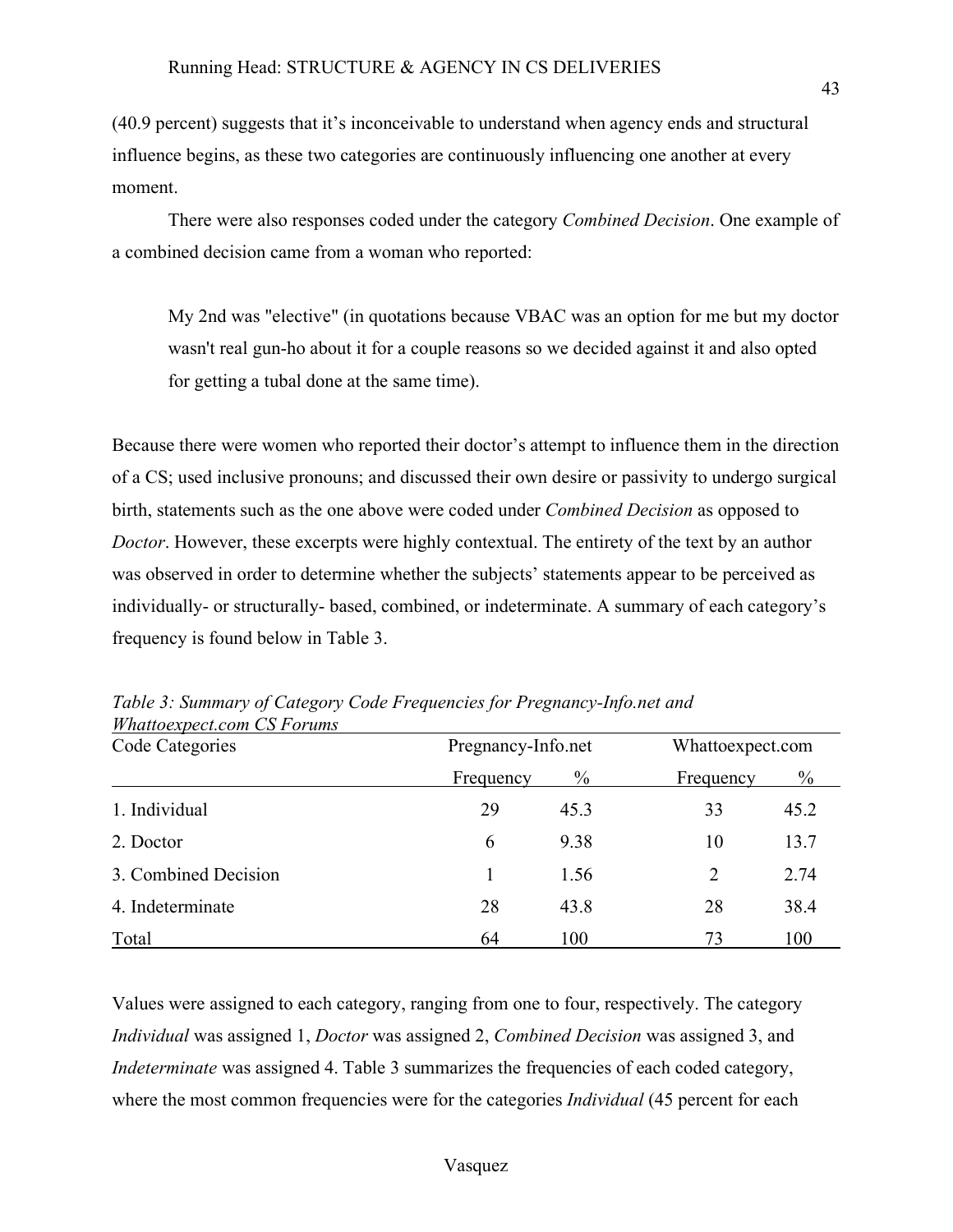website) and *Indeterminate* (43.8 percent for Pregnancy-Info.net, and 38.4 for Whattoexpect.com). The category *Doctor* accounted for 9.38 percent for Pregnancy-Info.net, and 13.7 percent for Whattoexpect.com. The category *Combined Decision* had the least frequency, being 1.56 percent for Pregnancy-info.net, and 2.74 percent for Whattoexpect.com.

In terms of exploring women's choice to undergo CS without medical reason, the content analysis yielded five categories, with seven sub categories (See: Table 4). Some of these categories paralleled what was found in the literature (See: *Choosing CS*, page 11); however, the subcategories brought to light that the reported reasons were more complex than what the literature suggests. In addition to women's reasons to choose CS delivery, two categories were created for the category *Doctor* in order to explore women's reports of why their doctor scheduled their CS. The rationale for creating these categories was due to subjects' reports that they had the option for undergoing vaginal delivery, but that their doctor chose CS. Thus, the reports reflect women's perceptions of their delivery being non-medically indicative, and additionally being chosen by their doctors.

|                                                            | Pregnancy-Info.net |                  | Whattoexpect.com |      |
|------------------------------------------------------------|--------------------|------------------|------------------|------|
| <b>Reported Reasons:</b>                                   |                    |                  |                  |      |
| <b>Individually Chose CS</b>                               | Frequency          | $\frac{0}{0}$    | Frequency        | $\%$ |
| Fear/Concerns of Vaginal Birth                             | 21                 | 51.2             | 13               | 31.7 |
| External Information/Delivery Choice                       | 11                 | 26.8             | 11               | 26.8 |
| Previously Successful/ Pleasant<br><b>Cesarean Section</b> | 4                  | 9.76             | $\overline{2}$   | 9.76 |
| Convenience and Control                                    | $\overline{2}$     | 4.87             | 8                | 19.5 |
| No more births after CS                                    | $\boldsymbol{0}$   | $\boldsymbol{0}$ | 1                | 2.44 |
| Unknown/Insufficient details                               | 5                  | 12.2             | 6                | 14.6 |
| Total                                                      | 41                 | 100              | 41               | 100  |

Table 4: Reasons individual chose to undergo CS without medical indication as reported in Pregnancy-info.net and Whattoexpect.com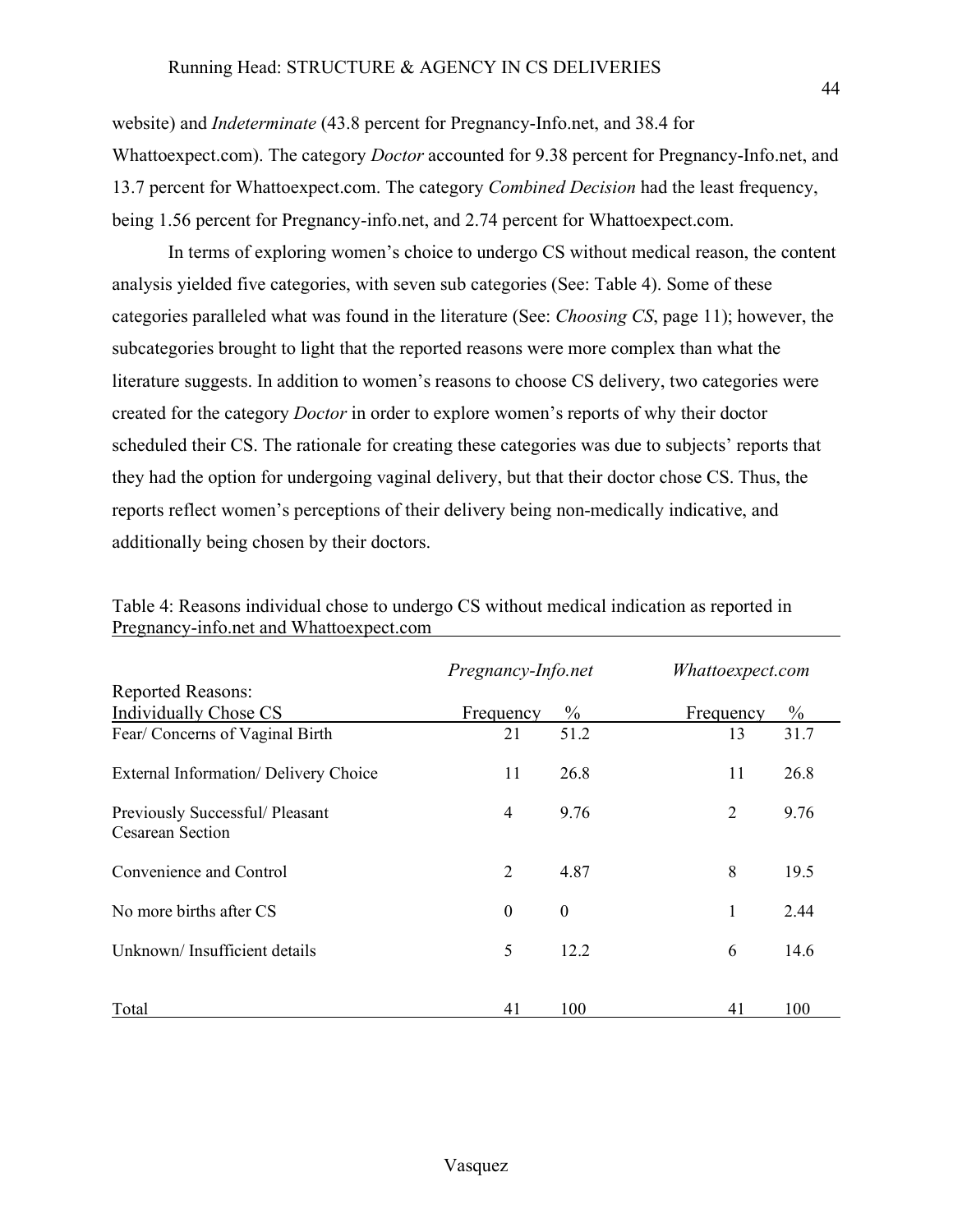The content analysis results suggest women report undergoing CS for reasons found within the literature (convenience and control; fear for the self and fetus; and to preserve the body's shape and function).<sup>10</sup> Other reasons paralleled these general themes by expanding into categories on delivery choice and external information; having a previously successful and pleasant cesarean section; and scheduling a CS for her last childbirth due to not having any further children. Some categories within the literature also seem less informed than what was found in the content analysis. For instance, the content analysis found that many women who reported undergoing a CS due to wanting to avoid tearing during vaginal birth expressed this concern more as a fear rather than solely an issue of body preservation, which is not conveyed in the literature. The following sections are an elaboration of the findings presented in Table 4.

## Fear/Concerns of Vaginal Birth

This section encompasses three subcategories: *Psychological Reasons*; *Concerns of Vaginal Birth Difficulties;* and *Health and Safety. Psychological Reasons* deals largely with women's reports on choosing CS delivery due to panic attacks, Tokophobia, and other related psychological reasons. *Concerns of Vaginal Birth Difficulties* encompasses a spectrum of reports that are concerned, most often, with vaginal tearing, and other related difficulties. The last subcategory, *Health and Safety*, concerns women's reports of choosing CS delivery due to a belief that it is safer and healthier than vaginal birth.

## Psychological Reasons

Because psychological reasons are concerned with mental health, it may be debatable whether women who reported choosing CS based on psychological reasons fall outside the realm of non-medically indicative CS delivery. Regardless of this potential quarrel, these reports have been included in the analysis because no indication was given that health care professionals diagnosed their said mental illnesses. Thus, the reports are considered non-medically indicative for this study. The women who reported to have chosen CS due to psychological reasons  $(n=3)$ 

 $10$  The sample size is very small. With a larger sample size, there might be reoccurring themes that are not well captured in tables 4 and 5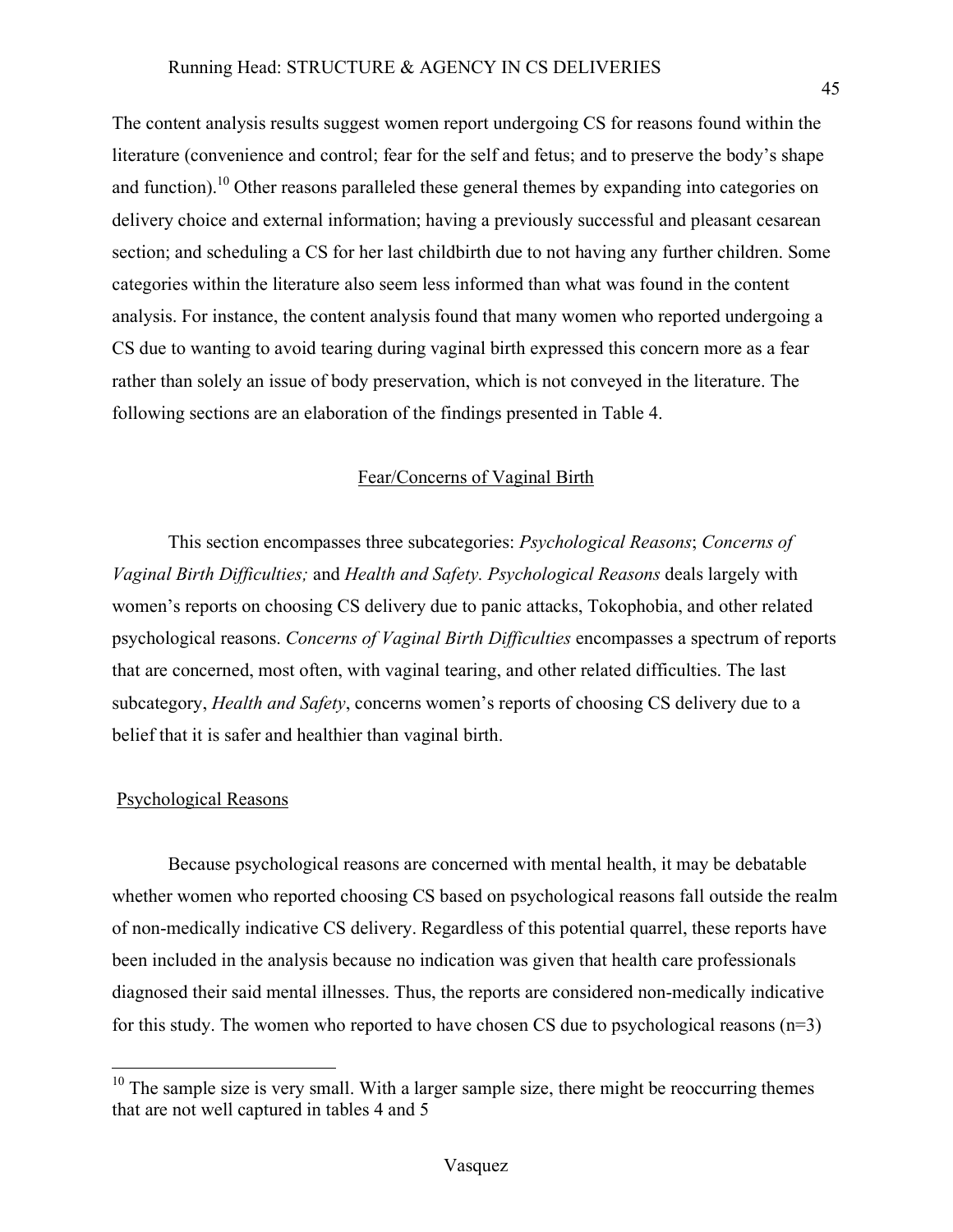46

generally dealt with anxiety over childbirth. One woman stated that she underwent CS childbirth due to extreme anxiety in conjunction with fear: "My reason [to undergo a CS] is because of extreme anxiety and an overwhelming fear of natural birth." Another woman reported that she had an extreme fear of childbirth, to the extent that she reported to believe she had Tokophobia—the medical diagnosis for this fear. Another woman reported to schedule her CS due to panic attacks:

First, I should mention that I have had one child already by vaginal delivery and this time I opted for a [CS]. I had no medical reason, but I suffer from severe panic attacks and I wanted my delivery to be controlled and quick.

Throughout the forums, women who had been recently sexually attacked were discussing their reasons to undergo CS delivery. Their reports are not included within *Psychological Reasons,* as they had indicated being diagnosed with posttraumatic stress disorder. Other women discussed wanting to undergo CS delivery due to extreme anxiety over childbirth, but their reports were not included as they did not indicate whether they were pregnant and in the process of planning to choose their method of child delivery.

#### Concerns of Vaginal Birth Difficulties

Many women who reported undergoing a CS due to wanting to avoid tearing during vaginal birth expressed this concern more as a fear  $(n=12)$ . Thus, it might suggest that these reports had less to do with body preservation, and more to do with fear and the after-effects of vaginal tearing, (E.g., one woman shared her experiences with the after-effects of vaginal birth, including that her bowel movements were excreting from her vagina.) Within the discussion forums, women shared their seemingly horrific experiences with vaginal birth. Some of these women reported that the tearing experienced was more painful than the birth in itself, many providing detailed descriptions of their everyday issues with incontinence. For instance, one woman noted that she had soiled herself many times while at work, which led her to feel humiliated and frustrated. Fewer than a handful of women discussed their developments of anal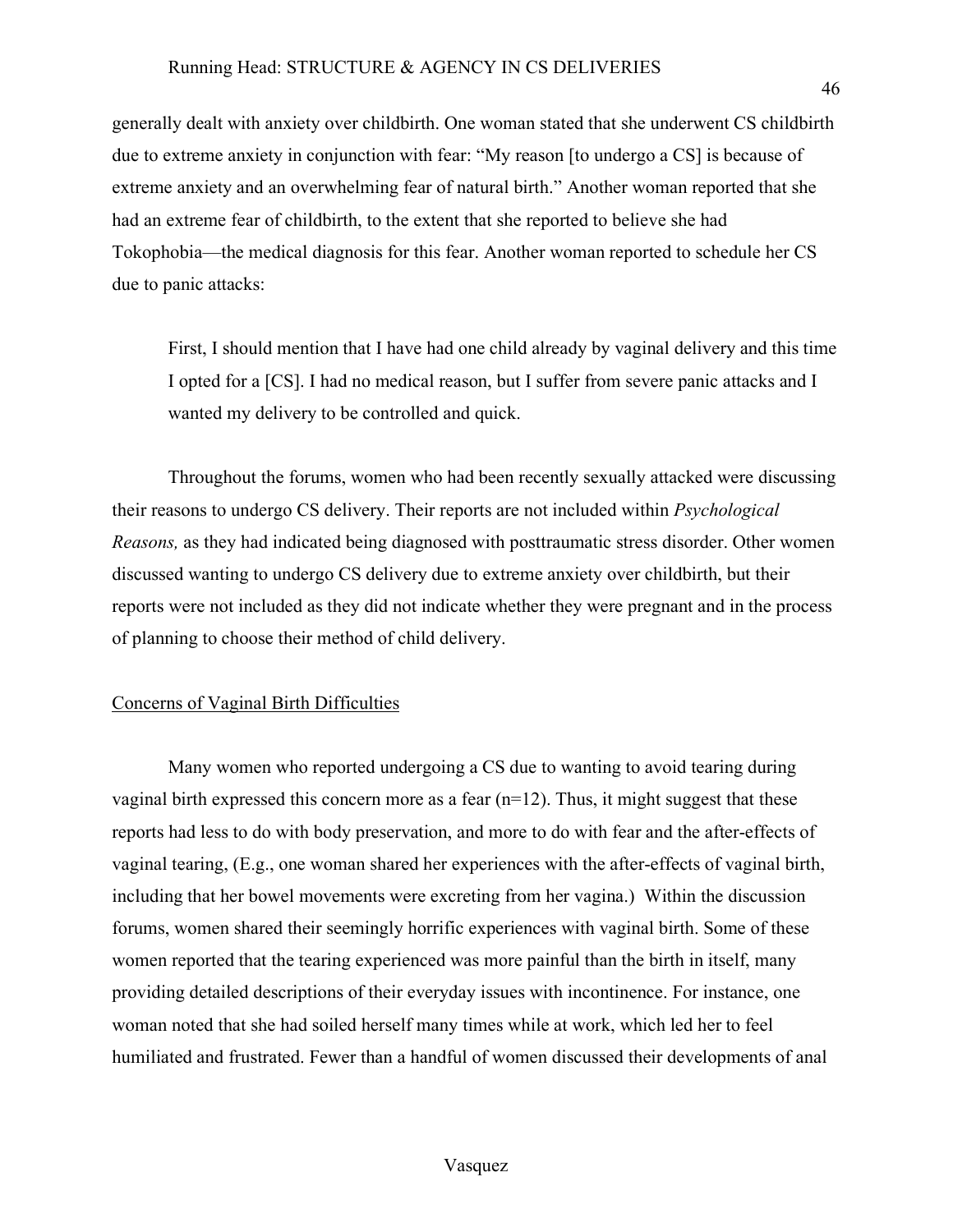fissures and severe bowel incontinence.<sup>11</sup> Women who were undergoing medically indicative CS for their current or recent childbirth often provided this level of detail seemingly in support of other's decisions to undergo non-medically indicative CS delivery.

One woman who chose to undergo CS without medical reason said:

I'm glad I don't have to lie screaming in pain as my vag is tore open. And the thought of all the other stuff coming out—afterbirth—just icks me out.

Other women contributing to the conversation discussed the preservation aspect of undergoing CS delivery, suggesting that tearing makes the vagina look like "hamburger meat." Another woman described vaginal birth as "mutilating" the vagina. Reports of CS childbirth being a better option were also a shared sentiment. One woman reported, "I had a CS and loved it. I will never do vaginal now after seeing how easy a CS is." Another reported after discussing tearing during a previous vaginal birth, "I would have a section any day over a vaginal birth." Summing up the sentiment surrounding vaginal and CS delivery, one contributor wrote, "[Name] was essentially writing about me. Many mothers choose CS to avoid perceived difference in pain."

## Health and Safety

Some women reported choosing CS due to health and safety concerns for themselves (n=6), while one woman also included her unborn child in her concerns. This woman reported, "Why would I risk the lives of me and my child to experience natural labor?" Another woman reported, "The bigger the baby, bigger health risks for me." Most women who reported to have concerns for safety and health reported that their information was provided by external sources, which is covered more extensively in the following category. One instance, for example, involved a woman who sought out the advice of her father, a former obstetrician. She reported that her father told her CS childbirth is best as vaginal birth poses more risks.

 $11$  These responses were not included, as their scheduled CS was medically necessary. However, one woman reported her doctor wanting to still go ahead with a vaginal delivery even after she had fourth degree tearing, developed anal fissures, and had severe bowel incontinence after her first childbirth, which was vaginal.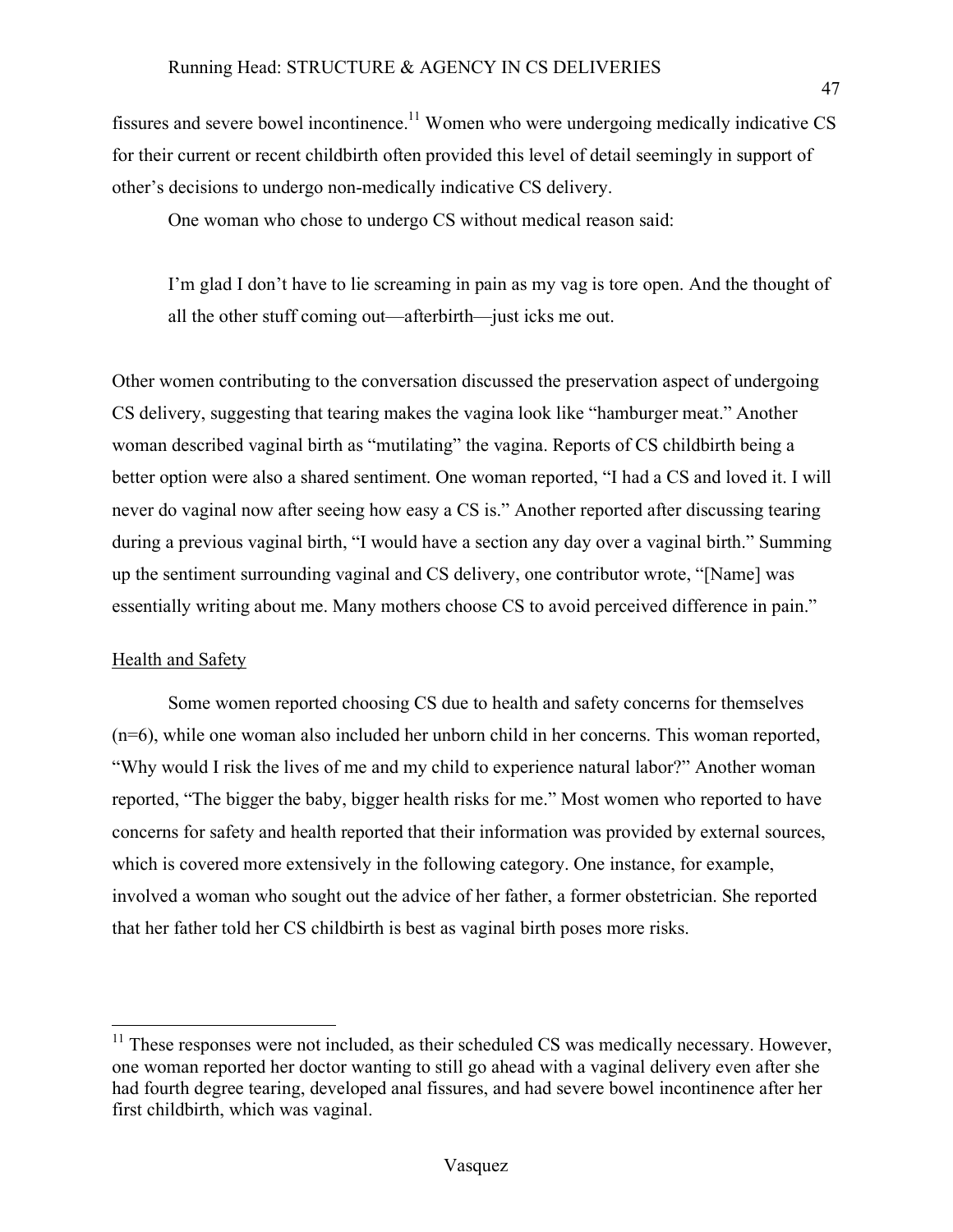#### External Information/ Delivery Choice

Within the category of *External Information/ Delivery Choice*, the subcategories are *Heard or Read CS is Best* and *Doctor Provided Choice*. The first subcategory, *Heard or Read CS is Best* largely deals with women who receive advice and information on CS and vaginal childbirth. Some women report undergoing CS delivery predominantly due to the advice of others, such as family, medical professionals (related or not related to their birthing process), friends, and/or other women. Other sources are disclosed as being from their own research, thus leaving the particular sources ambiguous. The second category, *Doctor Provided Choice*, includes women who were given the choice to undergo CS or vaginal birth, and chose CS.

#### Heard or Read CS is Best

Some of the contributors to the discussion board noted conducting their own research, consulting medical staff, friends, family, and/or other women on whether to undergo CS childbirth. Most of the responses that fit within the category of *Heard or read CS is Best* (n=8) were also noted in other categories, as their reasoning did not fit into one particular category. (For instance, one woman was consulted by others to undergo a CS delivery to avoid vaginal tear—a fear she expressed as not wanting to undergo.) As mentioned, some women conducted their own research and arrived at the conclusion to undergo CS delivery:

I have heard all the negative remarks, and I did my research, and this I still what I want and will not allow anyone to choose for me.

One woman reported that she was told by an RN (not part of the staff handling her CS) to have a CS. Additionally the RN told her that CS should be the only option for all women because she believes the medical field does not know enough about the dangers of vaginal delivery. Another woman reported to undergo CS based on what she heard from others: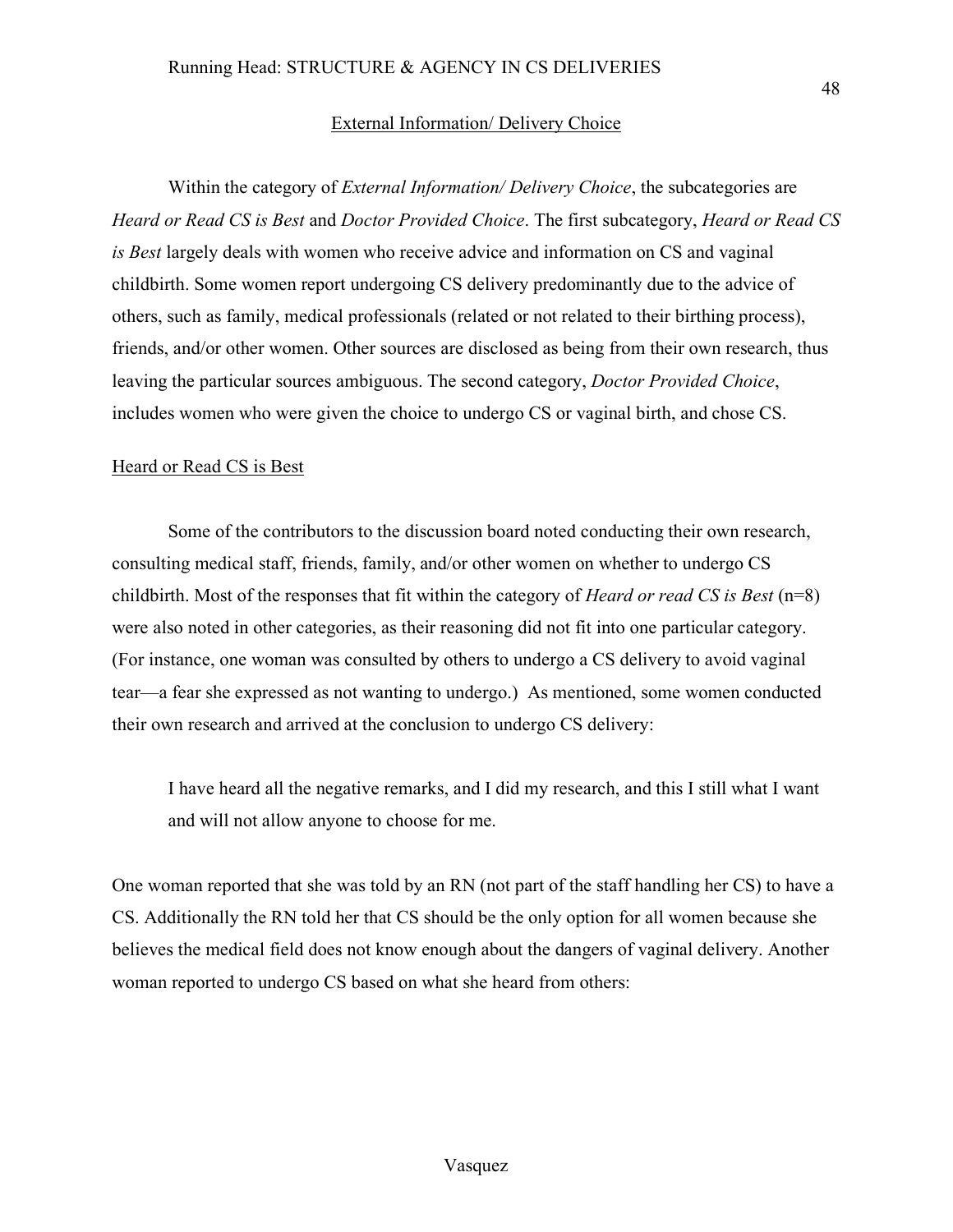I am actually quite angry because so many vaginal moms told me to ask for a [CS] because they said they heard it was the easy way out. Also, I am angry at my doctor as he said I wouldn't have any problems with a [CS].

As with the response above, some women who chose to undergo CS without medical indication are disappointed and regretful for choosing a mode of delivery they thought would be more beneficial than a vaginal delivery. Another woman shared this same sentiment, "I chose an elective c-section and I regret it. Worst mistake of my life. I would never recommend it personally."

As previously mentioned in *Health and Safety*, one woman reported that she chose CS after consulting her father—a former obstetrician—about childbirth. Her father suggested that she undergo a CS delivery, as it is the superior mode of delivery over vaginal birth—a method she reported poses more risks. One woman reported to have read many celebrity mothers undergo CS delivery, so "it cannot be that bad." Another woman reported that she would recommend CS to any woman after working as a postpartum nurse tech, and witnessing the differences between CS and vaginal mothers in terms of recovery. She reported that many of the women who undergo vaginal birth end up with vaginas that look like "hamburger meat" in their appearance.

## Doctor provided Choice

Some women reported to have scheduled their CS due to a previous vaginal birth that was traumatic. In some cases, women reported that their doctors gave them the choice whether to have a CS or vaginal birth [due to vaginal birth after cesarean (VBAC), breech presentation, and size of the fetus or mother] and they chose CS. To use responses from women who have had previous CS deliveries or have a breech presentation is likely controversial; however, their responses were valid as they *perceived* the decision to undergo either vaginal or CS as not being medically indicative. One woman even reported that her doctor insisted she have a VBAC, but she refused. Another woman reported, "Doc gave option, I chose [CS]," as another reported, "I had an ECS. My doc gave me the choice, which I really appreciated."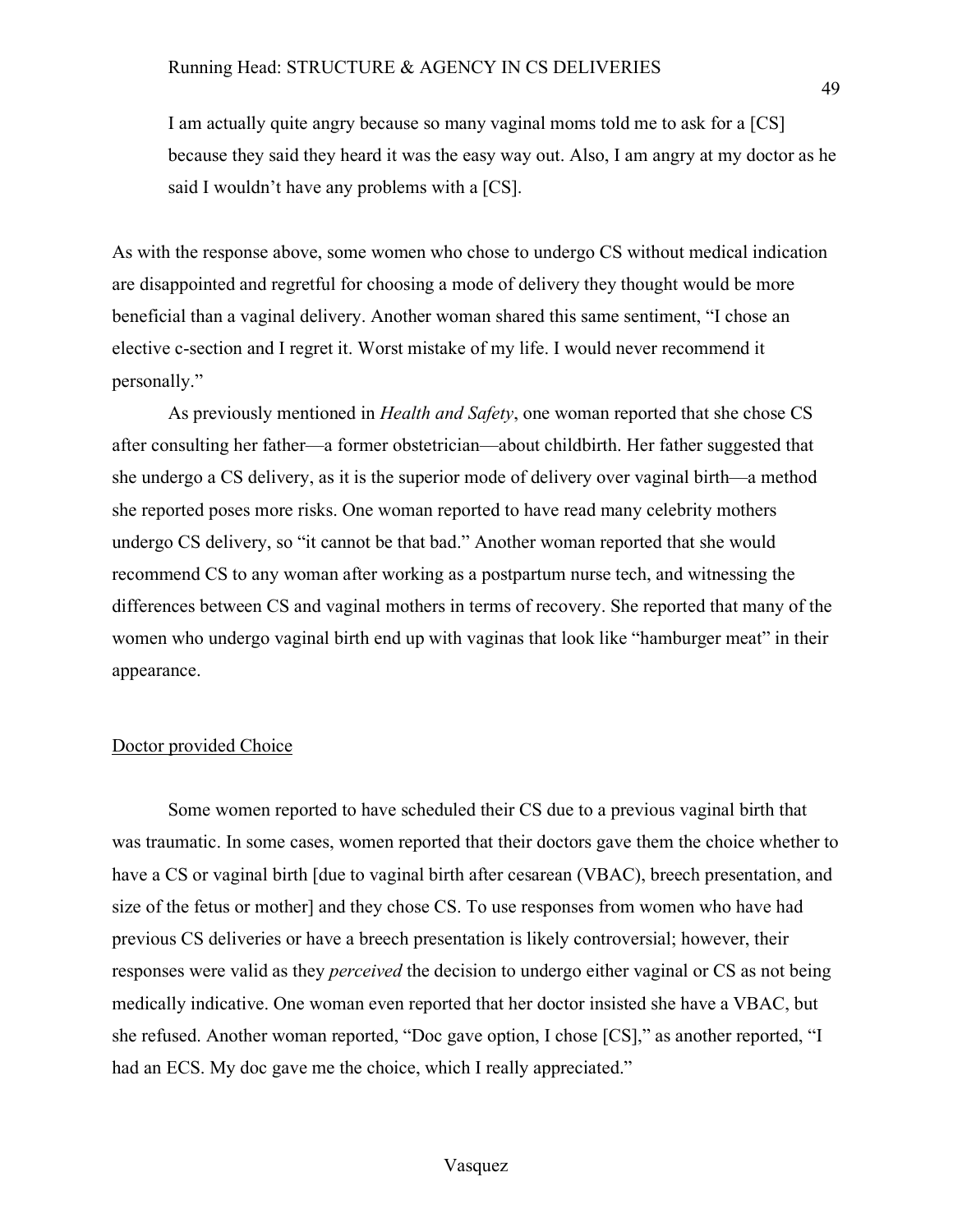Some women without medical reason reported asking for a CS to only have their doctors firmly refuse. Some of these women, and others, asked around the forums about particular doctors who will schedule CS without medical indication. Some women responded with details—giving the hospital and doctor's name where other women ought to seek out services for CS deliveries.

## Previously Successful/ Pleasant Cesarean Section

Some women reported to have scheduled their CS due to a previously successful and pleasant cesarean section delivery (n=6). Whether the previous cesarean was medically indicative or not was often unknown. One woman reported to have a previous CS and mentioned, "My doctor didn't even question my choice." Another woman reported that her first cesarean section was due to a breech presentation. Though she reported that he doctor suggested she undergo a vaginal birth for her second child, she decided to undergo a CS because she "felt it went so well."

## Control and Convenience

Within the category of *Control and Convenience*, three subcategories were created to further identify different dimensions within women's reports to undergo CS delivery without medical reason. These three subcategories are *CS for Convenience and/or Control*; *Avoidance of Emergency CS*; and *Family*. *CS for Convenience and/or Control,* captures women directly communicating that their CS was chosen for convenience and/or control of childbirth without providing a specific reason. The subcategory, *Avoidance of Emergency CS*, encapsulates the reports of women who reported to have scheduled a CS in order to avoid a potential emergency CS during attempted vaginal birth. Lastly, the category *Family* represents a category of women who reported choosing CS due to their family's desires (i.e., significant other). Explications of the findings are found in the following three sections.

#### CS for convenience and/or control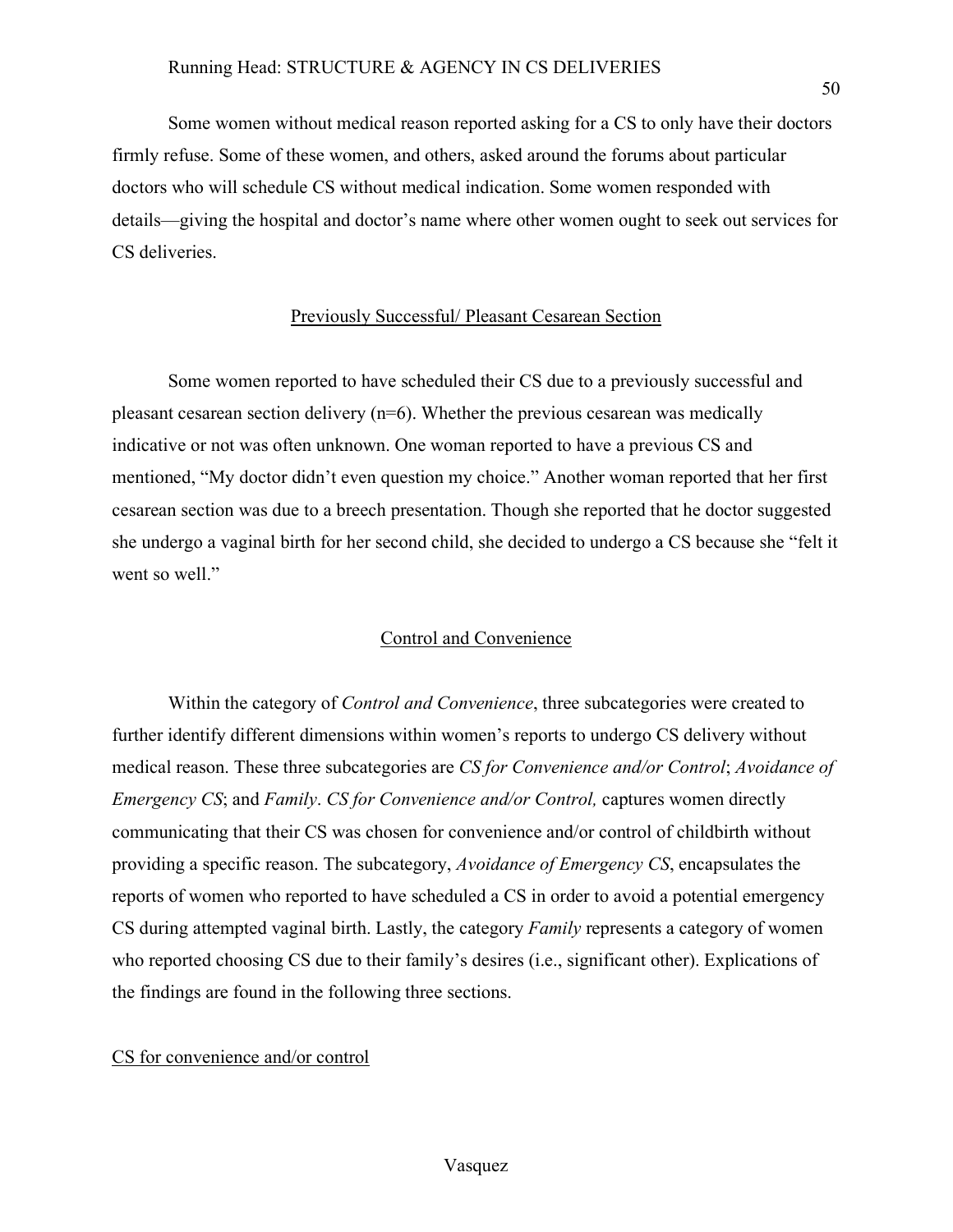Some women communicating in the discussion forums reported they chose CS delivery for the purposes of convenience and/or control over their childbirth  $(n=5)$ . According to these women, scheduling a CS allows for them to know when, where, and how their birth will be conducted. One woman reported, "I am just going to opt for c-section, because it's more controlled and there are less things that could go wrong." A common theme among women who opt for CS birth report that the method has less complications and unknowns. Another woman reported, "The unknowns associated with attempted vaginal births are too numerous and too unnerving for me. With a [CS], I feel more in control if that makes sense*.*" Control over labor, for this woman, means eliminating as many risks possible that are associated with childbirth. Similarly, another woman reported, "Personally, I find c-sections reassuring because of the controlled environment."

## Avoidance of Emergency CS

Some women reported to have scheduled their CS because they wanted to avoid undergoing an emergency CS due to a failed vaginal delivery (n=3). This brings about a curiosity on whether women are becoming more aware of the consequences of giving birth in a hospital setting, and scheduling a CS is their way of responding to it—taking back control in a situation where they may experience much less autonomy. Supporting this idea, one woman insisted that the fourth degree tearing she experienced during her first vaginal birth must have been due to the amount of Pitocin (a drug used in hospitals to induce labor) given to her. Interestingly, her doctor insisted she have a repeat CS, but she declined and gave birth at home with what she reported to be only two-degree tears, which avoided the perennial scar tissue from her previous delivery.

For some of these women, opting for a CS without medical indication would be a better birth plan by bypassing unnecessary complications led on by a failed vaginal birth. These same women reported that the recovery time for an emergency CS would take longer, as the trauma from attempting a vaginal birth, and the surgery from a CS, would be overwhelming. One woman reported, "I just prefer the scheduling of it, less stress for me, and I know I won't have to push and possibly tear and need a section anyway." Another woman, who had already experienced the trauma of an emergency CS, reported the following: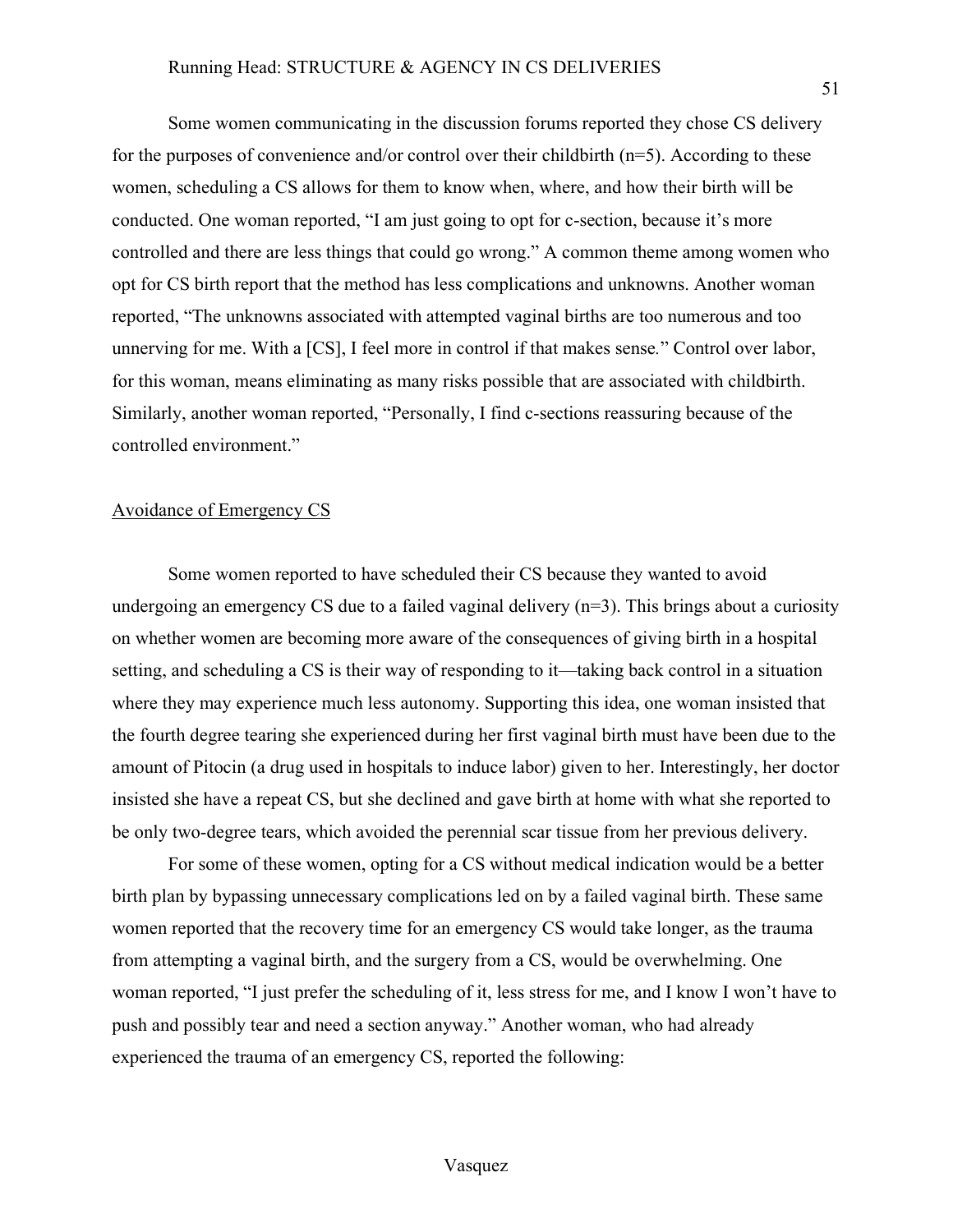I am going to have a planned CS because I had an emergency CS with my son, after 2 days and 6 hours of pushing. He was stuck […] I don't want to end up with a similar situation!

Some women also reported to have received information from health professionals. For instance, one woman reported to have been informed by several sources—including two obstetrician/ gynecologists—that CS deliveries are less traumatic for babies than emergency ones. She reported to have scheduled a CS in order to bypass the possibility of undergoing an emergency one.

## Family

Some women reported scheduling a CS for the benefit of their family, and/or advice of their significant others (n=2). The desire to undergo a CS delivery appeared to be for the general convenience for the entire family, and not just the mother. One woman reported:

[Husband] always says how CS is the way to go. Our entire family can be there and avoid waiting for hours on end. He also prefers because my [blood pressure] is out of control by the end of each pregnancy and it is much safer for us.

It is evident from this woman's report that she underwent a CS delivery for the convenience of her husband, and the rest of her family. This is contrary to what was normatively found throughout the content analysis, as most women were concerned about how the childbirth procedure affected them.

#### No More Births After CS

One woman reported that she scheduled her CS because it was her final childbirth. She reported to had already undergone vaginal birth without complications (n=1). Further information was not provided.

…

#### Vasquez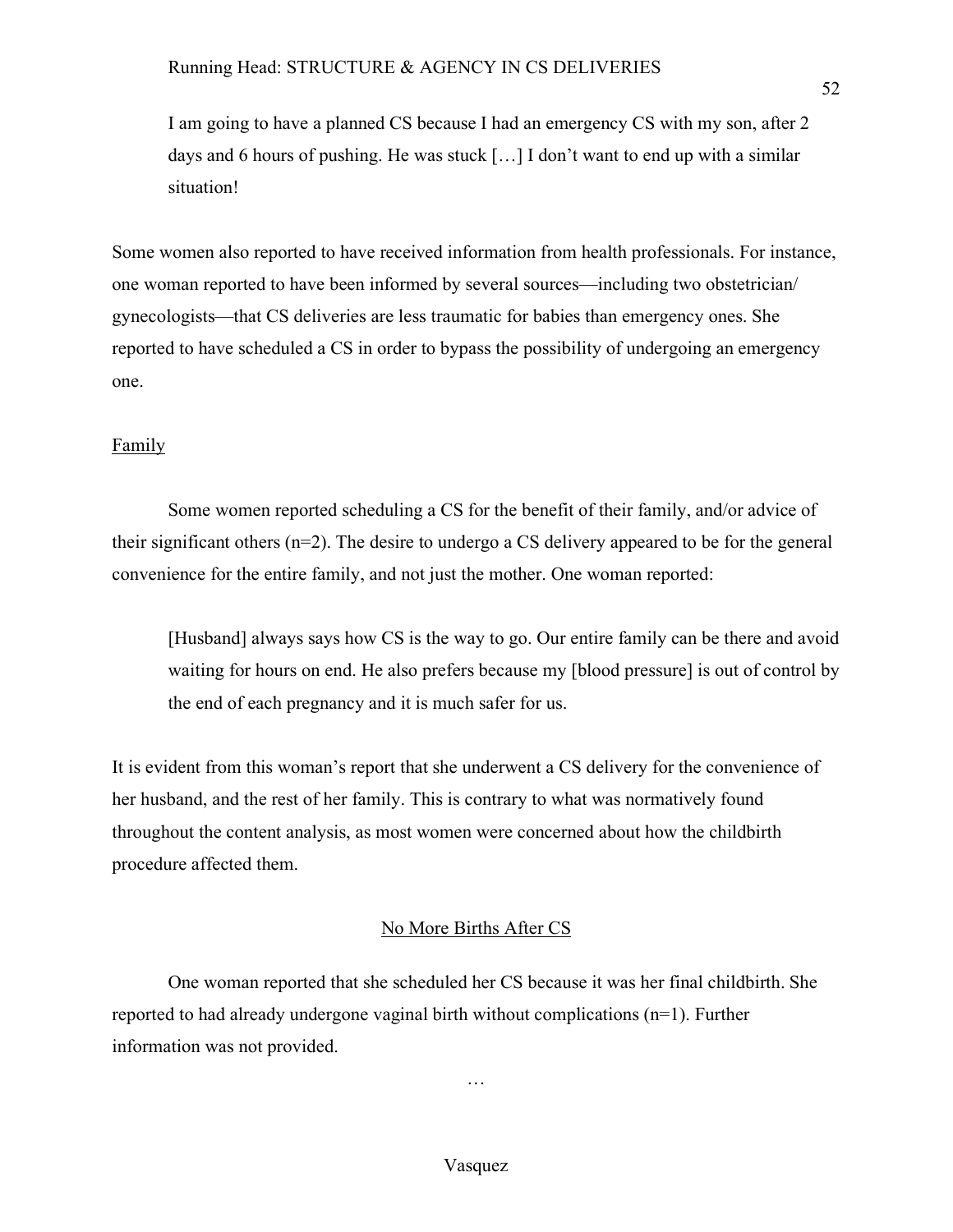In sum, there were different, and often times overlapping, reasons why women chose non-medically indicative CS delivery. Beyond exercising agency, some women were not given the choice to undergo CS, even though they perceived their delivery to not be medically indicative. Table 5 outlines the different categories women reported to have undergone nonmedically necessary CS delivery to their contempt. These categories are *VBAC/ Breech Position*, *Size: Mother and/or Fetus*, and *Unknown/ Insufficient Details.* The latter category is not further explored*.*

Table 5: Reported reasons doctor chose to conduct CS without medical indication for Pregnancyinfo.net and Whattoexpect.com

|                              | Pregnancy-Info.net |      |           | Whattoexpect.com |  |  |
|------------------------------|--------------------|------|-----------|------------------|--|--|
| <b>Reported Reasons:</b>     |                    |      |           |                  |  |  |
| Doctor Scheduled CS          | Frequency          | $\%$ | Frequency | $\%$             |  |  |
| <b>VBAC/</b> Breech Position | 2                  | 28.6 | 5         | 50.0             |  |  |
| Size: Mother and/or Fetus    | 3                  | 42.9 |           | 10.0             |  |  |
| Unknown/Insufficient details | $\overline{2}$     | 28.6 | 4         | 40.0             |  |  |
| Total                        |                    | 100  | 10        | 100              |  |  |

#### VBAC/ Breech Position

VBAC and breech presentation is believed by a growing population to be medically safe for vaginal birth under particular circumstances. Some of these circumstances include the way in which the fetus is presented (some breech presentations provide mandatory CS delivery), and also the number of prior CS deliveries a woman has already endured. Given these brief explanations, vaginal delivery is believed to be safe for some of circumstances. Some doctors, however, according to the reports of women in the online forums, suggest that their doctor mandated their CS even though they believe the pregnancy to be fit for vaginal delivery (n=7). One woman reported she underwent CS delivery because her "doctor doesn't do VBAC. Another woman reported: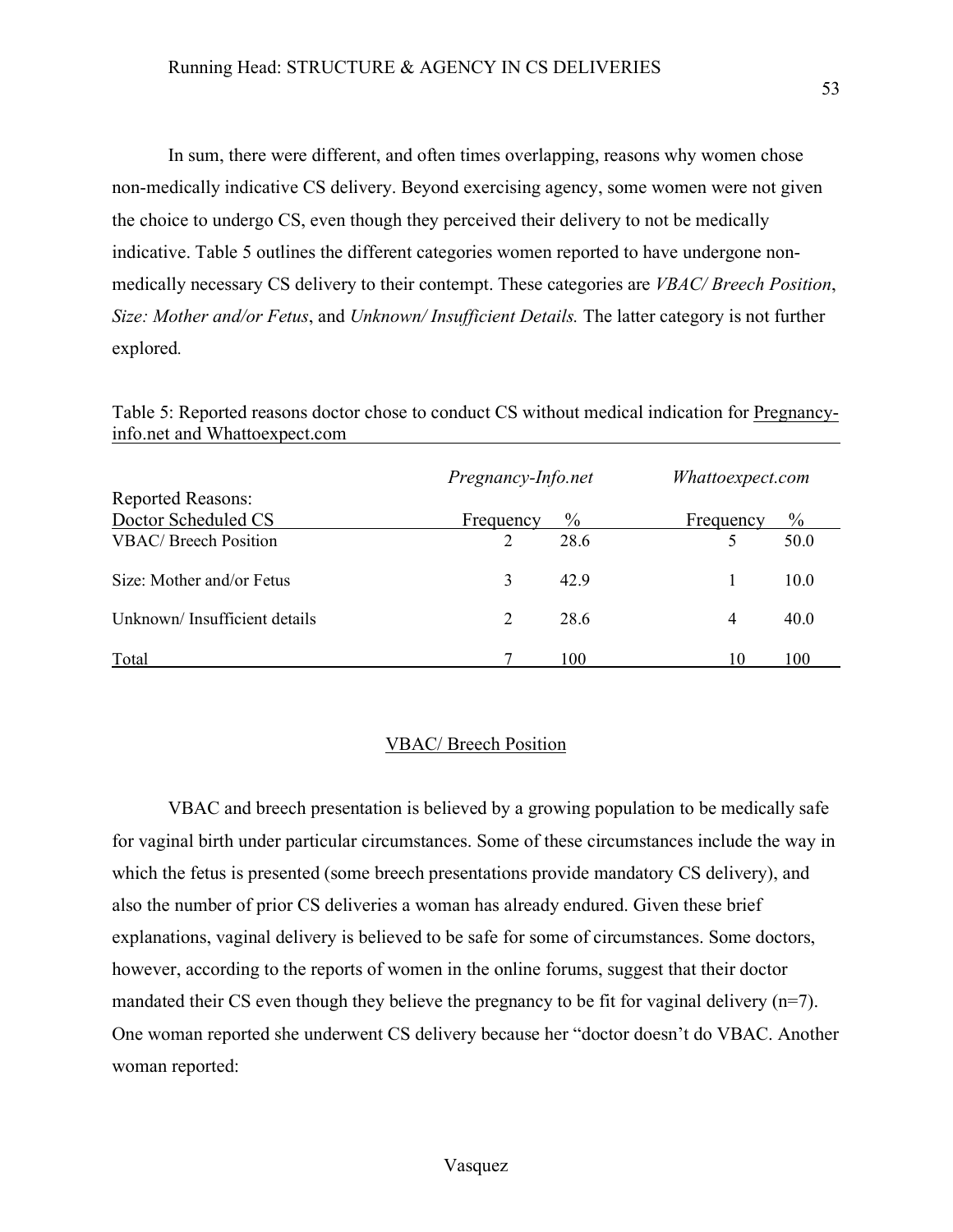The doctor on call said I had to have a [CS]. I told her no my doctor said I could deliver vaginally, but she told me it was her decision and I didn't have a say—which I now know was a lie.

Another woman reported, "Even though I probably want three [children] max, it upsets me that the choice has been taken away from me." This woman was referring to wanting three children, and was upset that her doctor mandated her to have a CS due to breech presentation.

## Size: Mother and/or fetus

Women who were mandated to undergo CS delivery due to their own size, or the size of their unborn child, were similarly disappointed that they could not undergo a vaginal delivery they thought was possible (n=4). One woman stated:

My doctor decided to do a [CS] because she didn't think I'd be able to deliver vaginally [...] If I was given the choice I would have delivered naturally.

Other women reported to have undergone a CS delivery due to size, though not all reports indicated that the women was upset or disappointed to have undergone the surgical delivery. One woman even reported that when she found out she was to go undergo a CS delivery due to size, she and her husband immediately high-fived one another and were happy about the doctor's decision. There was a reported case where the mother reported that her doctor scheduled her for a CS, telling her it was medically necessary. Incidentally, she was relieved to go into labor before her scheduled date, and was able to have a vaginal birth free of complications.

# Other Findings

Throughout the content analysis data collection phase, conflict in the discussion board threads was apparent. Many of the women who had a CS without medical indication were defensive about their decisions, as many pro-vaginal childbirth advocates (identified usually as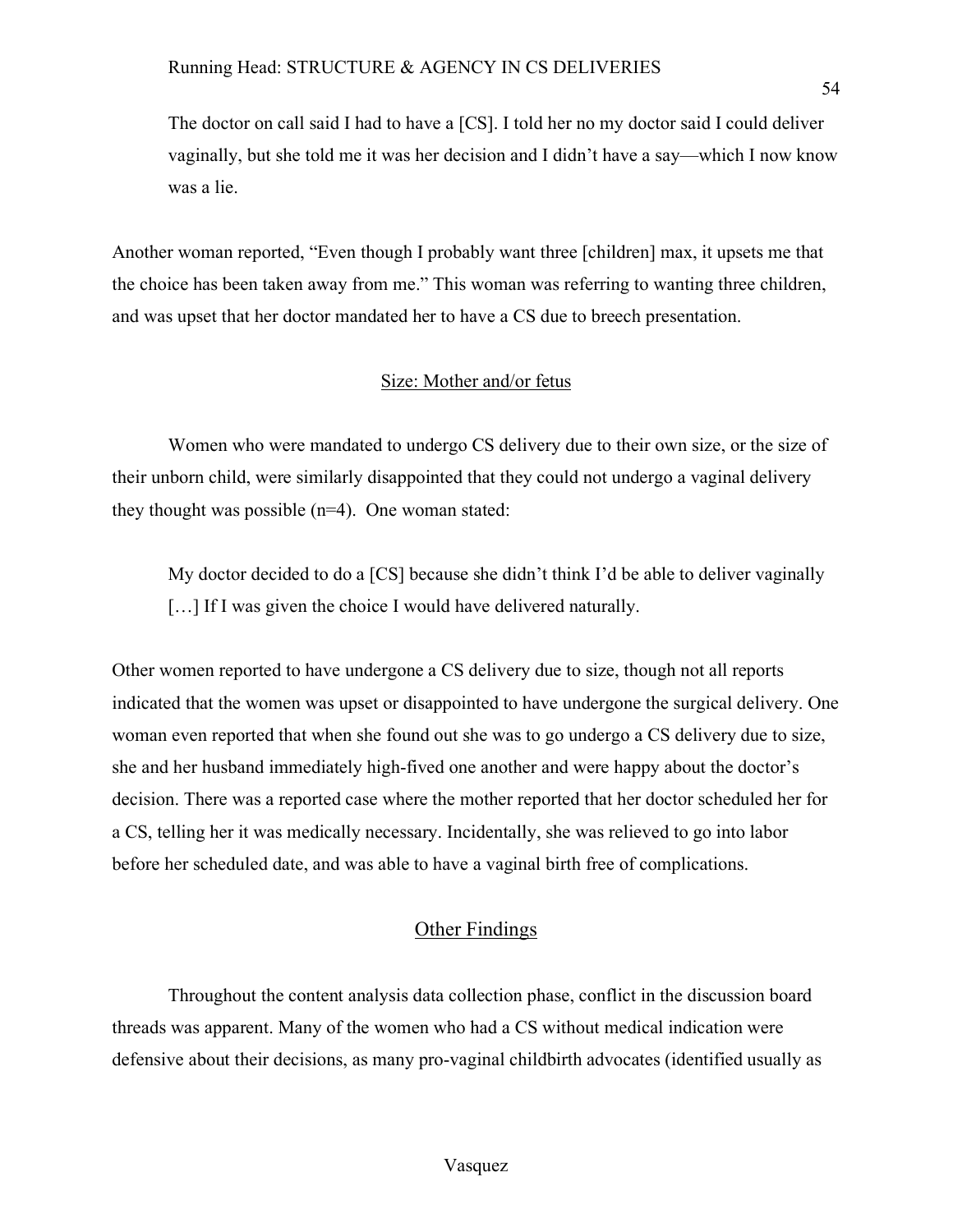mothers) would enter the CS discussion offering their opinions and advice. One pro-CS poster wrote:

What is your point posting on this thread? The OP called for women who have had csections to give encouraging words of advice- not posters who for some reason believe this is a 'bash c-sections' or 'elective c-sections' thread. This is seriously annoying.

#### Another wrote:

I have had wonderful c-section experiences too and just don't "get" why they are viewed so negatively. If we c-sectioners get put on the defensive, we might need to mention sex after delivery, trampolines and other shallow crap. I would really hate for that to happen.

Though these women, among others, were quick to respond to the pro-vaginal contributors, the opposition continued to voice their opinions. One wrote, "I'm sorry but it just seems kinda vein [sic] to me to put that your baby will have a prettier head if you have a c-section." Some CS mothers and soon-to-be CS mothers would ask pro-vaginal participants to leave the discussion board. In defense of their surgical delivery, some women were quick to report that they had a CS for personal reasons, and no one ought to judge their decisions, "I requested [CS]. And yes, I am a [first time mother]. It was a personal decision."

## Benefits and Limitations

Benefits of content analysis of existing data sources include its low cost and unobtrusiveness. For the research purposes of this study, content analysis provided direct examination of the attitudes, opinions, and thoughts of women who have undergone nonmedically indicative CS delivery. This aided in understanding the population without having to conduct interviews, and thus not having direct contact with subjects. From this, observations of the sample population's perceptions occurred in online support forums—areas where women arguably feel more comfortable talking about their experiences and opinions due to the anonymity online discussion forums provide.

#### Vasquez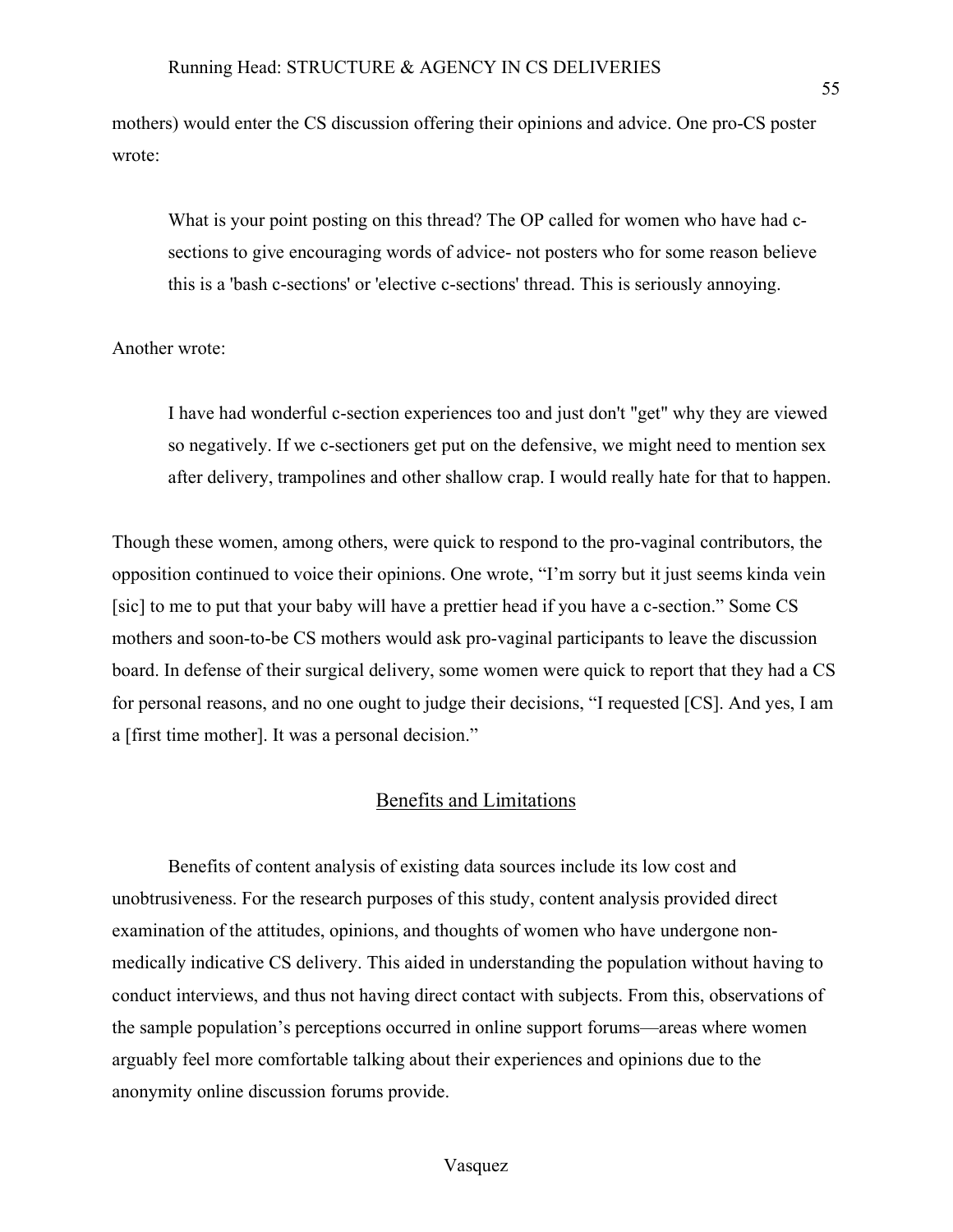However, there are also limitations to conducting content analysis. Because this method is descriptive, it did not reveal the underlying motives for women to undergo CS deliveries without medical indication. It could be argued that the content analysis is only able to scratch at the surface—the *perceptions* and not the communication exchange between the doctor and patient that led to a decision. This limitation became clearer during the data analysis phase. While the research endeavor is to analyze the reports of women—their *perceptions*, it does not analyze what happened during the doctor-patient interaction, and what kinds of communication led to the overall decision to undergo surgical birth. Thus, it could be that the influence to undergo surgical delivery was per the influence of multiple actors that the woman did not discuss. Furthermore, when women reported that their doctors gave them a choice to undergo CS or have vaginal delivery, it was indeterminable how much influence the doctor had in their decision to undergo CS. The complexity of the doctor-patient interaction is left to subjects' discussion in the online support forums, and obfuscated from the researcher's analysis. Thus, analysis cannot truly determine whether women's decisions to undergo CS were by their own choice, or the choice of their doctors, without further research methods being implemented. Thus, data analysis made it difficult to determine the structural influences, as they were seldom mentioned for women who chose CS without medical indication. Semantic usage of terms, such as "I chose" or "I wanted to have a c-section" made clear the complexity of understanding the structural and individual decision-making process without detailed narrative on the part of the subject.

Furthermore, utilizing Giddens' term of *structure*, which ought to encompass all different social institutions working collectively to influence social phenomena, the research conducted in this study only examined a representation of one social institution: the medical profession. The doctor cannot account for the entirety of the medical industry, thus the limits to testing Giddens' theory must be understood. Ideally, a more thorough analysis would examine influences from differing social institutions, but also the medical industry as a whole.

Lastly, an additional limitation was not being able to conduct content analyses in online forums that required subscription, thus not being able to analyze data that would have otherwise been beneficial to the research. It is possible that much of the information potentially obtained through subscription holds a deeper level of trust among members, i.e., networking about doctors who schedule CS deliveries without medical reason or thinking pro-vaginal birth advocates can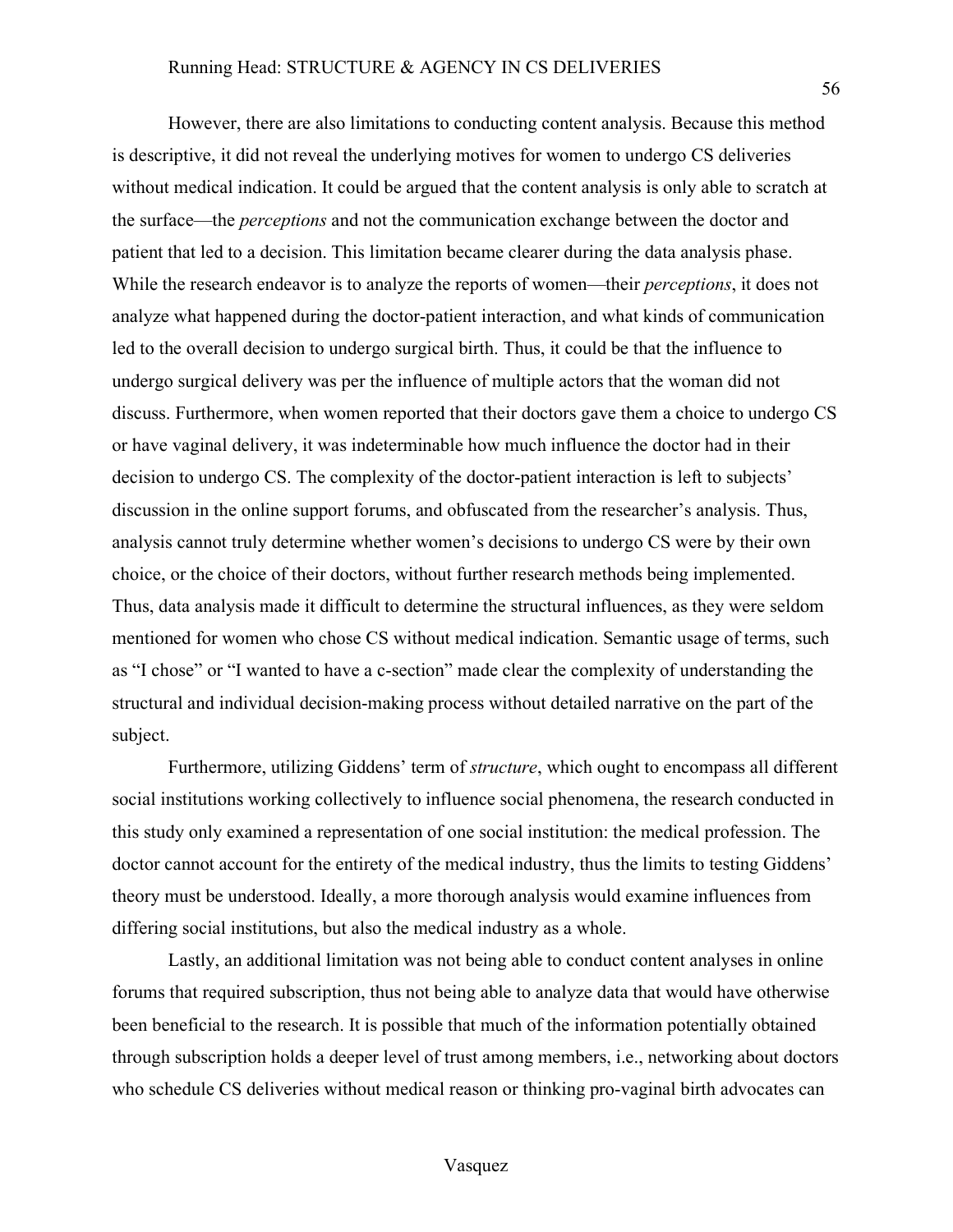view and comment in their discussion threads. The task of inter-coder reliability could not be met, as there was only one coder. Validity of studying subjects' *perceptions* of individual- and structural (medical professionals for these purposes) was conducted through manifest content analysis, and the coder created the categories. According to Babbie (2010) manifest content has the benefit of examining surface phenomena, but it suffers by lacking validity, as the code categories can take on differing meanings according to the interpretation of the coder. For example, *individual choice* might mean something different to the coder of this research project than it does to someone else. Thus, although interpretation of the text was not a research task, only one coder was assigned to code the data, which created a disadvantage in the interpretation of the categories used.

## **Summary and Implications**

This study explored reasons why women undergo cesarean section delivery without medical indication, applying structuration to the medicalization framework in order to understand the phenomenon from a structure-agency standpoint. The analysis attempted to bridge together both second- and third wave feminist critiques of medical intervention in childbirth, further lending support to third-way feminism. In this particular instance, however, it is important to recognize that this study *only* attempts to make sense of medical intervention in childbirth that is still considered elective by most of the healthcare industry and lay public. A secondary data analysis and a quantitative content analysis of Internet pregnancy support forums were conducted. The secondary data analysis examined the structural reasons women undergo cesarean delivery, though the sample was not representative of women who underwent the delivery without medical reason, as it included all women who gave birth in 2005. The content analysis served to understand the reasons why women choose to undergo non-medically indicated cesarean delivery, paying particular attention to individual- and structurally perceived reasons.

The first part of the analysis found that women who reported pressure to undergo a cesarean delivery had a much higher rate of cesarean section deliveries. These respondents comprised of 82.5% of the sample population, as compared to 17.5% of those who reported pressure to undergo a cesarean delivery, yet underwent a vaginal childbirth. The findings support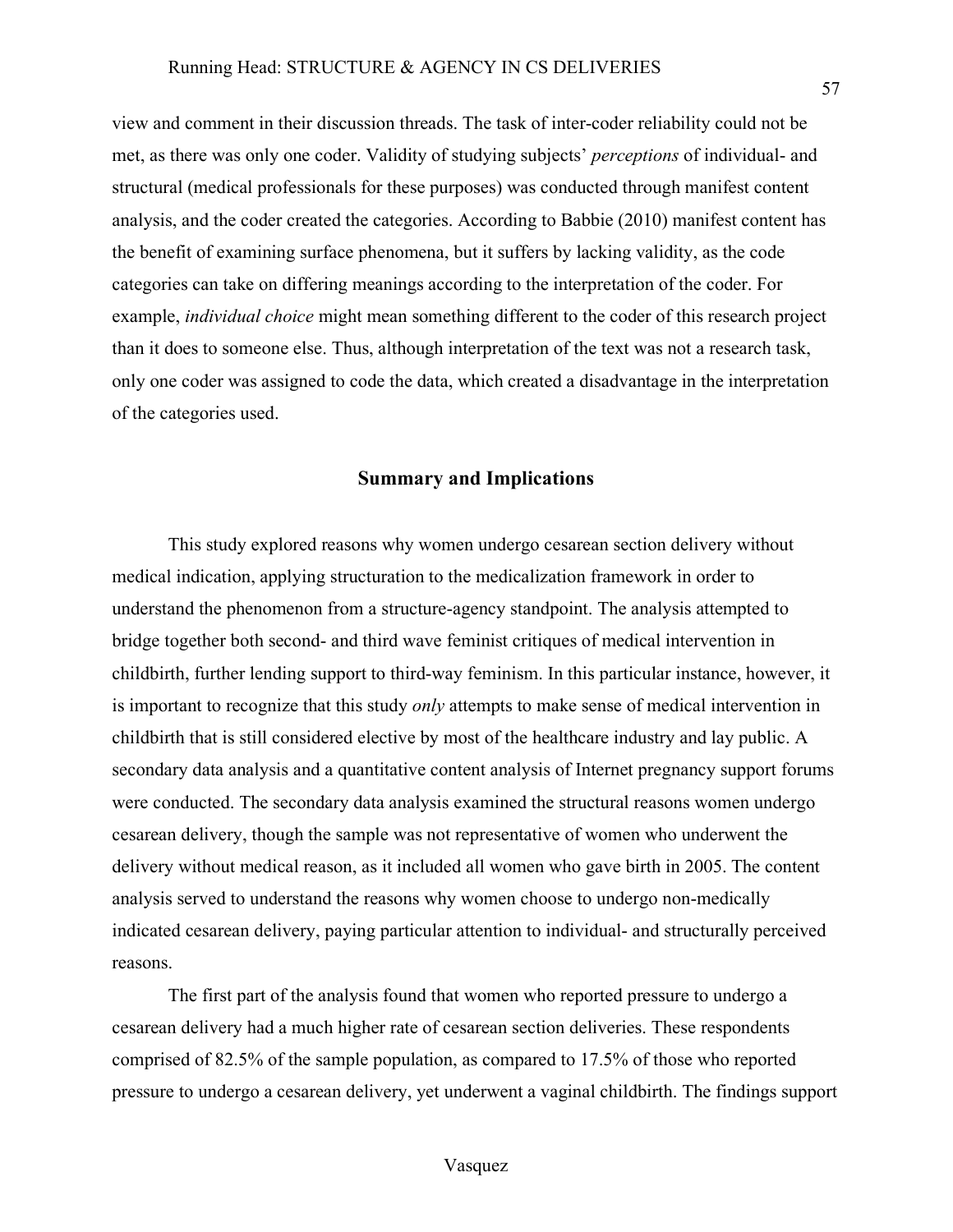previous research that suggests women report feeling pressure to undergo CS delivery in the hospital setting (Declerq et. al., 2006a). The second part of the analysis found that women who elect to undergo CS delivery without medical indication do so for reasons pertaining to fear or concerns of vaginal birth, desire to control the labor process, and convenience of knowing when and where the delivery will occur. These findings support what is found in the literature. In addition, women in the Internet pregnancy forums made decisions due to influence and planning around their family. They also made decisions based on the information gathered from friends, other mothers, and their own research on childbirth. These findings expand upon the current literature, and shed light on the many differing reasons women perceive CS delivery to be a better birthing method over vaginal delivery.

Based on these findings, it is inconclusive whether the rise in non-medically indicated CS deliveries are due to either the practices of the medical industry or women's own desire for surgical birth (41% indeterminate, and 2% combined decision). Rather, both the medical industry and patients play a role in this trending medical phenomenon. To some degree, this supports structuration theory, yet it is difficult to determine how the decision-making process authentically occurs based on women's perceptions. Nonetheless, structuration aids in understanding how this phenomenon is on the rise: More doctors are accommodating women's desires, while at the same time women are acquiescing to or influenced by healthcare professionals to undergo surgical birth. Another indication of structuration regards the influence from other social institutions on women's decisions to undergo CS childbirth. If "structure" was operationalized beyond healthcare professionals, the content analysis may have yielded additional support for structuration theory. However, the indeterminate findings may also suggest women internalize structure from a multitude of social institutions (family, peers/networks, healthcare industry, etc.).

Thus, implementing either a second- or third wave approach to understanding the rise in non-medical CS deliveries leaves out a holistic understanding of the phenomenon. If one is to choose a second wave approach, s/he leaves out the importance of the individual reasons women choose to undergo CS delivery, further excluding the reality that most women experience feelings of fear and concern over childbirth for legitimate reasons. Women are also concerned with having control over their own labor, which may have more to do with believing the spontaneous oncoming of a vaginal birth in the hospital setting does not provide adequate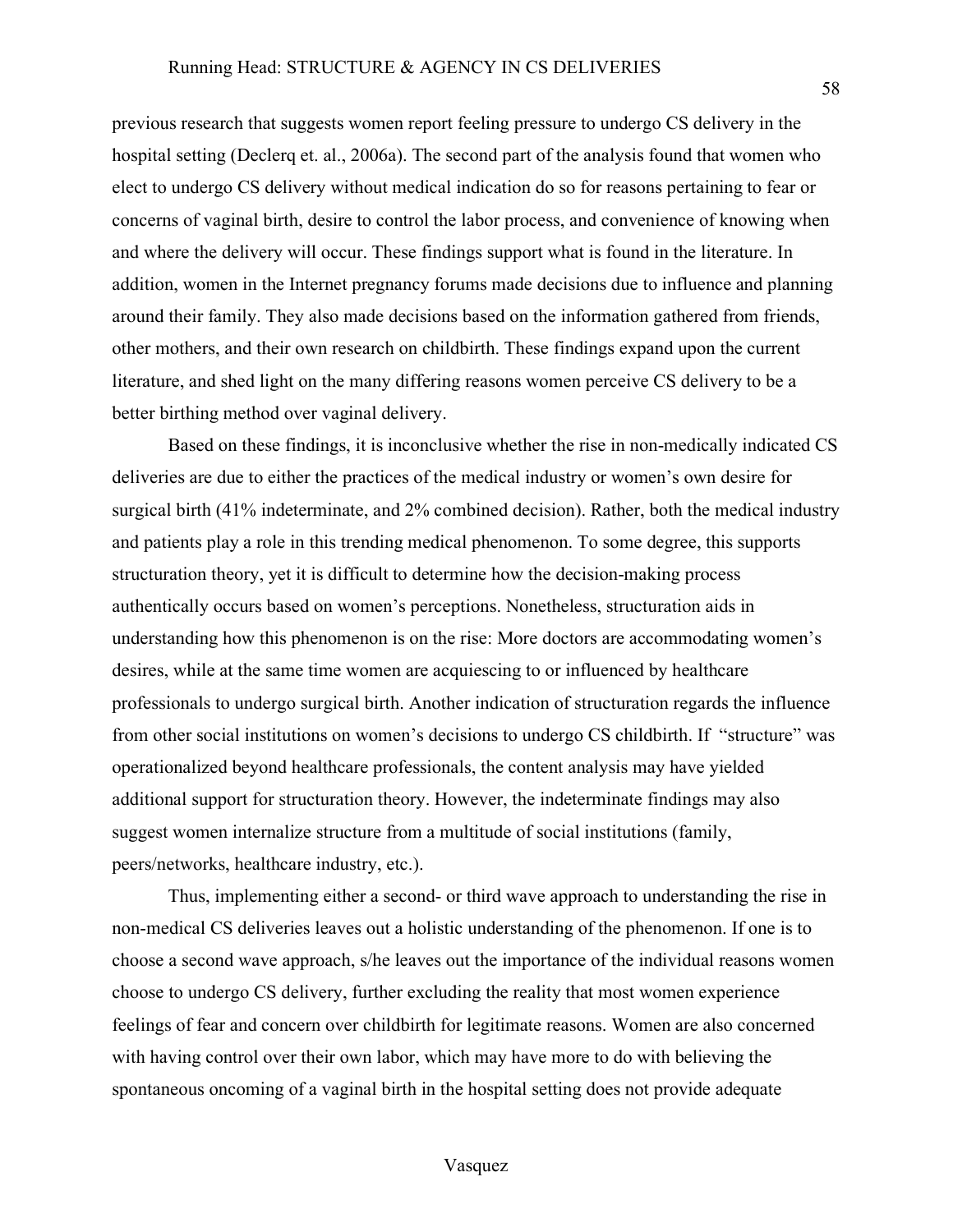control. Supporting this claim, some women reported scheduling a CS in order to bypass a potentially failed vaginal delivery—leading to an emergency cesarean section. Thus, the fear and concerns women report are all too real. Social scientists must understand the experiences of women to be real in and of themselves; and not invalidate them as being illusionary or misguided. Understanding the reasons why women choose surgical birth is the first step in alleviating their anxiety-laden perceptions. Simultaneously, utilizing a third wave critique of childbirth leaves out the significance of the structural influences on the rising non-medical CS delivery rate. Overwhelmingly, the literature's findings suggest there are reasons why women undergo CS delivery beyond their own desire. The findings of this study supported those in the literature, such as Declerq's (2006) finding that women feel pressure to undergo medical technology against their own desires. Thus, disregarding the structural reasons in the CS delivery rate fails to fully understand the phenomenon; and is required if considering policy initiatives for lowering the rate to WHO standards.

Through understanding this growing phenomenon from a structure-agency standpoint, social scientists are more qualified to make informed policy recommendations to lessen its occurrence. To begin, this research does not encourage public health policy officials to offer recommendations on what women can or cannot request for their birthing methods. Taking autonomy away from women is not progress from a social-, political-, or medical standpoint. CS delivery is no exception to this rule, and I would challenge others to examine the issues women face as they continue to find balance between medical- and natural approaches to childbirth. From an individual-level standpoint, we should encourage women to seek out information regarding medical intervention in childbirth. Declerq's 2006 analysis suggested women feel illinformed of the medical interventions administered during childbirth. Thus, non-profit campaigning that provides coherent information regarding medical intervention is most beneficial. This information should be made accessible to all women of all social locations. Information gives power back to women to feel confident in their birthing choices. Further, this campaign should also provide women with information on alternative methods of childbirth, including methods that extend outside the hospital setting. I strongly recommend against policy initiatives that take more choice away from women in their birthing methods.

At the structural level, there are several policy proposals that will dramatically aid in reducing non-medically indicated CS deliveries. The first should aim to establish women's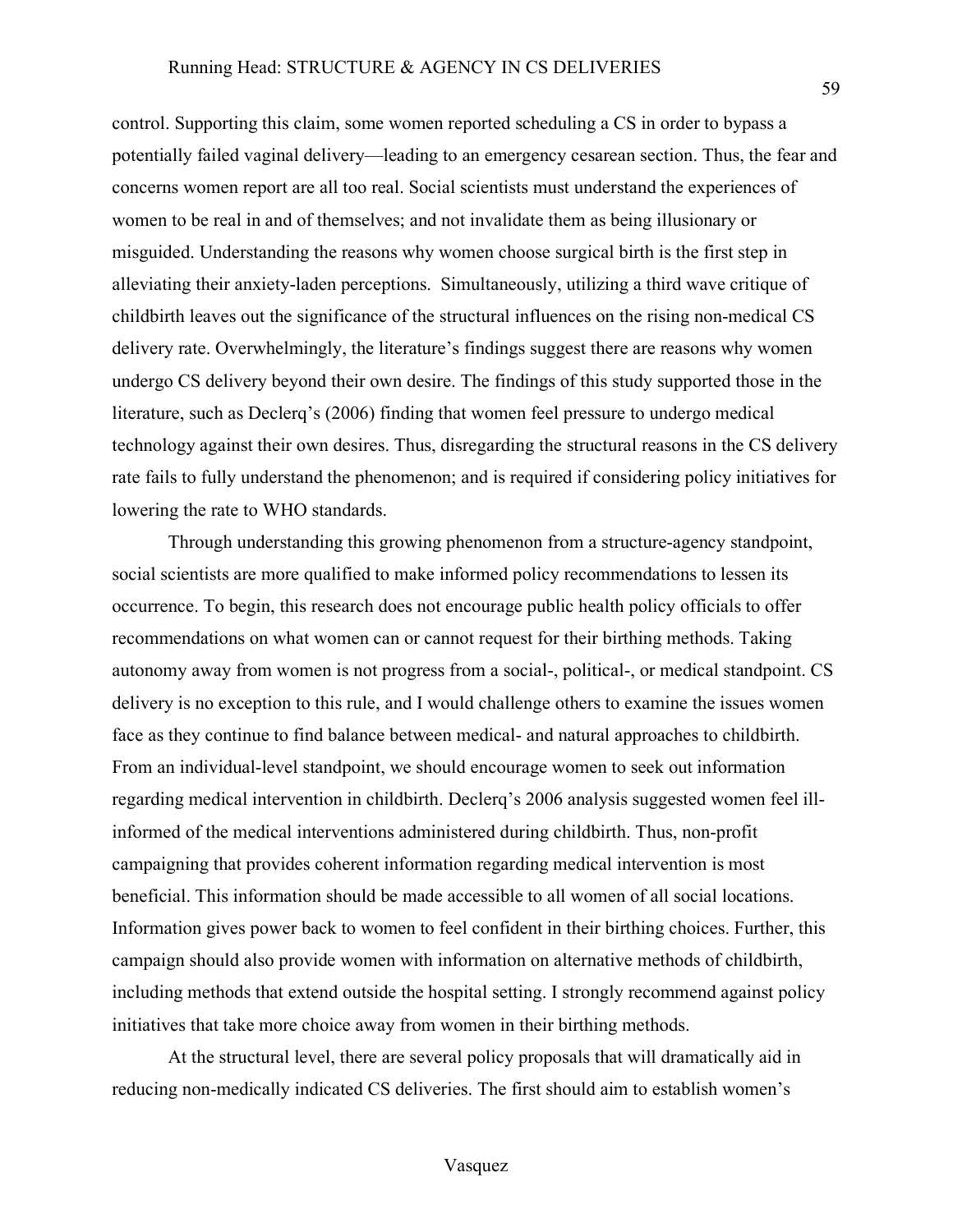confidence in giving birth in the hospital setting. In doing this, midwifery needs to be reintroduced into mainstream American health practices. This is not unusual for the Westernized world, as Canada and developed nations throughout Europe utilize both a physician and trained midwife during childbirth. There are many aspects to vaginal birth that healthcare professionals—physicians and physician extenders—have not been trained to conduct. One important technique is preparing before the child's head crowns. The expertise of midwives may reduce tearing and other issues many women perceive to occur with vaginal birth, which will in turn give women more confidence in choosing vaginal delivery. Additionally, midwives serve as the balance between American medical practices and traditional childbearing methods, creating an optimal and holistic environment for birthing women. Incentives to encourage midwifery in mainstream childbearing practices will require legislative power. Most importantly, midwifery should be made available for all women who enter the hospital setting, regardless of social location. Midwives should also be available at for profit and non-profit hospitals. Insurance companies should be able to cover the costs of childbirth care for an obstetrician and midwife. Economists who focus on the healthcare policy should conduct analyses in order for public health policy makers to put forth legislation in the near future.

The emphasis on midwifery combined with American medical practices may reduce the rate of non-medically indicated CS deliveries, but it will not be enough to alleviate other structural issues surrounding the rising CS delivery rate. As the literature suggests, childbearing practices are becoming more concerned with efficiency. Attention must be drawn to this concern by implementing workshops and reoccurring annual training for healthcare professionals. However, the concern over doctors' hectic schedules still remains. Incentives ought to be created for those training in the healthcare profession to remain in non-specialized fields. The need for primary care physicians and obstetricians is increasingly becoming an issue in the United States, as more medical students are moving into specialized fields for increased salaries. Monetary incentive ought to be a policy initiative to get students remaining in primary care roles. In addition, stressing the issue of clinical impatience is imperative. With these combined efforts, the United States will see a decrease in the non-medical CS delivery rate.

Future research ought to examine communication between mothers and their doctors in order to better understand the decision-making process for childbearing methods. Understanding the modes of influence may aid in unraveling how the CS rate can be lowered; and especially for

60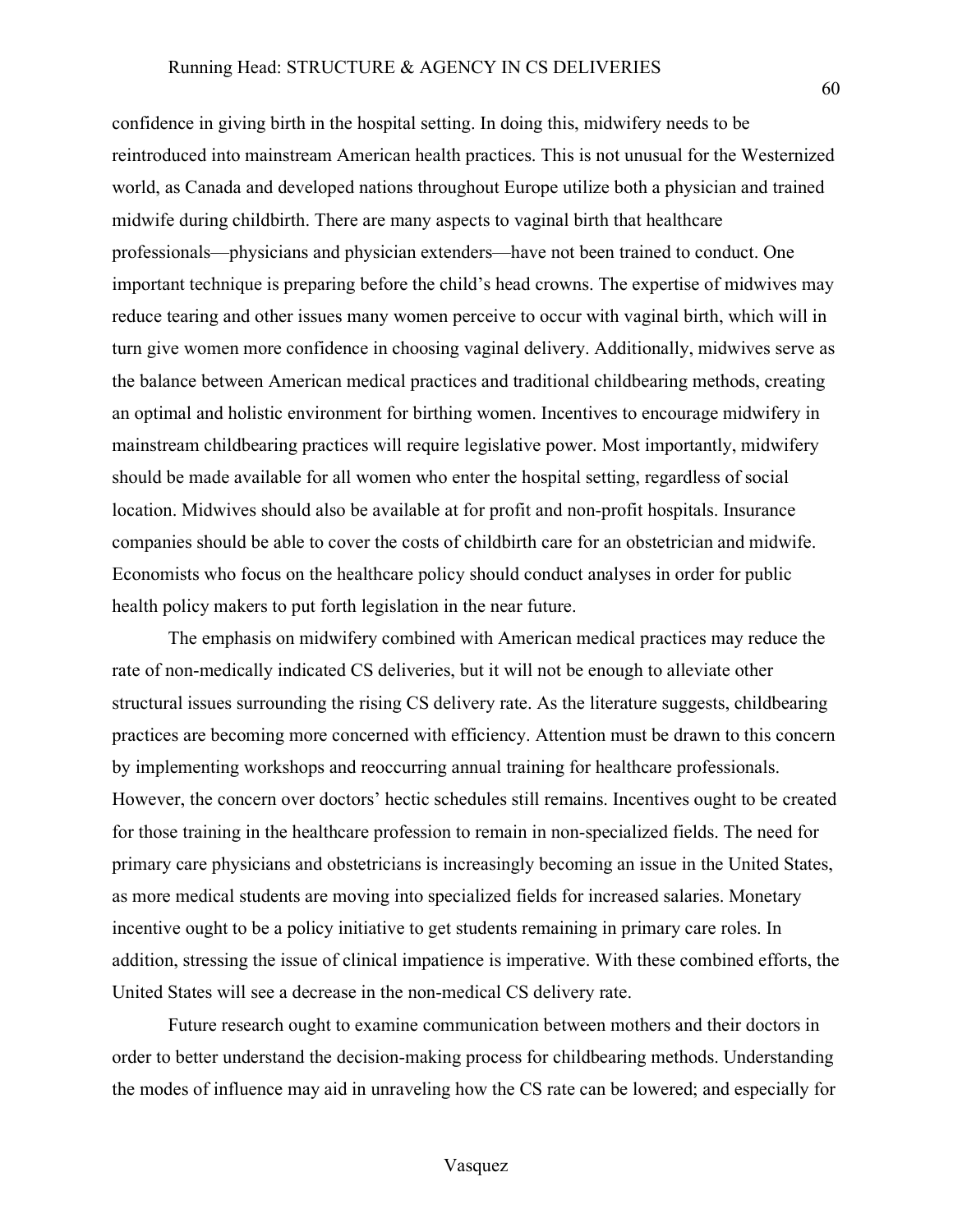women who undergo surgical delivery without medical reason. Research that aims to illustrate persuasive, confirming/disconfirming, and appropriate doctor behavior will aid in understanding the decision-making process in childbearing decisions and outcomes. In addition, a development of third-way feminism needs to be conceptualized. Several papers that utilize third-way feminism (Cavalieri, 2011; Grey and McPhillips, 2007) fail to define what it is, and how it can be implemented in understanding social phenomena from a feminist standpoint. It is imperative to understand third-way if we are to discuss a structure-agency approach to feminist critiques on a multitude of poststructural, complex social phenomena that directly affect women--especially when examining women's reproductive autonomy and the growing complexity of the medical industry's influence on women's childbearing decisions and outcomes.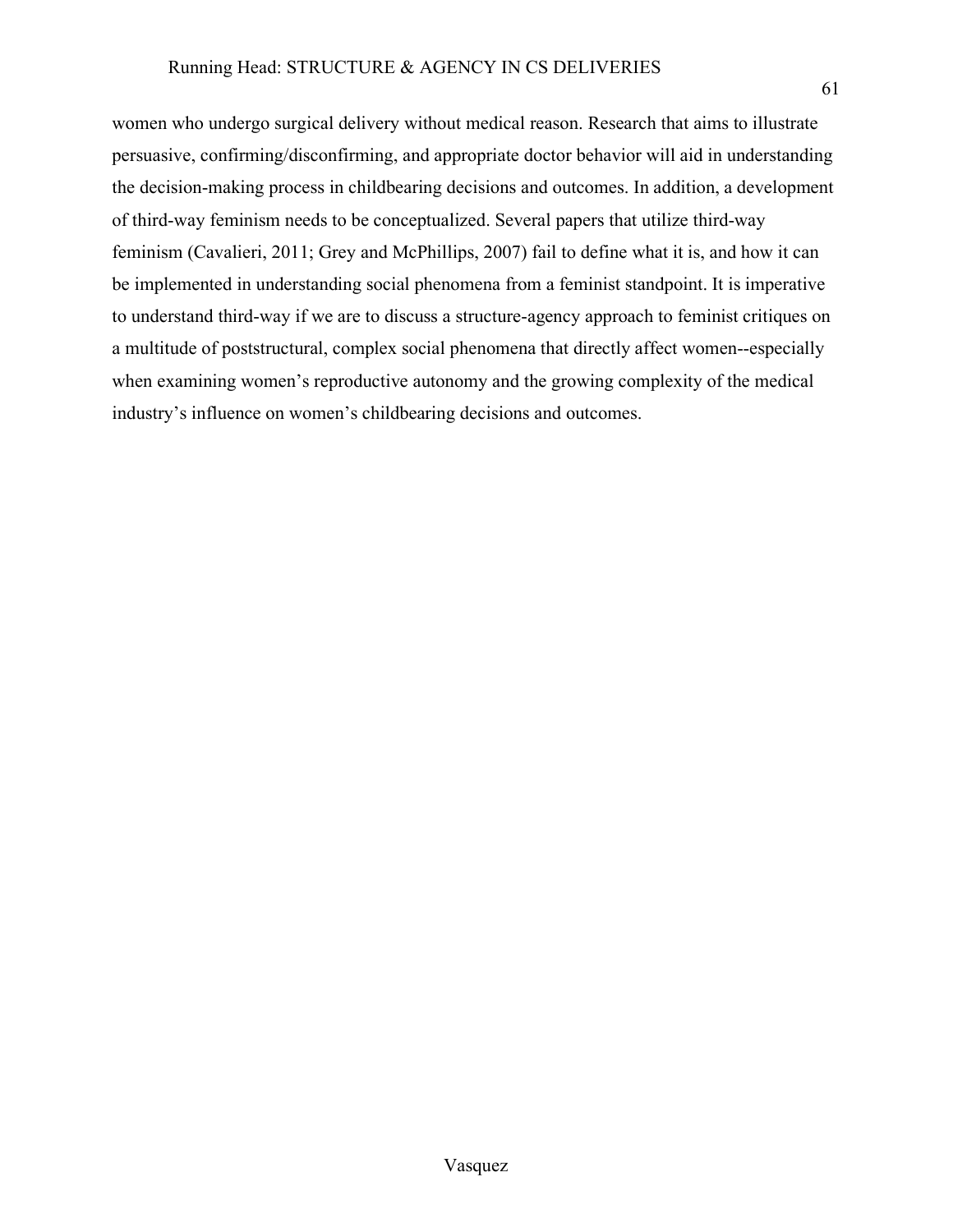#### Comparing Listening to Mothers II and Listening to Mothers II Postpartum Results to U.S. National Birth Records

To more accurately reflect the target population, Listening to Mothers II and Listening to Mothers II Postpartum data were weighted by key demographic variables, as well as by a composite variable known as a propensity score, intended to reflect a respondent's propensity to be online. Additional information about this methodology, which has been validated by Harris Interactive, is available in appendices to the Listening to Mathers II and New Mothers Speak Out reports, available at www.childbirthconnection.org/listeningtomothers/ The table below compares demographic and childbirth-related results from the weighted data of the two surveys to a comparable national population derived from birth certificate data from 2005, the year when the survey participants gave birth. All three columns describe women 18 to 45 years of age who gave birth to a single baby in a U.S. hospital in 2005.

|                                       | <b>Listening to Mothers II</b> | <b>Listening to Mothers II</b> | Singleton hospital births |
|---------------------------------------|--------------------------------|--------------------------------|---------------------------|
|                                       | (2005)                         | Postpartum (2005)              | to women 18-45 (2005)     |
| Data item                             | $n - 1,573$                    | $n - 903$                      | n-3,821,309               |
| <b>Birth attendant</b>                |                                |                                |                           |
| Doctor                                | 92%                            | 92%                            | 92%                       |
| Midwife                               | 8%                             | 8%                             | 8%                        |
| Mother's race/ethnicity               |                                |                                |                           |
| White non-Hispanic                    | 63%                            | 66%                            | 55%                       |
| Black non-Hispanic                    | 12%                            | 11%                            | 14%                       |
| Hispanic                              | 21%                            | 18%                            | 24%                       |
| Asian and other                       | 4%                             | 4%                             | 7%                        |
| Mother's age                          |                                |                                |                           |
| 18-24                                 | 28%                            | 25%                            | 34%                       |
| 25-29                                 | 27%                            | 28%                            | 28%                       |
| 30-34                                 | 25%                            | 27%                            | 24%                       |
| 35-39                                 | 14%                            | 15%                            | 12%                       |
| $40+$                                 | 6%                             | 6%                             | 3%                        |
| Number of times has given birth       |                                |                                |                           |
| 1                                     | 33%                            | 39%                            | 39%                       |
| $\overline{2}$                        | 38%                            | 35%                            | 33%                       |
| $3+$                                  | 29%                            | 26%                            | 28%                       |
| Mother's education                    |                                |                                |                           |
| High school or less                   | 44%                            | 41%                            | 49%*                      |
| Some college                          | 28%                            | 30%                            | $24%$ *                   |
| College and post-graduate             | 28%                            | 29%                            | 27%*                      |
| Method of birth                       |                                |                                |                           |
| Vaginal                               | 68%                            | 69%                            | 71%                       |
| Vaginal, vacuum extraction or forceps | 6%                             | 7%                             | 7%                        |
| Vaginal birth after cesarean          | 2%                             | 2%                             | $1\%$ *                   |
| Cesarean                              | 32%                            | 31%                            | 29%                       |
| Primary cesarean                      | 16%                            | 17%                            | $18%$ *                   |
| Repeat cesarean                       | 16%                            | 14%                            | $12%$ *                   |

\*Official national estimate not available. Education and method of birth were measured differently in states that revised their birth certificate (1,141,738 singleton, hospital births to 18 to 45 year olds) compared to states that had not revised their birth certificates (2,640,319 singleton, hospital births to 18 to 45 year olds). Above figures with asterisks represent estimated rates combining revised and unrevised states for education, VBAC, primary and repeat cesareans weighted by population in states with and without revised birth certificates.

C 2008 Childbirth Connection

Download source: www.childbirthconnection.org/listeningtomothers/

Appendix A. Listening to Mothers II: Population Demographics: 2005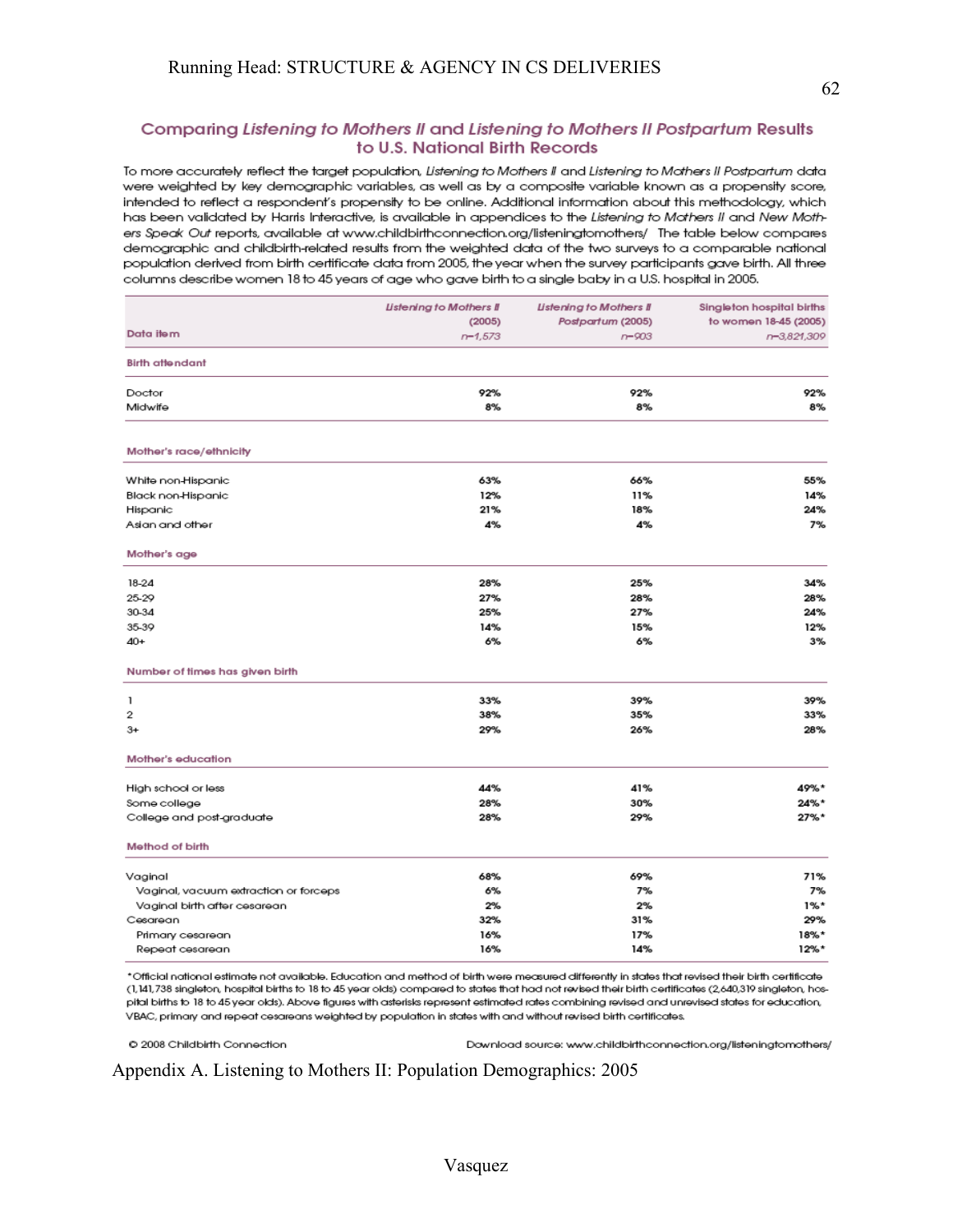#### 63

#### **References**

- Abrams, K. (1999). From Autonomy to Agency: Feminist Perspectives on Self-Direction. William and Mary Law Review, 40(3)
- Almeida, E. C. S., Nogueira, A. A., Candido dos Reis, F. J., & Rosa e Silva, J. C. (2002). Cesarean section as a cause of chronic pelvic pain. *International Journal of Gynaecology and Obstetrics*, 79, 101–104.
- American Society of Pleastic Surgeons (March 22, 2007). *Cosmetic Plastic Surgery "Mommy Makeovers" on the Rise.* Retrieved November 9, 2010, from ASPS website:

http://www.plasticsurgery.org/Media/Press\_Releases/Cosmetic\_Plastic\_Surgery\_ Mommy Makeovers on the Rise.html.

- Bager, P., Melbye, M., Rostgaard, K., Benn, C. S., & Westergaard, T. (2003). Mode of delivery and risk of allergic rhinitis and asthma. *The Journal of Allergy and Clinical Immunology*, 111, 51–56.
- Bateman, C. (2004). Rendering unto Caesar? *South African Medical Journal*, 94, 800-802.
- Beckett, K. (2005). Choosing Cesarean: Feminism and the politics of childbirth in the United States. *Feminist Theory, 6(3), 251-275*.
- Behague, D. P., et. al. (2002). Consumer demand for caesarean sections in Brazil: Informed decision making, patient choice, or social inequality? A population based birth cohort study linking ethnographic and epidemiological methods. *British Medical Journal*, 324, 942–945.
- Bettes, B (2007). Cesarean Delivery on Maternal Request: Obstetrician-Gynecologists' Knowledge, Perception, and Practice Patterns*. Obstetrics & Gynecology*, 109(1), 57-66.
- Boon, S.D., & Lomore C.D. (2001). Admirer-celebrity relationships among young adults. *Human Conditions Research*, 27(3), 432-465.
- Brown, H. S., III. (1996). Physician demand for leisure: Implications for cesarean section rates. *Journal of Health Economics*, 15, 233-242.
- Bryant, J., Porter, M., Tracy, S. K., & Sullivan, E. A. (2007). Caesarean birth: Consumption, safety, order, and good mothering. *Social Science & Medicine*, 66, 1192-1201.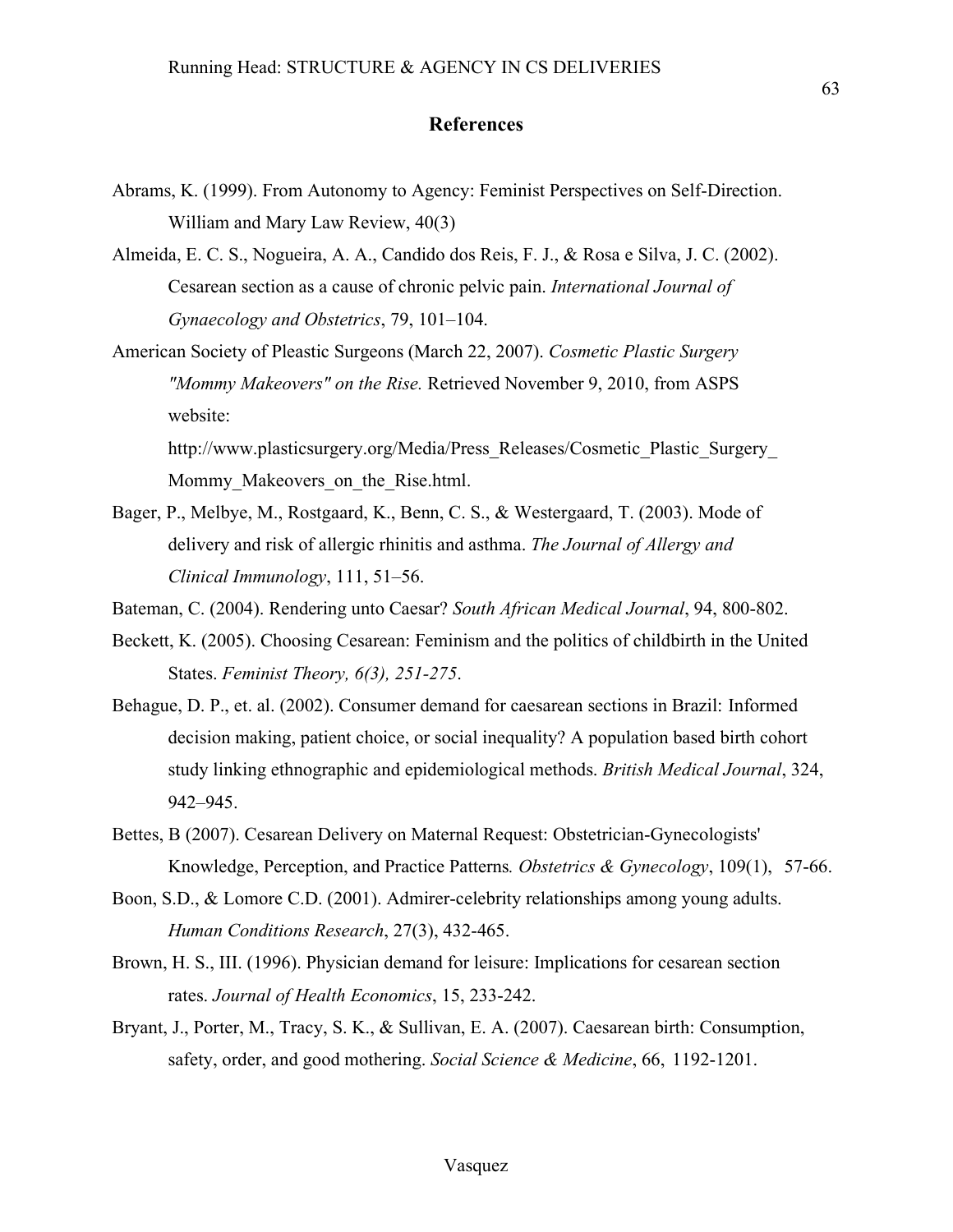- Cai, W W, Marks, J S & Chen, C H C (1998). Increased cesarean section rates and emerging patterns of health insurance in Shanghai, China. *American Journal of Public Health,* 88(5), 777-80.
- Cahill, A., et. al. (2006). Is vaginal birth after cesarean (VBAC) or elective repeat cesarean safer in women with a prior vaginal delivery? *American Journal of Obstetrics & Gynecology*, 195(4), 1143-1147.
- Cassidy, T. (2007, January 28). Cut and run. The New York Times, p. 9.
- Cavalieri, S. (2011). Between Victim and Agent: Feminist Account of Trafficking for Sex Work. *Indiana Law Journal*, 86(4).
- Cheung, N. F., Mander, R., Cheng, L., Chen, V. V., & Yang, X. Q. (2006). Caesarean decision-making: Negotiation between Chinese women and healthcare professionals*. Evidence Based Midwifery*, 4(1), 24-30.
- Childbirth Connection (2010). *Hormones Driving Labor and Birth*. Retrieved November 9, 2010, from Childbirth Connection website: http://www.childbirthconnection.org/article.asp?ck=10184#hormones
- Connolly, M., & Sullivan, D. (2004). *The Essential C-Section Guide: Pain Control, Healing at Home, Getting Your Body Back, and Everything Else You Need to Know About a Cesarean Birth*. New York, NY: Broadway.
- Conrad, P. (2007). *The Medicalization of Society: On the Transformation of Human Conditions into Treatable Disorders*. Baltimore, MD: The Johns Hopkins University Press.
- Conrad, P. (2009). *The Sociology of Health and Illness: Critical Perspectives*. New York, NY: Worth Publishers.
- Cox, B. E., & Smith, E. C. (1983). The mother's self esteem after a cesarean delivery. *The Journal of Maternal-Child Nursing*, 37, 481–483.
- Cranley, M. S., Hedahl, K. J., & Pegg, S. H. (1983). Women's perceptions of vaginal and cesarean deliveries. *Nursing Research*, 32, 10–15.
- Dalton, F. (2009). Moms, Midwives, and MDs: A Mixed**‐**Methods Study of the Medicalization and Demedicalization of Childbirth. Ph.D. dissertation, Duke University. Retrieved from *Duke University* website: http://dukespace.lib.duke.edu/dspace/handle/10161/1071.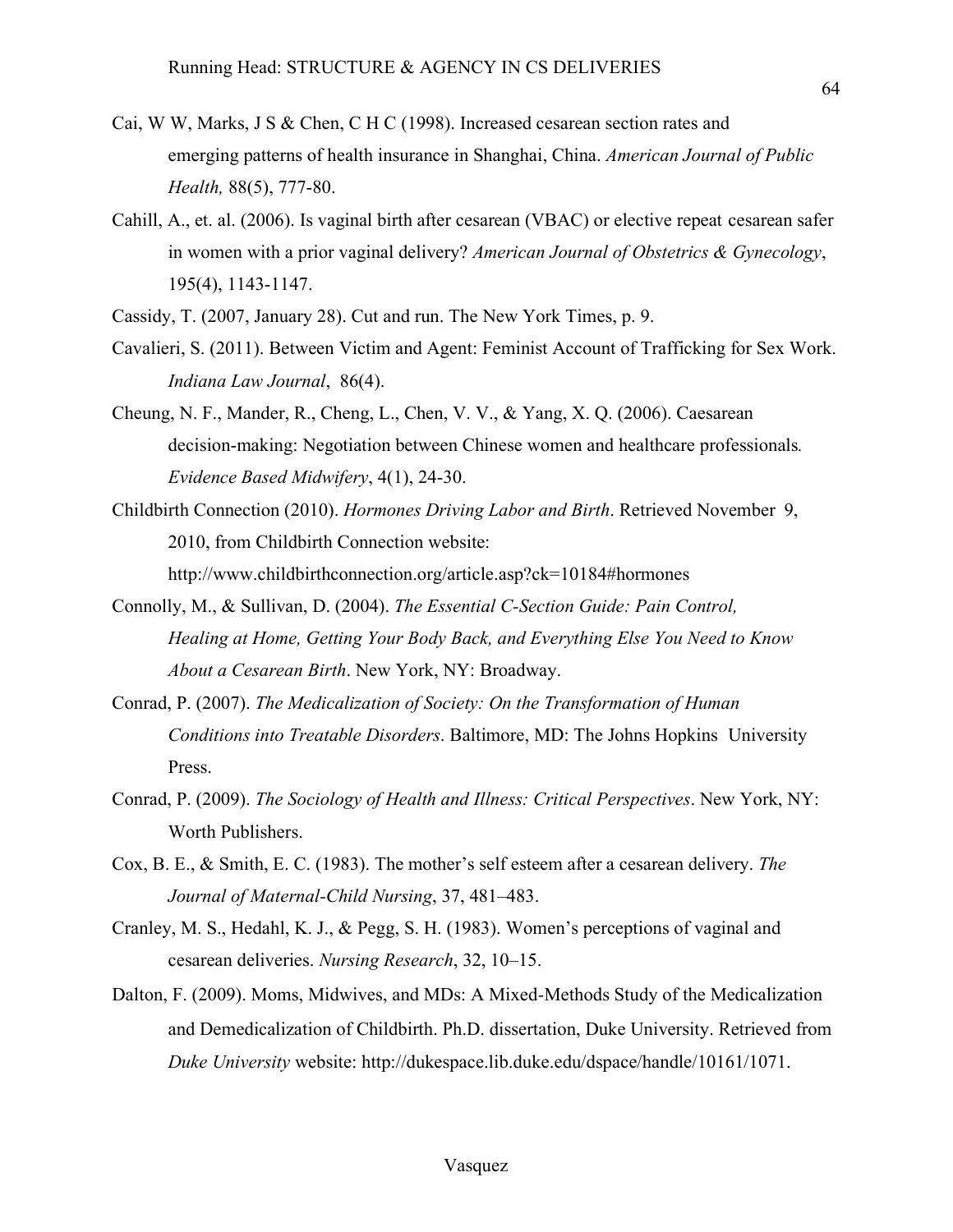- Declercq E., Sakala C., Corry M., & Applebaum S. (2006). *Listening to Mothers II: Report of the Second National U.S. Survey of Women's Childbearing Experiences*. New York: Childbirth Connection.
- Dick-Read, Grantly (1956). *Birth Without Fear*. New York, NY: Harper & Row.
- Elson, Vicki (Filmmaker). (2008). Laboring Under An Illusion: Mass Media Childbirth vs. The Real Thing [Documentary].
- Feinmann, J. (2002). How to limit caesareans on demand—too NICE to push? *Lancet*, 359(9308), 774.
- Fisher, J., Astbury, J., & Smith, A. (1997). Adverse psychological impact of operative obstetric interventions: A prospective longitudinal study. *Australian and New Zealand Journal of Psychiatry*, 31, 728–738.
- Fox, B., & Worts, D. (1999). Revisiting the Critique of Medicalized Childbirth: A Contribution to the Sociology of Birth. *Gender & Society, 13(3), 326-346.*
- Ghetti, C., Chan, B. K., & Guise, J. (2004). Physicians' responses to patient-requested cesarean delivery. *Birth*, 31, 280-289
- Gray, F., & McPhillips, K (2007). A Third Way: Explicating the Post in Post-Christian Feminism. *Post-Christian Feminisms: A Critical Appraisal*. Forthcoming. Aldershot, Ashgate Press.
- Green, J., & Baston, H. (2003). Feeling in Control During Labor: Concepts, Correlates, and Consequences. *Birth*, 30(4), 235-247.
- Gruber, J., Kim, J., & Mayzlin, D. (1999). Physician fees and procedure intensity: The case of cesarean delivery. *Journal of Health Economics*, 18, 473-490.
- Herald Sun (August 6, 2008). *Victoria Beckham warned by doctors, no more caesarean sections*. Retrieved November 9, 2010 from Herald Sun website: http://www.heraldsun.com.au/entertainment/confidential/posh-warned-againstfurther-children/story-e6frf96x-1111117121583
- Hildingsson I, (2002). Few women wish to be delivered by cesarean section. *BJOG*, 109(6), 613- 623.
- Hofberg, K., & Brockington, I. (2000). Tokophobia: An unreasoning dread of childbirth. *The British Journal of Psychiatry*, 176, 83-85.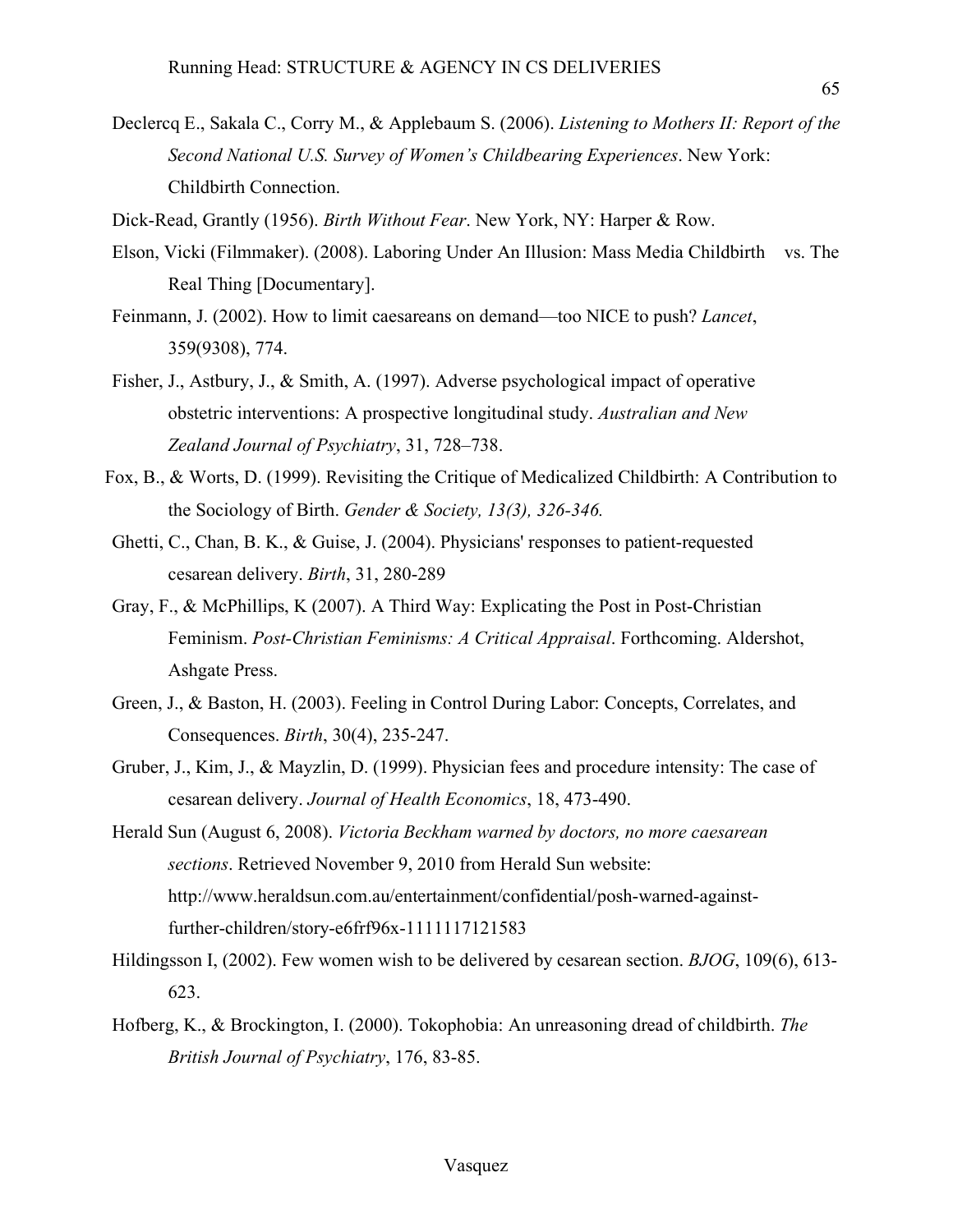- Hopkins, K. (2000). Are Brazilian women really choosing to deliver by cesarean. *Social Science and Medicine,* 51, 725-40.
- Hsu, Hwang, & Liao (2007). Factors affecting Taiwanese women's choice of cesarean section. *Social Science & Medicine,* 66, 201-209.
- Johanson, R., Newburn, M., & Macfarlane, A. (2002). Has the Medicalisation of Childbirth Gone Too Far? *British Medical Journal, 324 (7324), 892-895.*

Johnson, Nathanael (September 13, 2010). For-Profit Hospitals Performing More C-Sections. Retrieved November 9, 2010 from *Kaiser Health News* website: http://www.kaiserhealthnews.org/Stories/2010/September/13/californiawatch-profithospitals-performing-more-c-sections.aspx.

- Kain, Erica (June, 1, 2009). Personalizing My Elective C-Section. Retrieved November 9, 2010 from *Health.com* website: http://www.health.com/health/article/0,,20411870,00.html
- Kravitz, R. L., Krackhardt, D., Melnikow, J., Franz, C. Gilbert, W. M., Zach, A., et al. (2003). Networked for change? Identifying obstetric opinion leaders and assessing their opinions on caesarean delivery. *Social Science & Medicine*, 57, 2423-2434.
- Lagan, B., Sinclair, M., & Kernohan, W. George. (2010). Internet Use in Pregnancy Informs Women's Decision Making: A Web-Based Survey. *Birth: Issues in Perinatal Care*, 37(2), 106-115.
- Leavitt, J. (1986). Brought to Bed: Childbearing in America 1750-1950. New York, NY: Oxford University Press.
- Lo, J. C. (2003). Patients' attitudes vs. physicians' determination: implications for cesarean sections. *Social Science & Medicine*, 57, 91-96.

Levine, E. M., Ghai, V., Barton, J. J., & Strom, C. M. (2001). Mode of delivery and risk of respiratory diseases in newborns*. Obstetrics and Gynecology*, 97, 439–442.

Marut, J. S., & Mercer, R. T. (1979). Comparison of primiparas' perceptions of vaginal and cesarean births. *Nursing Research*, 28, 260–266.

Miles, Alice. Natural birth! Hello? This is the 21st century. Retrieved November 9, 2010 from *The Times: The Sunday Times* website:

http://www.timesonline.co.uk/tol/comment/columnists/guest\_contributors/article1 610130.ece.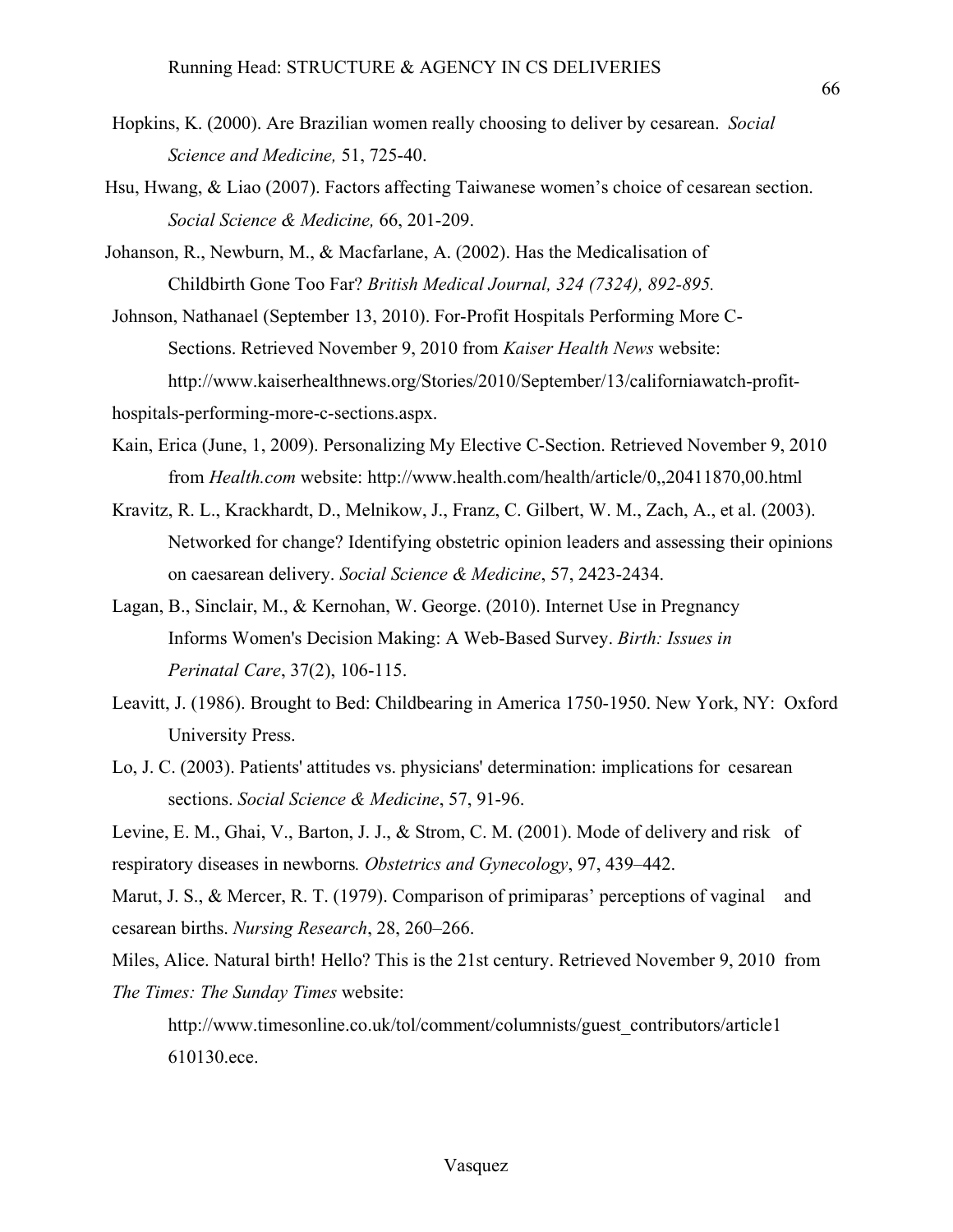McFarlin, B. L. (2004). Elective cesarean birth: Issues and ethics of informed consent. *Journal of Midwifery & Women's Health*, 49, 421-429.

Mozingo, J. N., Davis, M. W., Thomas, S. P., & Droppleman, P. G. (2002). I felt violated: Women's experience of childbirth-associated anger. *American Journal of Maternal and Child Nursing*, 27, 342-348.

- Murphy, D. J., Liebling, R. E., Verity, L., Swingler, R., & Patel, R. (2001). Early maternal and neonatal morbidity associated with operative delivery in second stage of labour: A cohort study. *The Lancet*, 358, 1203–1207.
- Mutryn, C. (1993). Psychosocial impact of cesarean section on the family: a literature review. *Social Science & Medicine*, 37(10), 1271-1281.
- Nabeth, Thierry (2006). Understanding the Identity Concept in the Context of Digital Social Environments. FIDIS deliverable, pp. 74–91.
- National Institutes of Health. (March 27-29, 2006). *NIH State-of-the Science Conference statement on cesarean delivery on maternal request*. Retrieved November 9, 2010 from NIH website: http://consensus.nih.gov/2006/cesareanabstracts.pdf

Penna, L., & Arulkumaran, S. (2003). Cesarean section for non-medical reasons. *International Journal of Gynaecology and Obstetrics*, 82, 399-409.

- Redshaw, M., Hockley, C. (2010). Institutional Processes and Individual Responses: Women's Experiences of Care in Relation to Cesarean Birth. *Birth: Issues in Perinatal Care*, 37(2), 150-159.
- Reissman, C. (1983). Women and Medicalization: A New Perspective. *Social Policy*, 3-18.
- Saisto, T. (2001). Obstetric, psychosocial, and pain-related background, and treatment of fear of childbirth. *Unpublished doctoral dissertation*, University of Helsinki.
- Sandall, J. (1995). Choice, continuity and control: changing midwifery, towards a sociological perspective. *Midwifery*, 11(4), 201-209.

Shapiro, Nina (1998, November). Birth Control. *Seattle Weekly*.

Shiliang, L. et. al. (2007). Maternal mortality and severe morbidity associated with low-risk planned cesarean delivery versus planned vaginal delivery at term. *Canadian Medical Association*, 176(4).

Song, S. et al. (2004, April 19). Medicine: Too Posh To Push?. Retrieved May 31, 2010, from *Time* website: http://www.time.com/time/magazine/article/0,9171,993857,00.html